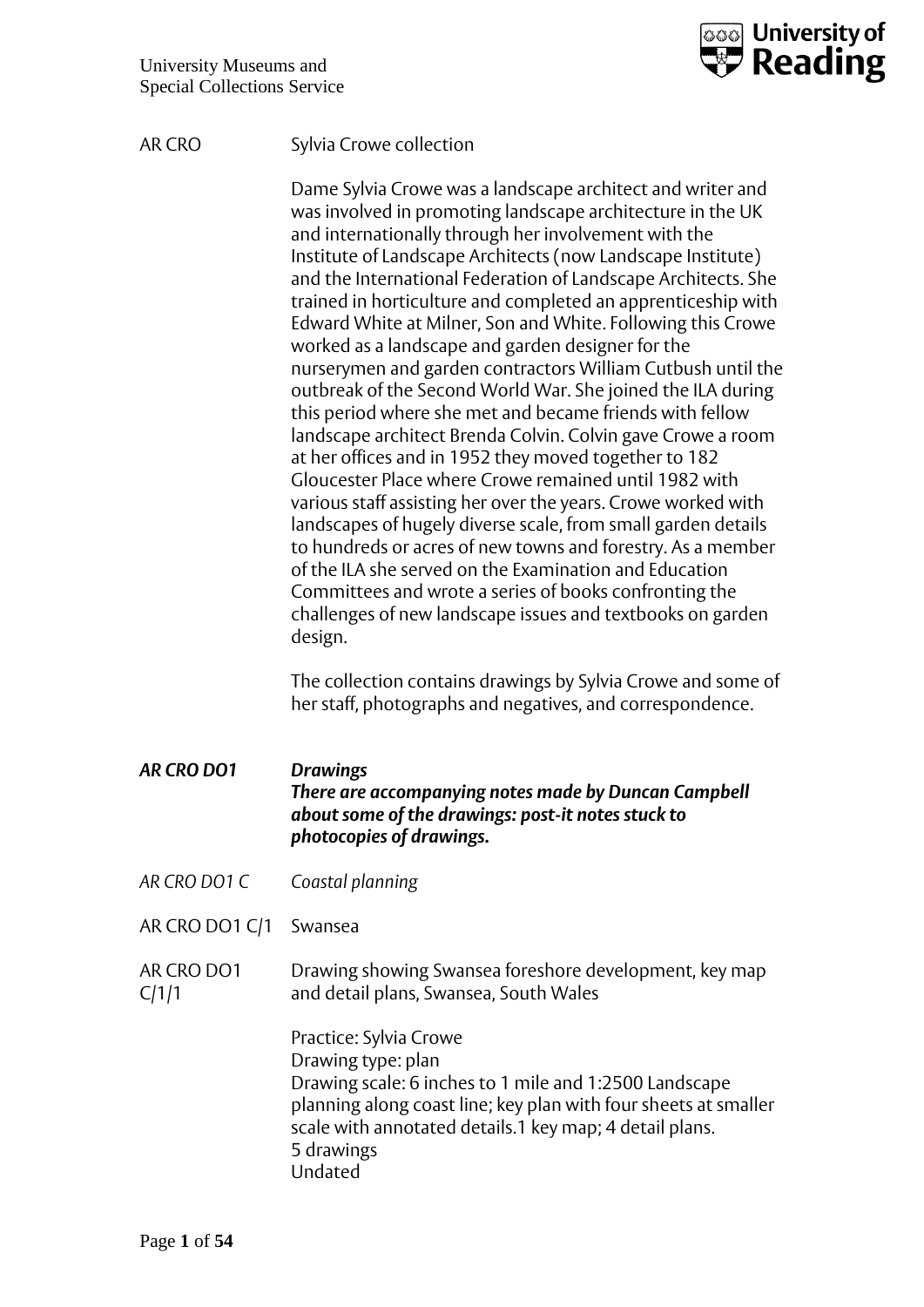

| AR CRO DO1 F        | Forestry                                                                                                                                                                                    |
|---------------------|---------------------------------------------------------------------------------------------------------------------------------------------------------------------------------------------|
| AR CRO DO1 F/1      | East Anglia                                                                                                                                                                                 |
|                     | 7 items<br><b>Nov 1970</b>                                                                                                                                                                  |
| AR CRO DO1          | Drawing of caravan site, Dunwich Forest, Thetford                                                                                                                                           |
| F/1/1               | Drawn by: Sylvia Crowe<br>Drawing type: plan with notes<br>1 drawing<br><b>Nov 1970</b>                                                                                                     |
| AR CRO DO1          | Drawing of marsh edge picnic site, Dunwich Forest, Thetford                                                                                                                                 |
| F/1/2               | Drawn by: Sylvia Crowe<br>Drawing type: plan with notes<br>1 drawing<br><b>Nov 1970</b>                                                                                                     |
| AR CRO DO1<br>F/1/3 | Drawing showing forestry planting for caravans, Dunwich<br>Forest, Thetford<br>Drawn by: Sylvia Crowe<br>Drawing type: plan with notes<br>1 drawing<br>Nov 1970                             |
| AR CRO DO1<br>F/1/4 | Drawing showing parking and picnic areas, Dunwich Forest,<br>Thetford<br>Drawn by: Sylvia Crowe<br>Drawing type: sketch plan with notes<br>1 drawing<br>Nov 1970                            |
| AR CRO DO1<br>F/1/5 | Plan of caravan and camping and other land uses around<br>existing farm house, Dunwich Forest, Thetford<br>Drawn by: Sylvia Crowe<br>Drawing type: plan with notes<br>1 drawing<br>Nov 1970 |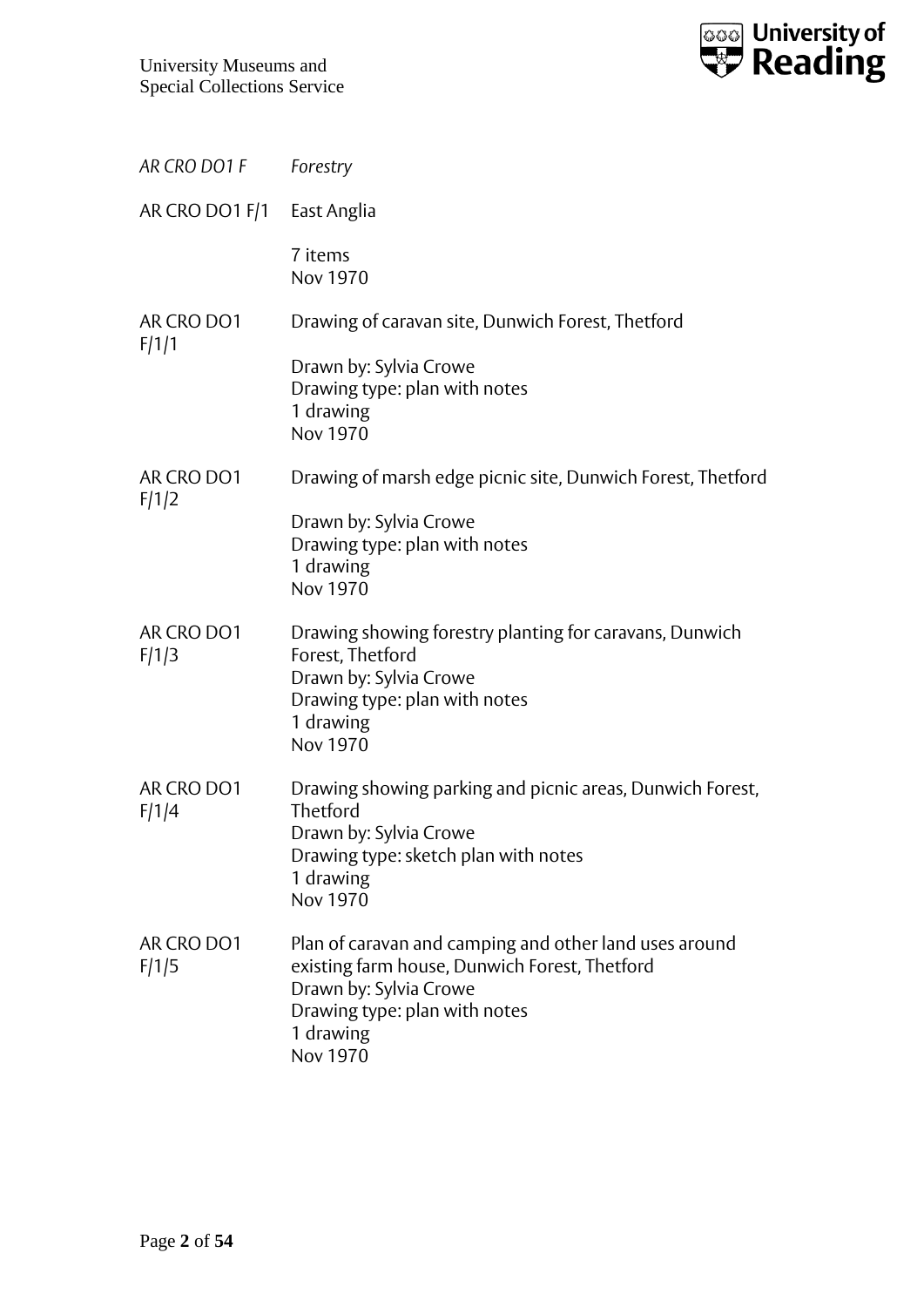

| AR CRO DO1<br>F/1/6 | Drawing showing mounding and planting for vans [?caravans],<br>Rendlesham, near Woodbridge, Suffolk<br>Drawn by: Sylvia Crowe<br>Drawing type: sketch plan with note<br>2 drawings<br>Undated |
|---------------------|-----------------------------------------------------------------------------------------------------------------------------------------------------------------------------------------------|
| AR CRO DO1 F/2      | North England                                                                                                                                                                                 |
| AR CRO DO1<br>F/2/1 | Drawing showing new planting form on rising ground, Coe<br>Crags, Northumberland<br>Drawn by: Sylvia Crowe<br>Drawing type: annotated sketch plan<br>1 drawing<br>Jul 1971                    |
| AR CRO DO1<br>F/2/2 | Drawing showing new tree planting on rising ground, Coe<br>Crags, Northumberland<br>Drawn by: [Sylvia Crowe]<br>Drawing type: annotated sketch plan<br>1 drawing<br>Jul 1971                  |
| AR CRO DO1<br>F/2/3 | Drawing showing tree planting on Coe Crags,<br>Northumberland<br>Drawn by: Sylvia Crowe<br>1 drawing<br>Jul 1971                                                                              |
| AR CRO DO1          | Drawing showing planting on Coe Craggs, Northumberland                                                                                                                                        |
| F/2/4               | Drawn by: Sylvia Crowe<br>Drawing type: sketch elevation<br>1 drawing<br>Jul 1971                                                                                                             |
| AR CRO DO1<br>F/2/5 | Drawing showing tree planting on field boundaries, Crosscliffe<br>near Thompson's Rigg, North Yorkshire<br>Drawn by: Sylvia Crowe<br>Drawing type: sketch plan<br>2 drawings<br>Mar 1973      |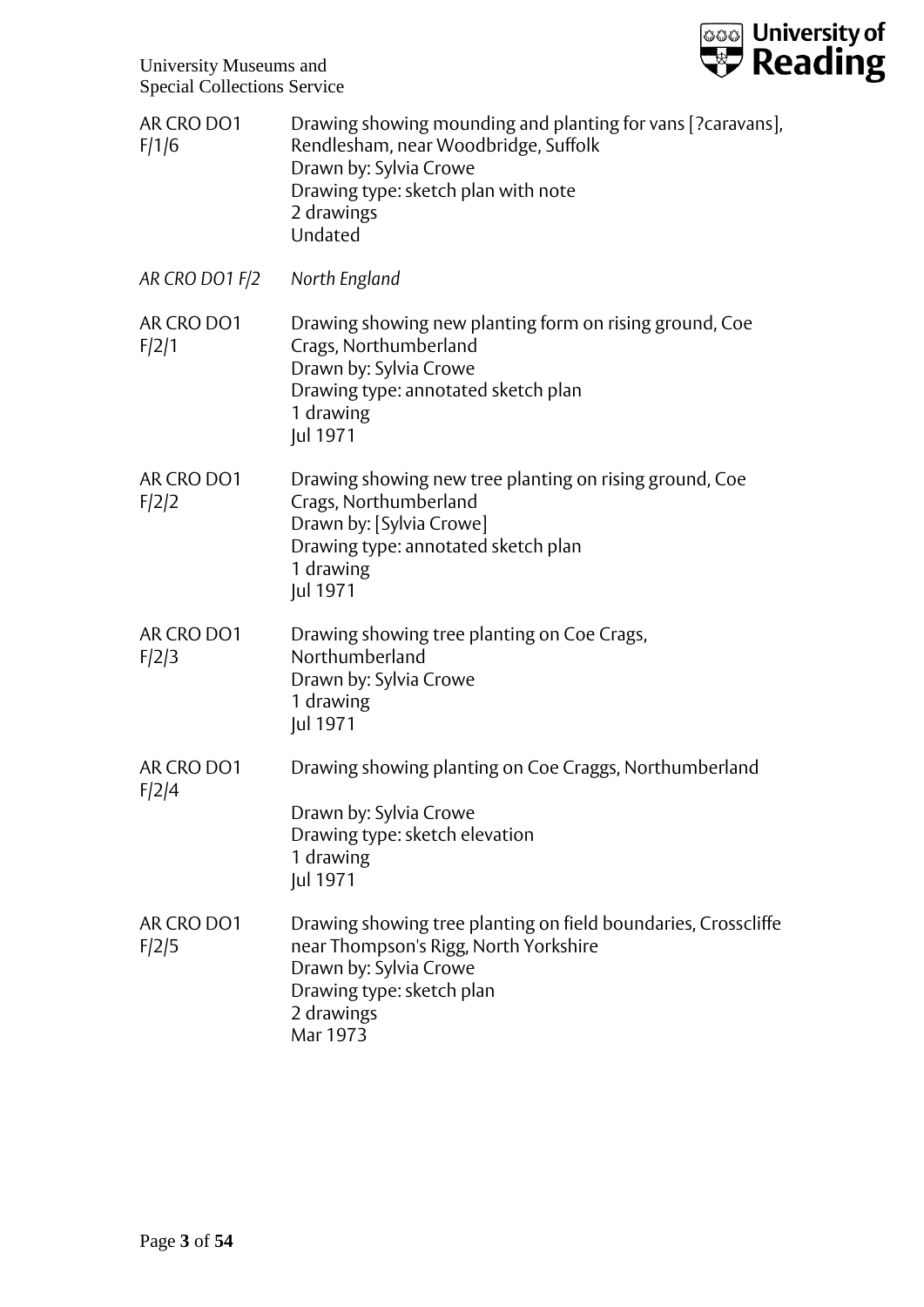

| AR CRO DO1<br>F/2/6  | Drawing showing felling proposals, Thrunton Forest,<br>Northumberland<br>Drawn by: Sylvia Crowe<br>Drawing type: sketch elevation with note<br>1 drawing<br>18 Jun 1975                       |
|----------------------|-----------------------------------------------------------------------------------------------------------------------------------------------------------------------------------------------|
| AR CRO DO1<br>F/2/7  | Drawing of Hospital plantation from Dodd, Bassenthwaite,<br><b>Lake District</b><br>Drawn by: Sylvia Crowe<br>Drawing type: plan with notes<br>1 drawing<br>Sep 1970                          |
| AR CRO DO1<br>F/2/8  | Drawing showing The Dodd: sketch of final effect,<br>Bassenthwaite, Lake District<br>Drawn by: Sylvia Crowe<br>Drawing type: sketch elevation with key<br>1 drawing<br>Mar 1971               |
| AR CRO DO1<br>F/2/9  | Drawing of Appendix II: Dodd seen from Walton's Seat,<br>Wythop Woods, Bassenthwaite, Lake District<br>Drawing type: sketch elevation with notes<br>2 drawings<br>Undated                     |
| AR CRO DO1<br>F/2/10 | Drawing showing pattern of tree planting, near Mitford Castle,<br>Northumberland<br>Drawn by: Sylvia Crowe (2 drawings by unknown)<br>Drawing type: sketch elevation<br>3 drawings<br>Undated |
| AR CRO DO1<br>F/2/11 | Drawing showing pattern of tree planting, Waterloo Wood,<br>Derbyshire<br>Drawn by: Sylvia Crowe<br>1 drawing<br>Oct 1969                                                                     |
| AR CRO DO1<br>F/2/12 | Drawing showing Grizedale Centre, Lake District<br>Drawn by: Sylvia Crowe<br>Drawing type: plan with notes<br>1 drawing<br>Oct 1970                                                           |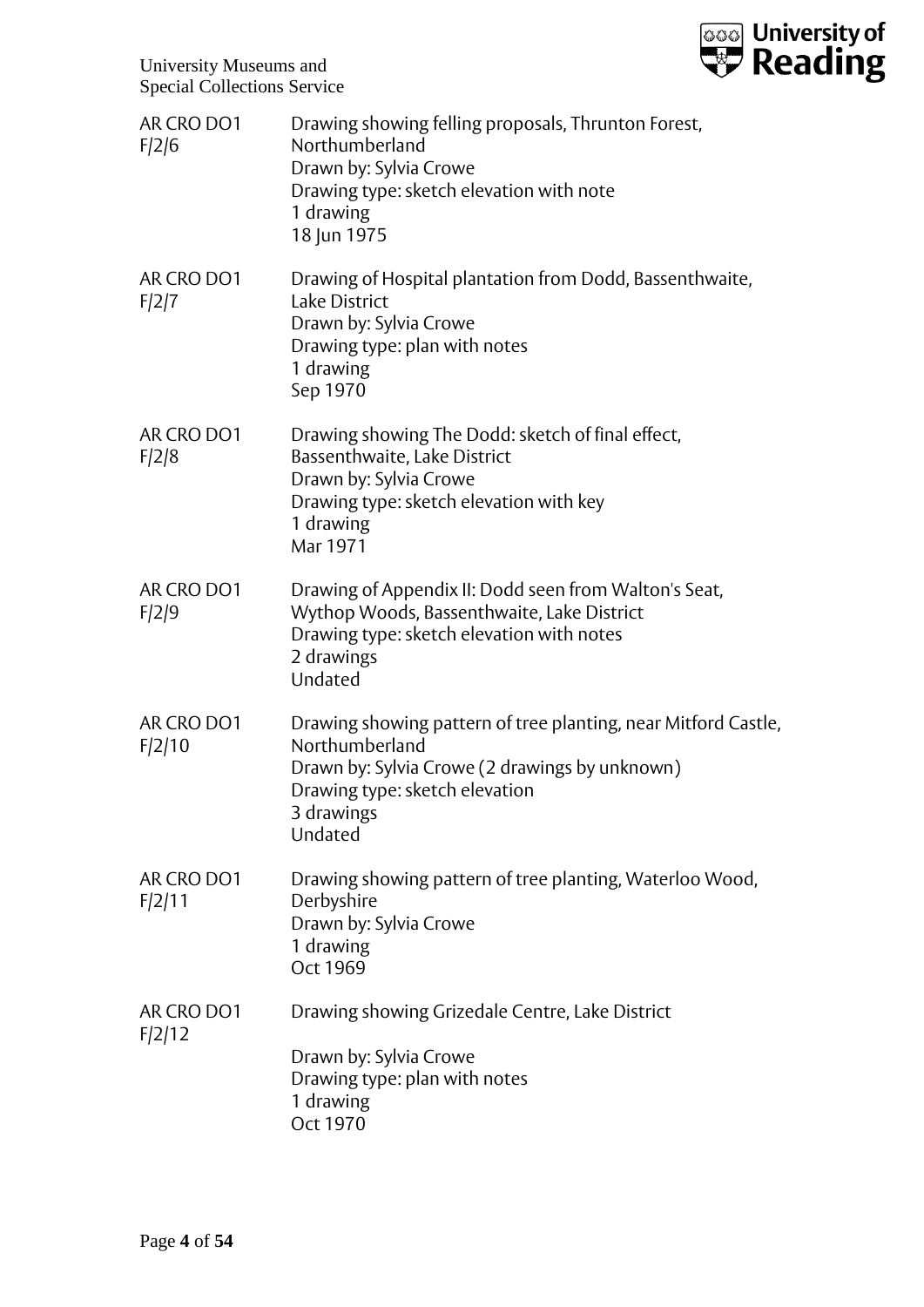

| AR CRO DO1 F/3      | South West England                                                                                                                                                                                   |
|---------------------|------------------------------------------------------------------------------------------------------------------------------------------------------------------------------------------------------|
| AR CRO DO1<br>F/3/1 | Drawing showing felling and replanting around hill, Pollock<br>Head, Quantock, Somerset<br>Drawn by: Sylvia Crowe<br>Drawing type: annotated sketch elevation<br>1 drawing<br>Undated                |
| AR CRO DO1<br>F/3/2 | Drawing showing alternative felling line, Pollock Head,<br>Quantock, Somerset<br>Drawn by: Sylvia Crowe<br>Drawing type: annotated sketch elevation<br>1 drawing<br>Undated                          |
| AR CRO DO1<br>F/3/3 | Drawing showing view of felling line at Pollock Head,<br>Quantock, Somerset<br>Drawn by: Sylvia Crowe<br>Drawing type: preliminary sketch elevation<br>1 drawing<br>Undated                          |
| AR CRO DO1<br>F/3/4 | Drawing showing patterns of vegetation linking in with<br>agricultural landscape, Bodmin Forest, Devon<br>Drawn by: Sylvia Crowe<br>Drawing type: sketch elevation with note<br>1 drawing<br>Undated |
| AR CRO DO1<br>F/3/5 | Drawing showing coup extended to improve shape, Conkwell<br>Wood, West Wiltshire<br>Drawing type: annotated elevation and plan Drawing scale:<br>1:5000<br>1 drawing<br>Undated                      |
| AR CRO DO1<br>F/3/6 | Drawing showing visual effects of tree felling, Dodleaze wood,<br>Wiltshire<br>Drawn by: Sylvia Crowe<br>Drawing type: sketch elevation with note<br>1 drawing<br>Undated                            |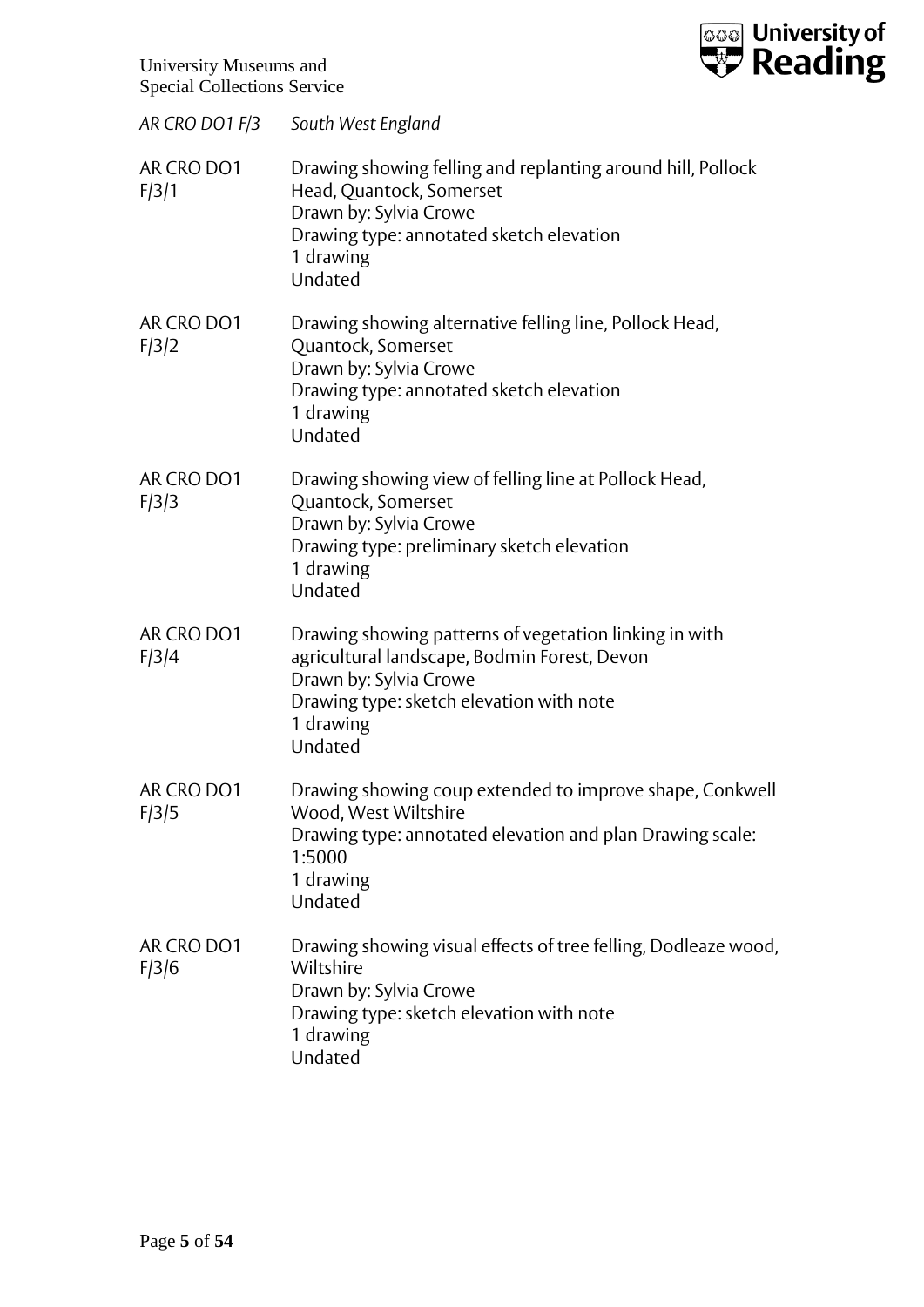

| AR CRO DO1<br>F/3/7  | Drawing showing areas of felling, Lord's ball, Quantock,<br>Somerset<br>Drawn by: Sylvia Crowe<br>Drawing type: sketch elevation<br>1 drawing<br>Undated                                                                                    |
|----------------------|---------------------------------------------------------------------------------------------------------------------------------------------------------------------------------------------------------------------------------------------|
| AR CRO DO1<br>F/3/8  | Drawing showing areas of felling, Ramscombe, The<br>Quantocks, Somerset<br>Drawn by: Sylvia Crowe<br>Drawing type: annotated sketch elevation<br>1 drawing<br>Undated                                                                       |
| AR CRO DO1<br>F/3/9  | Drawing showing pattern of landform and vegetation,<br>Slitterns wood [Midford Valley Woods], Wiltshire<br>Drawn by: Sylvia Crowe<br>Drawing type: sketch elevation<br>1 drawing<br>Undated                                                 |
| AR CRO DO1<br>F/3/10 | Drawing showing view from Will's Neck, The Quantocks,<br>Somerset<br>Drawn by: Sylvia Crowe<br>Drawing type: sketch elevation<br>1 drawing<br>Undated                                                                                       |
| AR CRO DO1<br>F/3/11 | Drawing showing diagrammatic plan to illustrate report<br>[landuse, landscape and geology plan], Tyneham Valley,<br>Dorset<br>Drawn by: LK<br>Drawing type: annotated plan Drawing scale: 6 inches to 1<br>mile<br>1 drawing<br>19 Aug 1969 |
| AR CRO DO1<br>F/3/12 | Drawing showing pattern of felling and thining of trees,<br>Whitefield, North Devon<br>Drawn by: Sylvia Crowe<br>Drawing type: annotated sketch elevation<br>1 drawing<br>Undated                                                           |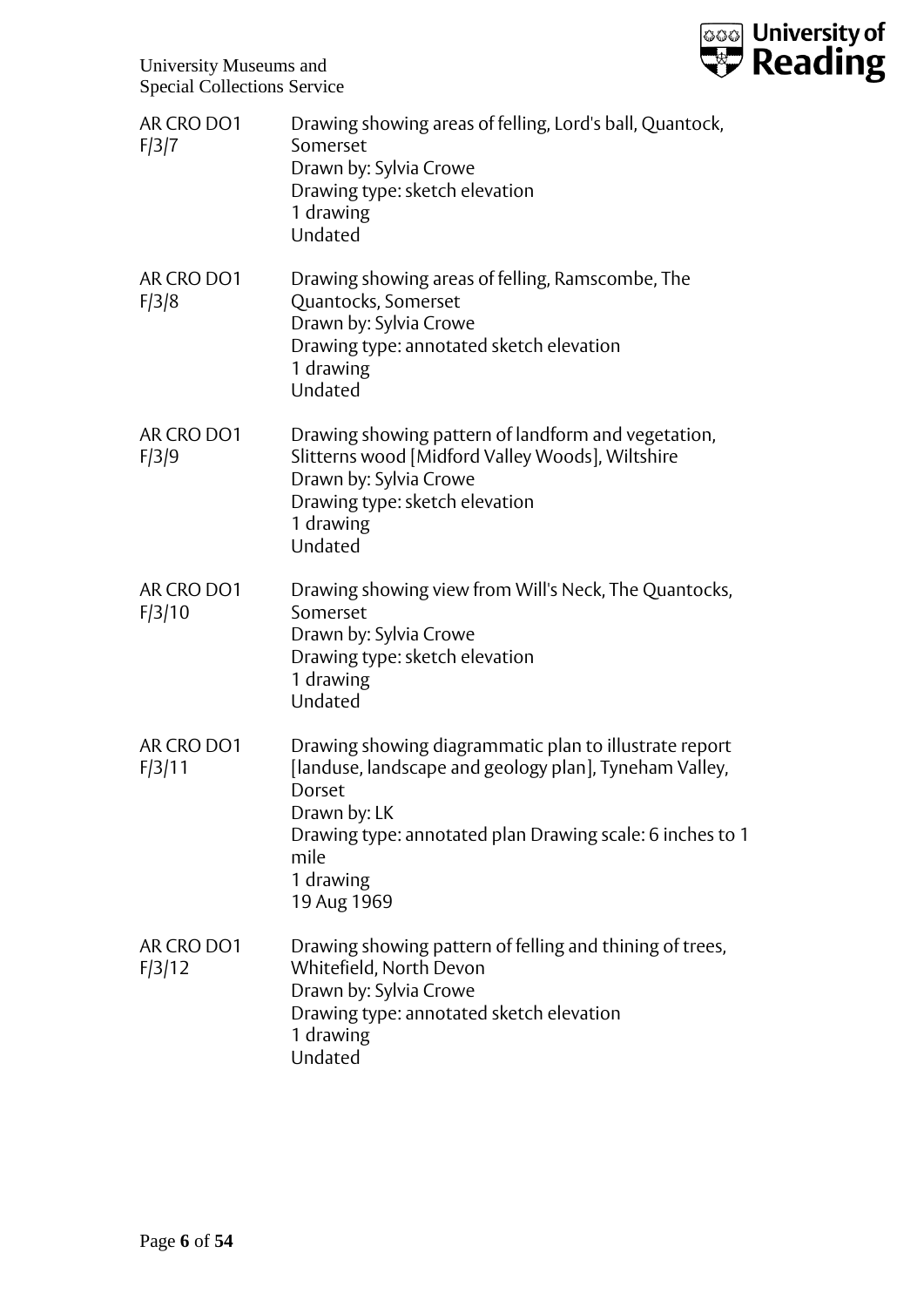

| AR CRO DO1 F/4      | Wales                                                                                                                                                                                                       |
|---------------------|-------------------------------------------------------------------------------------------------------------------------------------------------------------------------------------------------------------|
| AR CRO DO1<br>F/4/1 | Drawing showing replanting, Cefn Cul, Brecon, Wales                                                                                                                                                         |
|                     | Drawn by: Sylvia Crowe<br>Drawing type: annotated sketch elevation<br>1 drawing<br>May 1971                                                                                                                 |
| AR CRO DO1<br>F/4/2 | Drawing showing proposed felling pattern, Coed Dol-<br>Gefeillan, Wales<br>Drawn by: Sylvia Crowe<br>Drawing type: annotated sketch plan<br>1 drawing<br>Oct 1969                                           |
| AR CRO DO1<br>F/4/3 | Drawing showing preferred extension of existing forestry from<br>Brigand's Inn, Coed Foel Dinas, North Wales<br>Drawn by: Sylvia Crowe<br>Drawing type: annotated sketch elevation<br>1 drawing<br>Oct 1969 |
| AR CRO DO1<br>F/4/4 | Drawing showing pattern of tree and landform, Coed Soflen,<br>Gwydyr, North Wales<br>Drawn by: Sylvia Crowe<br>Drawing type: annotated sketch elevation<br>1 drawing<br>Oct 1969                            |
| AR CRO DO1<br>F/4/5 | Drawing showing felling and planting proposals, Cornel, Lake<br>Crafnant, Snowdonia<br>Drawn by: Sylvia Crowe<br>Drawing type: annotated sketch elevation<br>1 drawing<br>Oct 1969                          |
| AR CRO DO1<br>F/4/6 | Drawing showing felling and planting, Cornel, Snowdonia,<br>Wales<br>Drawn by: Sylvia Crowe<br>Drawing type: annotated sketch plan<br>1 drawing<br>Undated                                                  |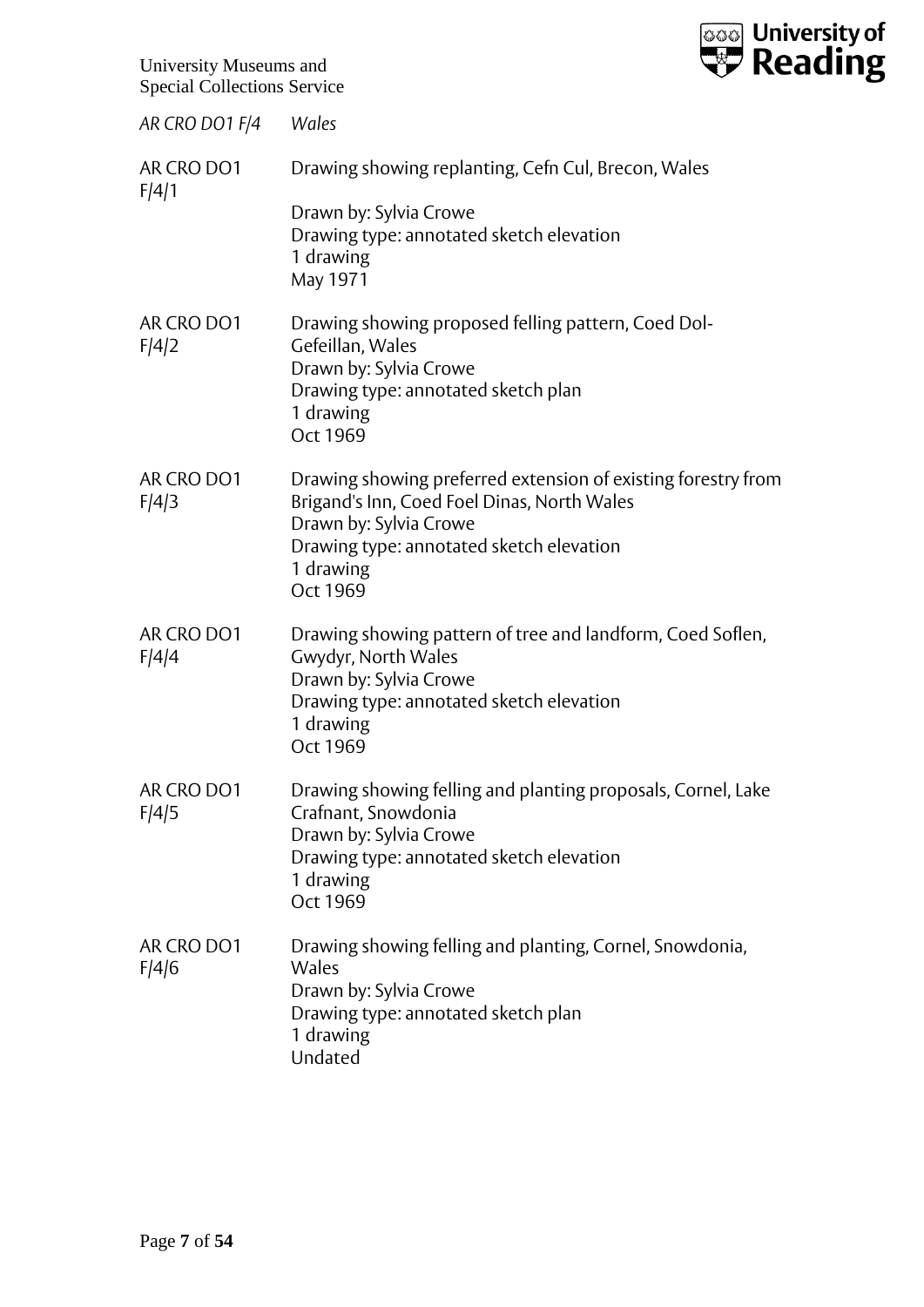

| AR CRO DO1<br>F/4/7  | Drawing showing unfinished sketch of landform and field<br>pattern, Cwm Bewyn, North Wales<br>Drawn by: Sylvia Crowe<br>Drawing type: sketch elevation<br>1 drawing<br>Undated |
|----------------------|--------------------------------------------------------------------------------------------------------------------------------------------------------------------------------|
| AR CRO DO1<br>F/4/8  | Drawing showing felling and replanting, Dolgoed, Clwyd,<br>Wales<br>Drawn by: Sylvia Crowe<br>Drawing type: annotated sketch elevation<br>1 drawing<br>Oct 1969                |
| AR CRO DO1<br>F/4/9  | Drawing showing felling and replanting near colliery building,<br>Ebbw Vale<br>Drawn by: Sylvia Crowe<br>Drawing type: annotated sketch elevation<br>1 drawing<br>Mar 1971     |
| AR CRO DO1<br>F/4/10 | Drawing showing hillside felling shapes, Ebbw Vale, Wales                                                                                                                      |
|                      | Drawing type: annotated sketch elevation<br>1 drawing<br>Mar 1971                                                                                                              |
| AR CRO DO1<br>F/4/11 | Drawing showing Planting along scenic drive, Ebbw Vale,<br>Wales<br>Drawn by: Sylvia Crowe<br>Drawing type: sketch plan with notes<br>1 drawing<br>Mar 1971                    |
| AR CRO DO1<br>F/4/12 | Drawing showing replanting principles of clear felled areas,<br>Ebbw Vale, Wales<br>Drawn by: Sylvia Crowe<br>2 drawings<br>Mar 1971                                           |
| AR CRO DO1<br>F/4/13 | Drawing showing felling and replanting, Pant Perthog, North<br>Wales<br>Drawn by: Sylvia Crowe<br>Drawing type: annotated sketch elevation<br>1 drawing<br>Oct 1969            |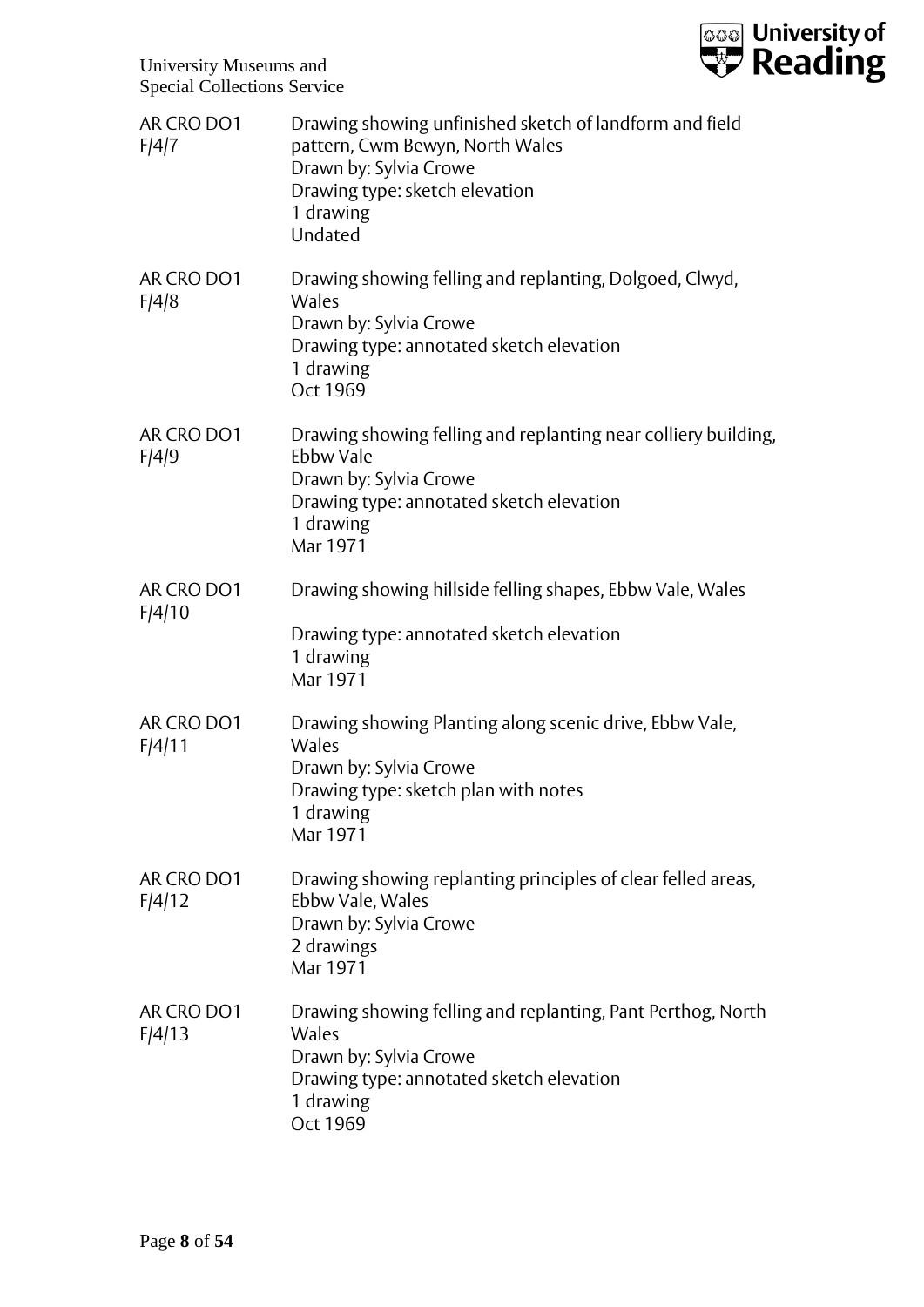

| AR CRO DO1<br>F/4/14 | Drawing showing picnic site and car park, Tintern Fedw, Wales                                                                                                                        |
|----------------------|--------------------------------------------------------------------------------------------------------------------------------------------------------------------------------------|
|                      | Drawn by: Sylvia Crowe<br>Drawing type: annotated sketch plan<br>1 drawing<br>Mar 1971                                                                                               |
| AR CRO DO1<br>F/4/15 | Drawing showing felling and replanting, Torpentau, Brecon,<br>Wales<br>Drawn by: Sylvia Crowe<br>Drawing type: annotated sketch elevation<br>2 drawings<br>Mar 1971                  |
| AR CRO DO1<br>F/4/16 | Drawing showing replanting proposals, Torpetau, Brecon,<br>Wales<br>Drawn by: Sylvia Crowe<br>Drawing type: annotated sketch elevation<br>1 drawing<br>Undated                       |
| AR CRO DO1<br>F/4/17 | Drawing showing new forestry planting, Tyndlwyn, Wales<br>Drawn by: Sylvia Crowe<br>Drawing type: annotated sketch elevation<br>1 drawing<br>Undated                                 |
| AR CRO DO1<br>F/4/18 | Drawing showing future improvements of spruce squares,<br>Wye Valley, Llandogo, Gwent<br>Drawn by: Sylvia Crowe<br>Drawing type: annotated sketch elevation<br>1 drawing<br>Mar 1971 |
| AR CRO DO1<br>F/4/19 | Drawing showing coppicing on Tintern Woods, Wye Valley,<br>Wales<br>Drawn by: Sylvia Crowe<br>Drawing type: sketch elevation with note<br>1 drawing<br>Dec 1973                      |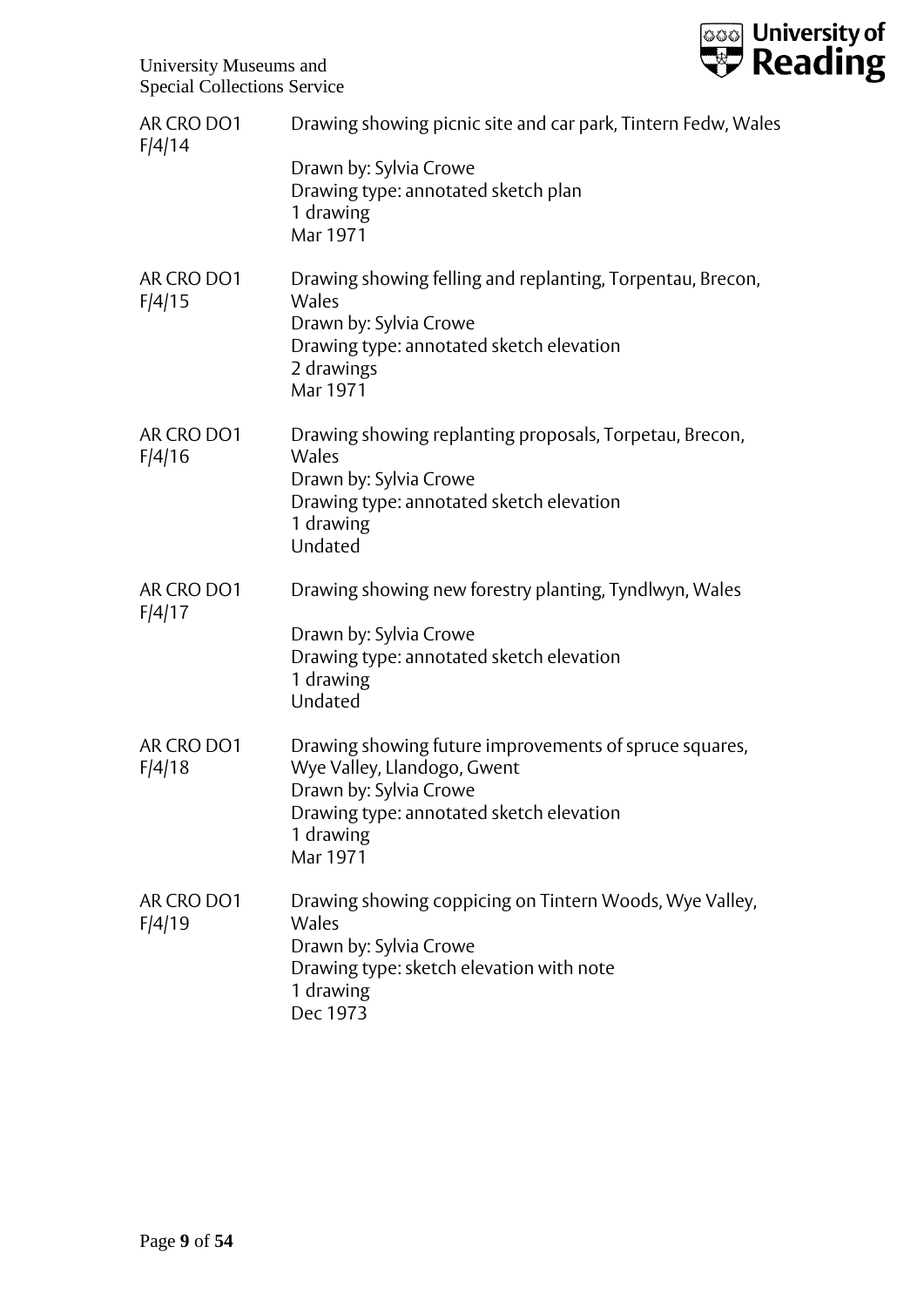

| AR CRO DO1<br>F/4/20 | Drawing showing integration of forestry and tree planting<br>with land use and land form, Wales?<br>Drawn by: Sylvia Crowe:<br>Drawing type: annotated sketch elevation [where ? Wales? -<br>note by Sylvia Crowe on drawing]<br>1 drawing<br>Undated |
|----------------------|-------------------------------------------------------------------------------------------------------------------------------------------------------------------------------------------------------------------------------------------------------|
| AR CRO DO1<br>F/4/21 | Drawing showing areas to be felled and areas to be kept at<br>Coed Aberllyn as viewed from Betws-y-coed station,<br>Gwynedd, Wales<br>Drawn by: Sylvia Crowe<br>Drawing type: annotated sketch elevation<br>1 drawing<br>Oct 1969                     |
| AR CRO DO1 F/5       | Scotland                                                                                                                                                                                                                                              |
| AR CRO DO1<br>F/5/1  | Drawing showing replanting and management of forestry, The<br>Tom, Dunoon, Scotland<br>Drawn by: Sylvia Crowe<br>Drawing type: sketch elevation<br>Notes on drawing<br>2 drawings<br>01 Aug 1972                                                      |
| AR CRO DO1<br>F/5/2  | Drawing showing replanting and management of forestry, Kirk<br>Fell, Scotland<br>Drawn by: Sylvia Crowe<br>Drawing type: sketch elevation<br>Notes on drawing<br>1 drawing<br>Sep 1970                                                                |
| AR CRO DO1<br>F/5/3  | Drawing showing replanting and management of forestry,<br>Craigvinean, Scotland<br>Drawn by: Sylvia Crowe<br>Drawing type: sketch elevation with notes<br>1 drawing<br>Undated                                                                        |
| AR CRO DO1<br>F/5/4  | Drawing showing replanting and management of forestry, Coe<br>Crags, Scotland<br>Drawn by: Sylvia Crowe<br>Drawing type: plan with notes<br>1 drawing<br>01 Aug 1972                                                                                  |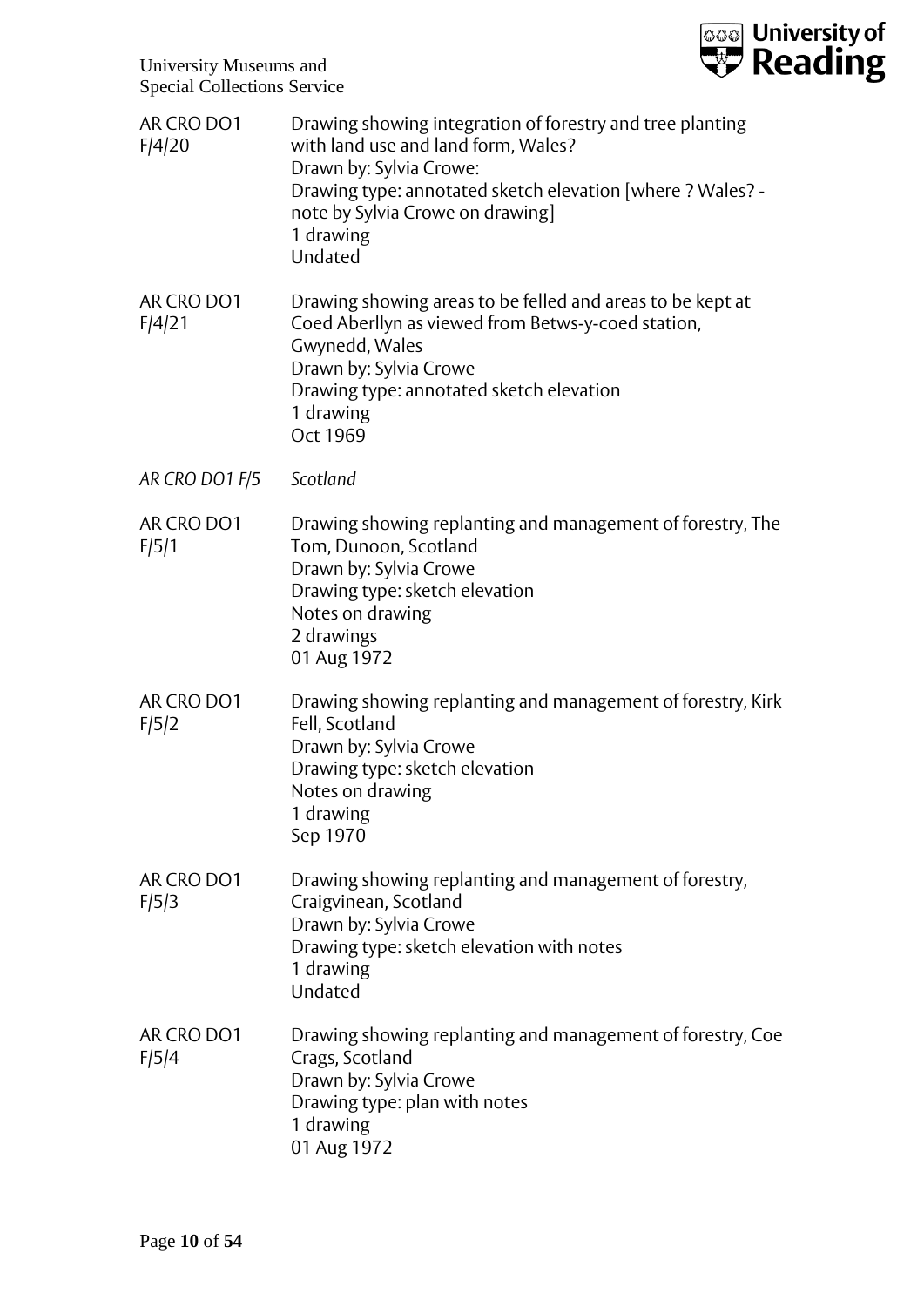

| AR CRO DO1<br>F/5/5  | Drawing showing sketch of landform and planting, Glen Rosa,<br>Isle of Arran, Scotland<br>Drawn by: Sylvia Crowe<br>Drawing type: sketch elevations<br>2 drawings<br>Undated                           |
|----------------------|--------------------------------------------------------------------------------------------------------------------------------------------------------------------------------------------------------|
| AR CRO DO1<br>F/5/6  | Drawing showing sketch landscape proposals for office and<br>school, Lamlash, Isle of Arran, Scotland<br>Drawn by: Sylvia Crowe<br>Drawing type: sketch plan with note<br>1 drawing<br>Undated         |
| AR CRO DO1<br>F/5/7  | Drawing showing replanting and management of forestry,<br>Beinn an Lochain, Scotland<br>Drawn by: Sylvia Crowe<br>Drawing type: sketch elevation<br>Notes on drawing.<br>1 drawing<br>Undated          |
| AR CRO DO1<br>F/5/8  | Drawing showing replanting and management of forestry,<br>Taymouth Castle, Scotland<br>Drawn by: Sylvia Crowe<br>Drawing type: sketch elevation<br>Notes on drawing.<br>1 drawing<br>Undated [c. 1973] |
| AR CRO DO1<br>F/5/9  | Drawing showing replanting and management of forestry,<br>Taymouth Castle, Scotland<br>Drawn by: Sylvia Crowe<br>Drawing type: sketch elevation<br>Notes on drawing.<br>1 drawing<br>Undated [c.1973]  |
| AR CRO DO1<br>F/5/10 | Drawing showing replanting and forestry management,<br>Aberdeen, Scotland<br>Drawn by: Sylvia Crowe<br>Drawing type: sketch elevation with notes<br>1 drawing<br>Oct 1969                              |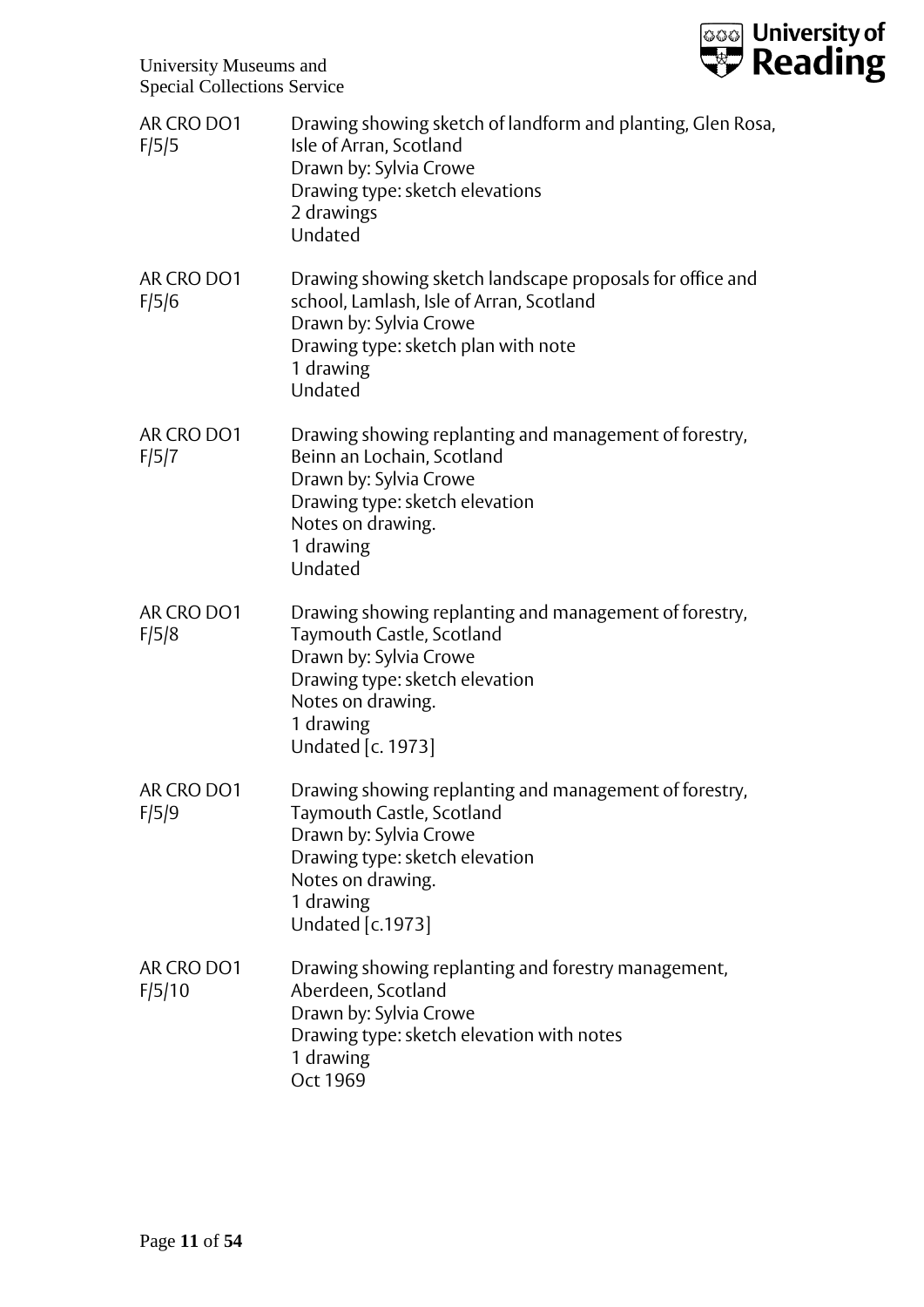

| AR CRO DO1 F/6 Miscellaneous |                                                                                                                                                                                                        |
|------------------------------|--------------------------------------------------------------------------------------------------------------------------------------------------------------------------------------------------------|
| AR CRO DO1<br>F/6/1          | Drawing showing felling areas near hill top quarry, view from<br>Queen's Stone<br>Drawn by: Sylvia Crowe<br>Drawing type: annotated sketch elevation<br>Location unidentified.<br>1 drawing<br>Undated |
| AR CRO DO1<br>F/6/2          | Drawing showing hills with forestry and agricultural landuse,<br><b>Glauchland Hills?</b><br>Drawn by: Sylvia Crowe<br>Drawing type: sketch elevation<br>1 drawing<br>Undated                          |
| AR CRO DO1<br>F/6/3          | Drawing showing sketch to show areas for planting and areas<br>to be kept bare, Glauchland Hills?<br>Drawn by: Sylvia Crowe<br>Drawing type: annotated sketch elevation<br>1 drawing<br>Undated        |
| AR CRO DO1<br>F/6/4          | Drawing showing felling coups in scale with field pattern<br>Drawn by: Sylvia Crowe<br>Drawing type: sketch elevation<br>1 drawing<br>Undated                                                          |
| AR CRO DO1<br>F/6/5          | Drawing showing planting adjacent to cliff tops, bluffs and<br>waterfall<br>Drawn by: Sylvia Crowe<br>Drawing type: sketch elevation with notes Location<br>unidentified.<br>1 drawing<br>Undated      |
| AR CRO DO1<br>F/6/6          | Drawing showing reparation to old felling squares<br>Drawn by: Sylvia Crowe<br>Drawing type: sketch plan with notes Location unidentified.<br>1 drawing<br>Sep 1970                                    |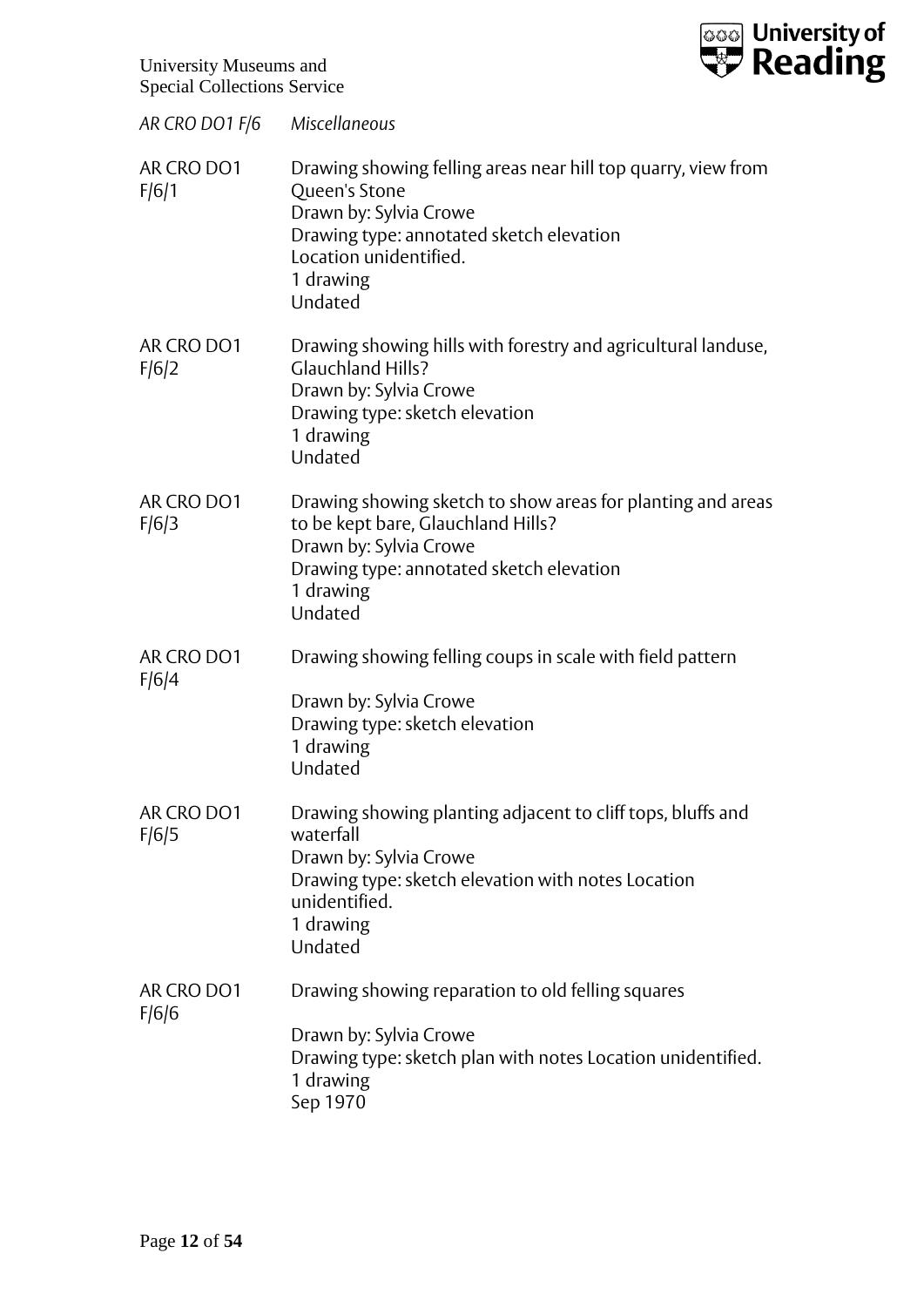

| AR CRO DO1<br>F/6/7       | Drawing showing sketch of hillside with bare cliffs and tree<br>planting<br>Drawn by: Sylvia Crowe<br>Drawing type: sketch elevation<br>Location unidentified.<br>1 drawing<br>Undated               |
|---------------------------|------------------------------------------------------------------------------------------------------------------------------------------------------------------------------------------------------|
| AR CRO DO1<br>F/6/8       | Drawing showing sketch of tree types appropriate to landform<br>and landuse<br>Drawn by: Sylvia Crowe<br>Drawing type: annotated sketch elevation<br>Location unidentified.<br>1 drawing<br>Undated  |
| AR CRO DO1                | Drawing showing tree planting and felling on hillside                                                                                                                                                |
| F/6/9                     | Drawn by: Sylvia Crowe<br>Drawing type: annotated sketch elevation<br>Location unidentified.<br>1 drawing<br>Undated                                                                                 |
| AR CRO DO1<br>F/6/10      | Drawing showing unfinished sketch of mountain and areas of<br>planting on lower slopes<br>Drawn by: Sylvia Crowe<br>Drawing type: sketch elevation<br>Location unidentified.<br>1 drawing<br>Undated |
| AR CRO DO1 G1             | Private gardens                                                                                                                                                                                      |
| <b>AR CRO DO1</b><br>G1/1 | Hailey House, Oxfordshire                                                                                                                                                                            |
| AR CRO DO1<br>G1/1/1      | Drawing of planting around squash court at Hailey House,<br>Ipsden, Oxfordshire<br>Practice: Sylvia Crowe<br>Drawn by: Sylvia Crowe<br>Drawing type: planting plan<br>Drawing scale: 1:200           |
|                           | Oct 1981                                                                                                                                                                                             |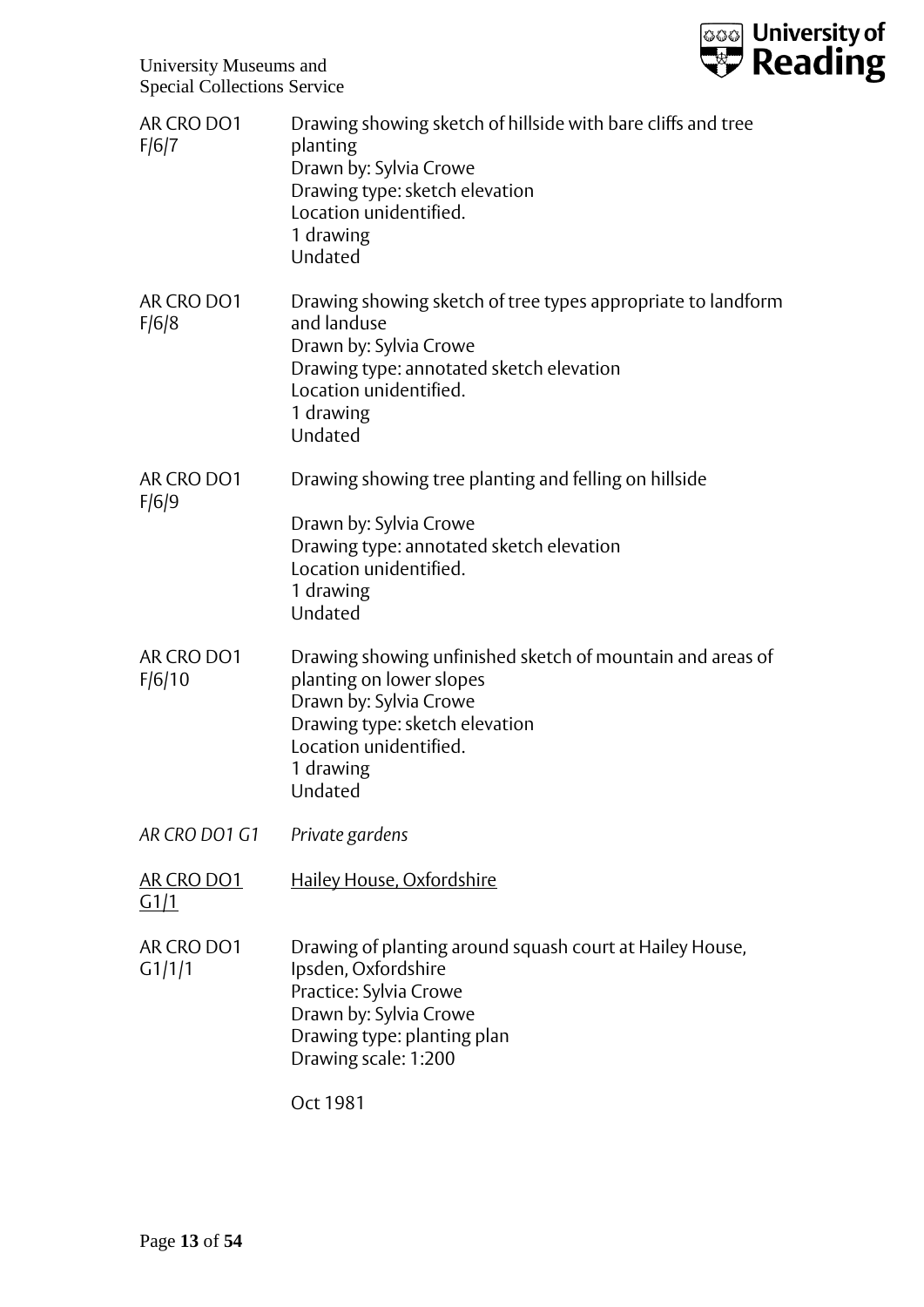

| AR CRO DO1<br>G1/1/2 | Drawing of planting to area by barn at Hailey House, Ipsden,<br>Oxfordshire<br>Practice: Sylvia Crowe<br>Drawn by: Sylvia Crowe<br>Drawing type: planting plan<br>Drawing scale: 1:500 Shrub planting                                                                                                                                                                                                   |
|----------------------|---------------------------------------------------------------------------------------------------------------------------------------------------------------------------------------------------------------------------------------------------------------------------------------------------------------------------------------------------------------------------------------------------------|
|                      | 23 Sep 1980                                                                                                                                                                                                                                                                                                                                                                                             |
| AR CRO DO1<br>G1/1/3 | Drawing of bee garden at Hailey House, Ipsden, Oxfordshire                                                                                                                                                                                                                                                                                                                                              |
|                      | Practice: Sylvia Crowe<br>Drawn by: Sylvia Crowe<br>Drawing type: planting plan<br>Drawing scale: 1:200                                                                                                                                                                                                                                                                                                 |
|                      | Feb 1981                                                                                                                                                                                                                                                                                                                                                                                                |
| AR CRO DO1<br>G1/1/4 | Master plan drawing, Hailey House, Ipsden, Oxfordshire                                                                                                                                                                                                                                                                                                                                                  |
|                      | Practice: Sylvia Crowe<br>Drawn by: Sylvia Crowe<br>Drawing type: annotated and numbered plan<br>Drawing scale: 1:500House located in centre of garden with<br>formal and wilder garden areas, including pond, swimming<br>pool etc; numbered areas [1-15] correspond to more detailed<br>plans; some trees named also shrub, herbaceous and bulb<br>planting areas.<br>2 original drawings<br>Jul 1981 |
| AR CRO DO1<br>G1/1/5 | Drawing of Nimrod's Vista, Hailey House, Ipsden, Oxfordshire                                                                                                                                                                                                                                                                                                                                            |
|                      | Practice: Sylvia Crowe<br>Drawn by: [Sylvia Crowe?]<br>Drawing type: sketch elevation                                                                                                                                                                                                                                                                                                                   |
|                      | May 1980                                                                                                                                                                                                                                                                                                                                                                                                |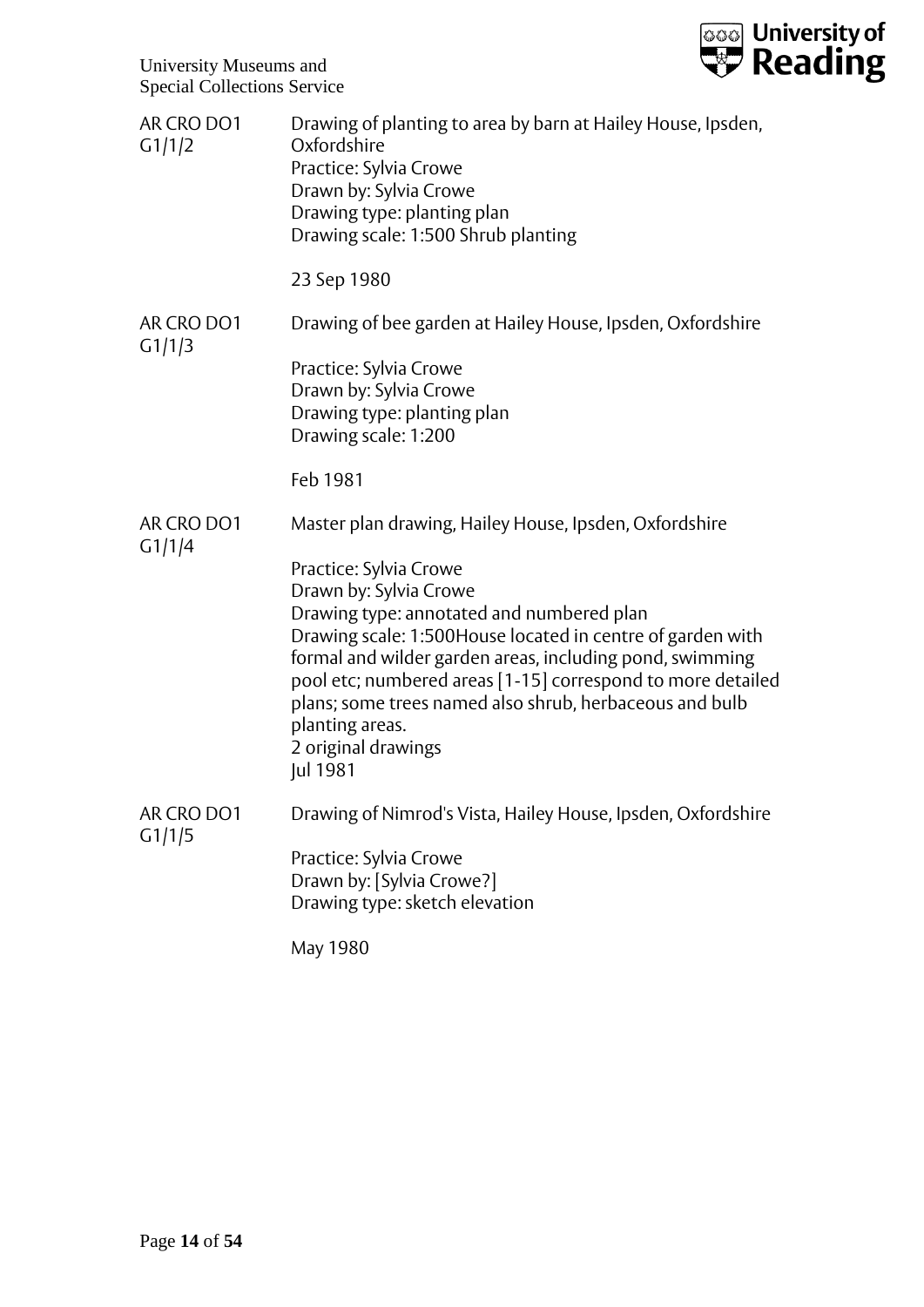

| AR CRO DO1<br>G1/1/6  | Drawing of bog garden at Hailey House, Ipsden, Oxfordshire                                                                                                                                                                                                                                                                                                                |
|-----------------------|---------------------------------------------------------------------------------------------------------------------------------------------------------------------------------------------------------------------------------------------------------------------------------------------------------------------------------------------------------------------------|
|                       | Practice: Sylvia Crowe<br>Drawn by: Sylvia Crowe<br>Drawing type: annotated plan<br>Drawing scale: 1:250 1 on landscape master plan; area<br>adjacent to mere; tree shrub herbaceous and bulb planting;<br>second drawing shows revision of some plants and notes on<br>style of planting and management of grass edge.<br>2 drawings<br>27 May 1980                      |
| AR CRO DO1<br>G1/1/7  | Drawing of curved border at Hailey House, Ipsden,<br>Oxfordshire<br>Practice: Sylvia Crowe<br>Drawn by: Sylvia Crowe<br>Drawing type: annotated planting plans<br>Drawing scale: one eighth inch to 1 foot No 2 on landscape<br>master plan; existing beds with grass path running through;<br>working plans, most with pencil note amendments.<br>6 drawings<br>May 1980 |
| AR CRO DO1<br>G1/1/8  | Drawing of fountain garden at Hailey House, Ipsden,<br>Oxfordshire<br>Practice: Sylvia Crowe<br>Drawn by: Sylvia Crowe<br>Drawing type: annotated sketch elevation                                                                                                                                                                                                        |
|                       | May 1980                                                                                                                                                                                                                                                                                                                                                                  |
| AR CRO DO1<br>G1/1/9  | Drawing of fountain garden at Hailey House, Ipsden,<br>Oxfordshire<br>Practice: Sylvia Crowe<br>Drawn by: Sylvia Crowe<br>Drawing type: annotated planting plan                                                                                                                                                                                                           |
|                       | May 1980                                                                                                                                                                                                                                                                                                                                                                  |
| AR CRO DO1<br>G1/1/10 | Drawing showing planting plan [boundary by tennis court] at<br>Hailey House, Ipsden, Oxfordshire<br>Practice: Sylvia Crowe<br>Drawn by: HP<br>Drawing type: planting plan<br>Drawing scale: 1:200 New planting areas linking in with<br>existing.                                                                                                                         |
|                       | 18 Oct 1978                                                                                                                                                                                                                                                                                                                                                               |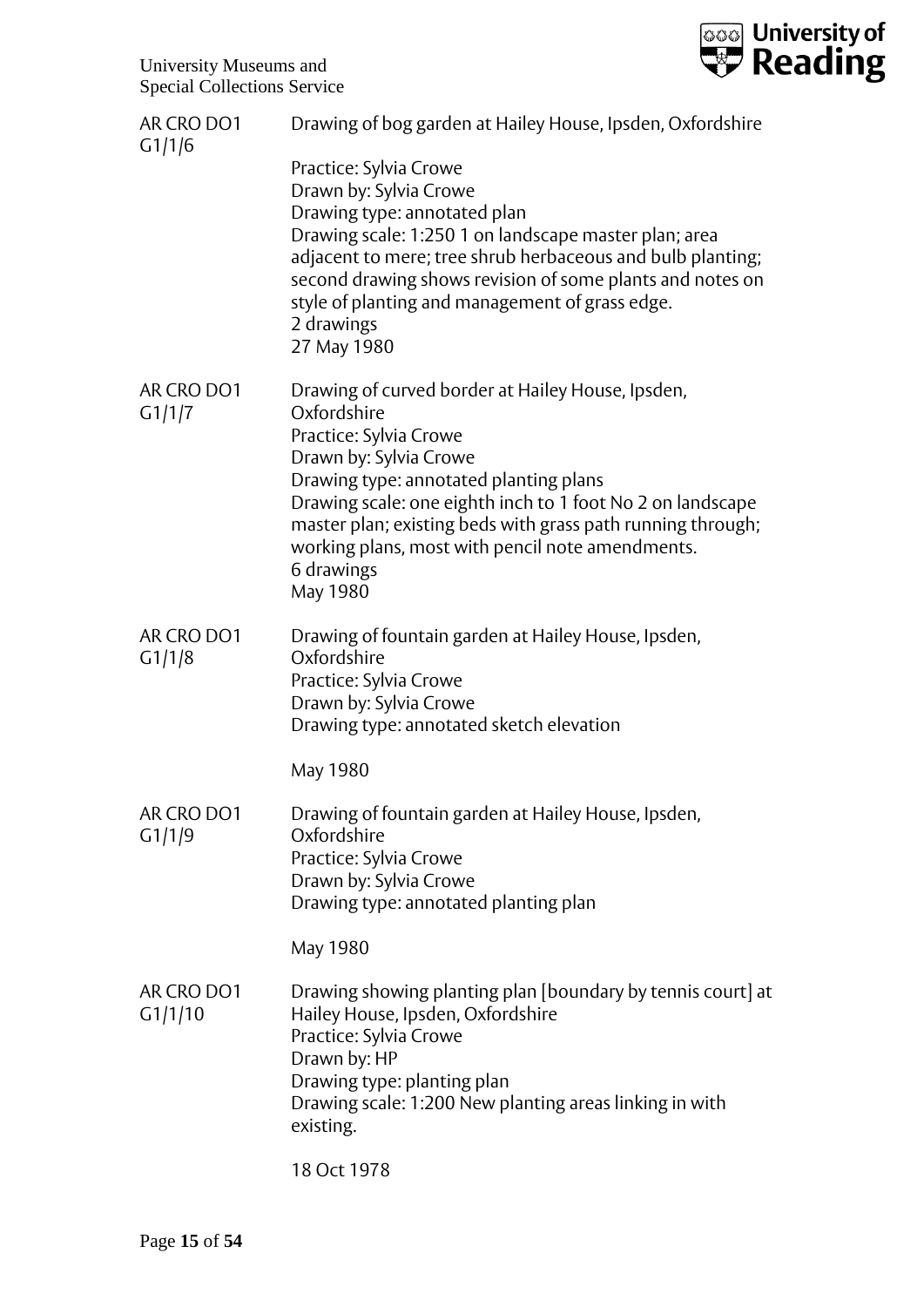| AR CRO DO1<br>G1/1/11 | Drawing showing planting plan for dining terrace at Hailey<br>House, Ipsden, Oxfordshire<br>Practice: Sylvia Crowe<br>Drawn by: HP<br>Drawing type: planting plan<br>Drawing scale: an eighth inch to 1 foot 6 on master plan                                                                     |
|-----------------------|---------------------------------------------------------------------------------------------------------------------------------------------------------------------------------------------------------------------------------------------------------------------------------------------------|
|                       | 24 Aug 1978                                                                                                                                                                                                                                                                                       |
| AR CRO DO1<br>G1/1/12 | Drawing of rose garden at Hailey House, Ipsden, Oxfordshire                                                                                                                                                                                                                                       |
|                       | Practice: Sylvia Crowe<br>Drawn by: Sylvia Crowe<br>Drawing type: planting plans<br>Drawing scale: one eighth inch to 1 foot Reworking of her own<br>planting<br>2 drawings<br>May 1980 and 04 Nov 1981                                                                                           |
| AR CRO DO1<br>G1/1/13 | Drawing of round pond garden, white and silver, at Hailey<br>House, Ipsden, Oxfordshire<br>Practice: Sylvia Crowe<br>Drawn by: Sylvia Crowe<br>Drawing type: planting plan<br>Drawing scale: one eighth inch to 1 foot Revised version of<br>fountain garden, some of original planting retained. |
|                       | 04 Nov 1981                                                                                                                                                                                                                                                                                       |
| AR CRO DO1<br>G1/1/14 | Drawing of shrub rose border at Hailey House, Ipsden,<br>Oxfordshire<br>Practice: Sylvia Crowe<br>Drawn by: Sylvia Crowe<br>Drawing type: planting plan<br>Drawing scale: 1:200 15 on master plan; planting between<br>entrance of tennis court and beech hedge.                                  |
|                       | Aug 1980                                                                                                                                                                                                                                                                                          |
| AR CRO DO1<br>G1/1/15 | Drawing of south terrace at Hailey House, Ipsden, Oxfordshire                                                                                                                                                                                                                                     |
|                       | Practice: Sylvia Crowe<br>Drawn by: Sylvia Crowe<br>Drawing type: annotated planting plan Planting between<br>house and rose garden.                                                                                                                                                              |
|                       | May 1980                                                                                                                                                                                                                                                                                          |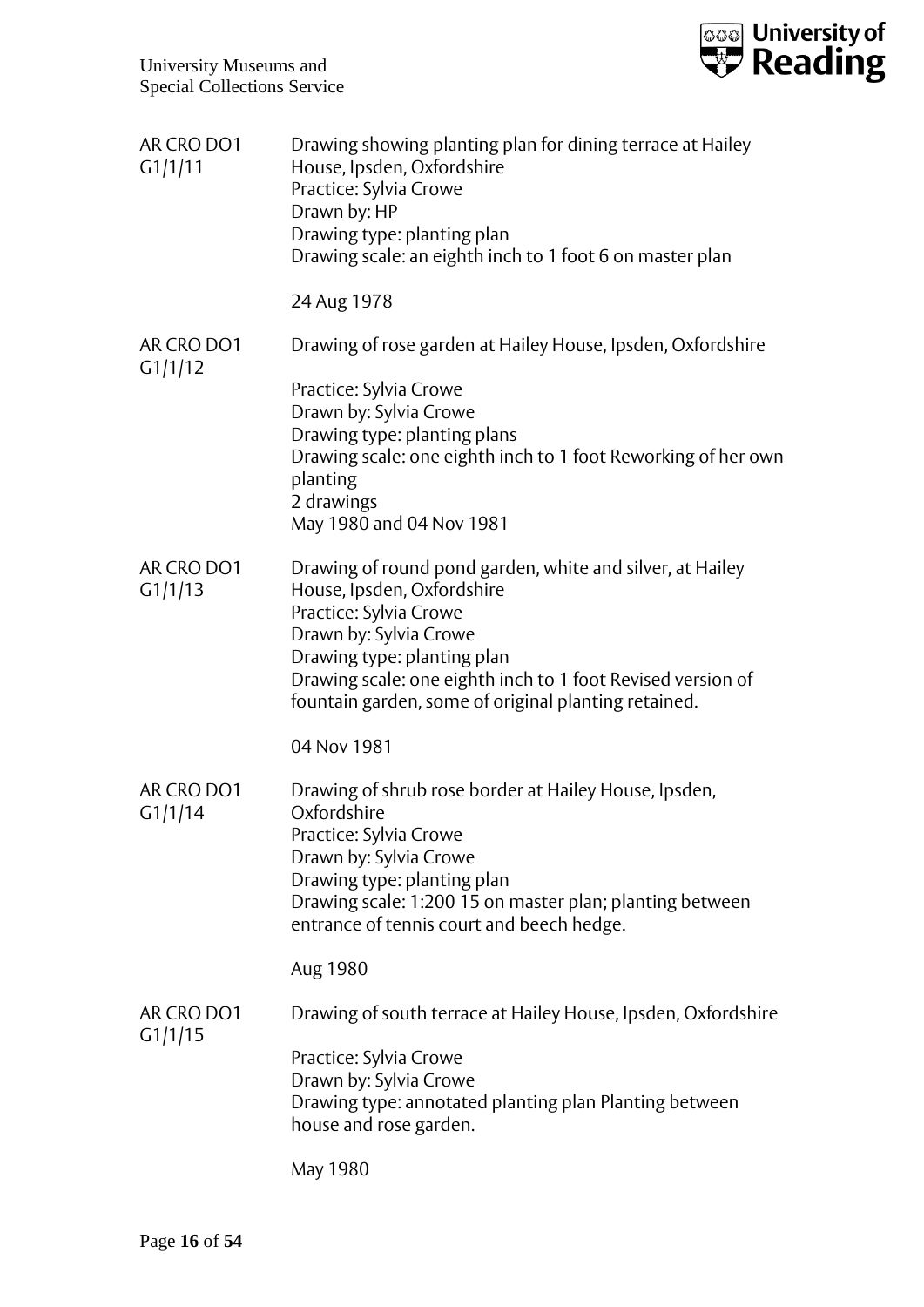

| AR CRO DO1<br>G1/1/16 | Drawing of spring glade at Hailey House, Ipsden, Oxfordshire                                                                                                                                                                                                                                                            |
|-----------------------|-------------------------------------------------------------------------------------------------------------------------------------------------------------------------------------------------------------------------------------------------------------------------------------------------------------------------|
|                       | Practice: Sylvia Crowe<br>Drawn by: Sylvia Crowe<br>Drawing type: planting plan<br>Drawing scale: 1:200 13a on master plan; revised and<br>extended planting to drawing of same part, 18 October 1978.                                                                                                                  |
|                       | Jul 1981                                                                                                                                                                                                                                                                                                                |
| AR CRO DO1            | Drawing of squash court at Hailey House, Ipsden, Oxfordshire                                                                                                                                                                                                                                                            |
| G1/1/17               | Practice: Sylvia Crowe<br>Drawn by: Sylvia Crowe<br>Drawing type: annotated plan<br>Drawing scale: 1:50 The other end of squash court to drawing<br>dated Oct 1981.                                                                                                                                                     |
|                       | Mar 1981                                                                                                                                                                                                                                                                                                                |
| AR CRO DO1<br>G1/1/18 | Drawing of the golden garden at Hailey House, Ipsden,<br>Oxfordshire<br>Practice: Sylvia Crowe<br>Drawn by: Sylvia Crowe<br>Drawing type: planting plan8 on master plan                                                                                                                                                 |
|                       | 10 Jun 1980                                                                                                                                                                                                                                                                                                             |
| AR CRO DO1<br>G1/1/19 | Drawing of the west terrace at Hailey House, Ipsden,<br>Oxfordshire<br>Practice: Sylvia Crowe<br>Drawn by: Sylvia Crowe<br>Drawing type: planting plan<br>Drawing scale: one eighth inch to 1 foot Shrubs and<br>herbaceous sprawling plants against house intended to<br>spread over paving edge and in paving cracks. |
|                       | May 1980                                                                                                                                                                                                                                                                                                                |
| AR CRO DO1<br>G1/1/20 | Drawing of Hailey House, Ipsden, Oxfordshire                                                                                                                                                                                                                                                                            |
|                       | Practice: Sylvia Crowe<br>Drawn by: Sylvia Crowe<br>Drawing type: site plan with planting<br>Drawing scale: 1:500<br>Areas identified: yew hedges, pond, croquet, putting course.                                                                                                                                       |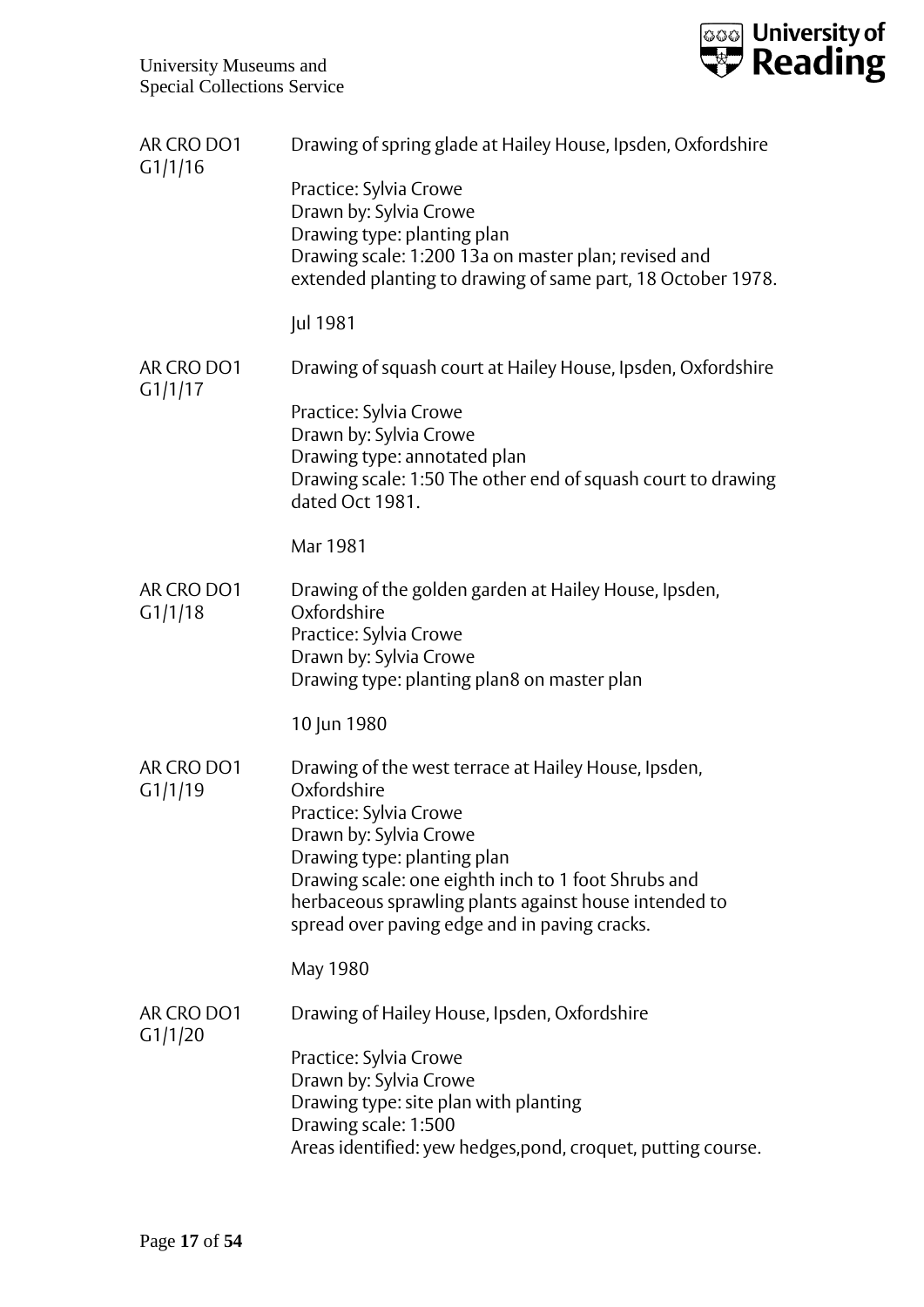

| AR CRO DO1<br>G1/2   | <b>Stainley Hall, North Yorkshire</b>                                                                                                                                                                                                                                                                                                                                                                                                                                                                                    |
|----------------------|--------------------------------------------------------------------------------------------------------------------------------------------------------------------------------------------------------------------------------------------------------------------------------------------------------------------------------------------------------------------------------------------------------------------------------------------------------------------------------------------------------------------------|
| AR CRO DO1<br>G1/2/1 | Drawing showing plan 2 [details of planting arrangements<br>around house], North Stainley Hall, North Yorkshire<br>Practice: Sylvia Crowe<br>Drawing type: plan<br>Drawing scale: 1:500<br>Shows formal garden with urns yew hedging and fountain and<br>sun terrace on south east side of house; aromatic shrubs and<br>herbs to northwest.<br>1 drawing<br>16 Dec 1983                                                                                                                                                 |
| AR CRO DO1<br>G1/2/2 | Drawing showing sketch plan of planting for mounds north of<br>Hall, North Stainley Hall, North Yorkshire<br>Practice: Sylvia Crowe<br>Drawing type: annotated planting plan Beech wild cherry and<br>some holly with 'pine on crest?' and a margin of undergrowth<br>merging into tree planting; closer to house 'random mixture<br>of red oak 20-30ft apart, silver birch 10-20ft apart and scots<br>pine as matrix 5ft'; at front edge 'shrubs to be seen from house<br>[to be decided]'.<br>1 drawing<br>28 Oct 1983 |
| AR CRO DO1<br>G1/2/3 | Drawing showing sketch proposals for grounds, North Stainley<br>Hall, North Yorkshire<br>Practice: Sylvia Crowe<br>Drawn by: Sylvia Crowe<br>Drawing type: annotated plan Shelter belt and tree planting<br>proposals for garden with predominantly informal layout;<br>lake.<br>2 drawings<br>Dec 1983                                                                                                                                                                                                                  |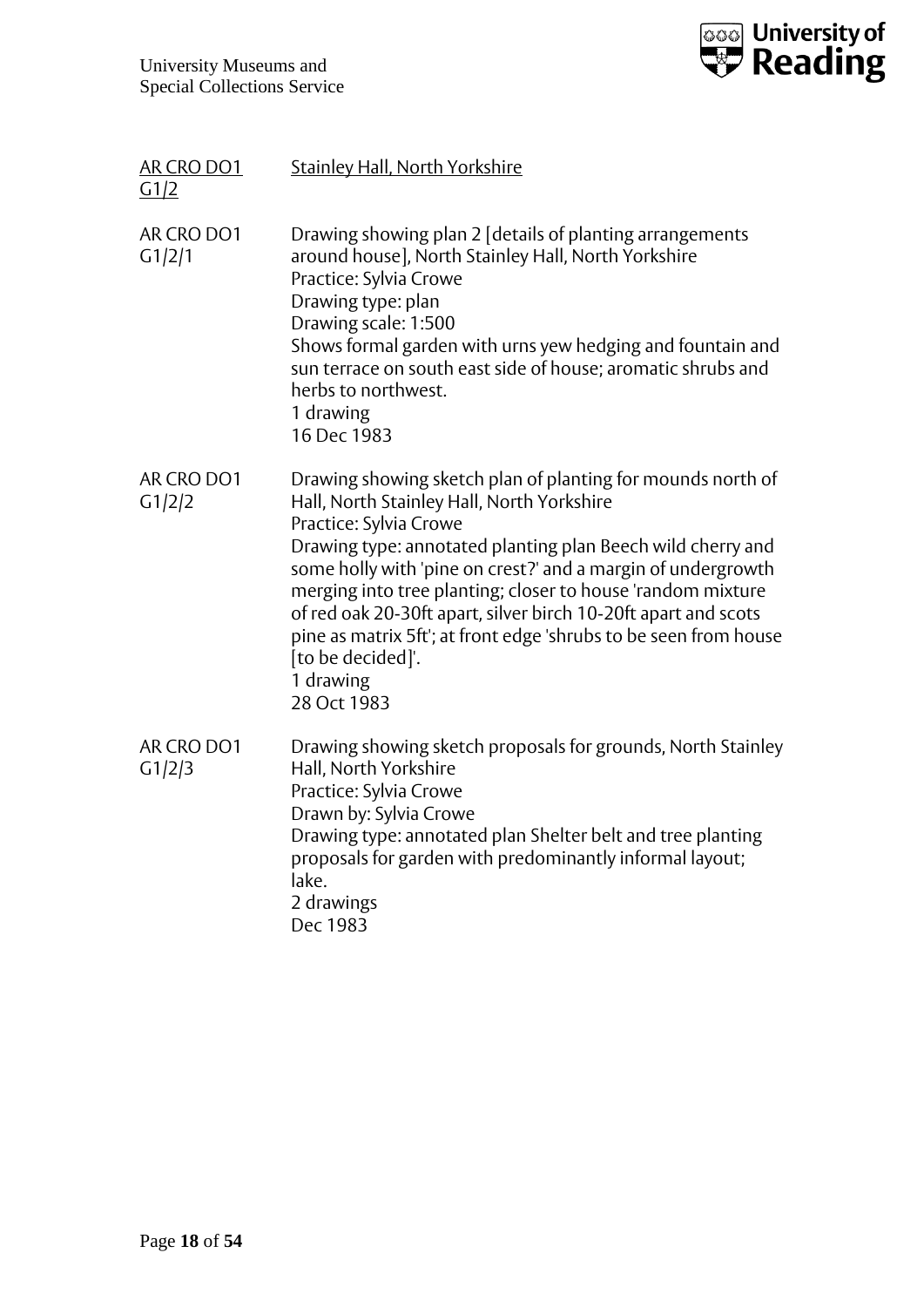

| AR CRO DO1<br>G1/3   | Miscellaneous private gardens                                                                                                                                                                                                                                                           |
|----------------------|-----------------------------------------------------------------------------------------------------------------------------------------------------------------------------------------------------------------------------------------------------------------------------------------|
| AR CRO DO1<br>G1/3/1 | Drawing showing planting plan for Guy Mayer<br>Drawn by: Sylvia Crowe<br>Drawing type: site plan<br>Rough sketch on back of Soho Housing Associations source<br>and applications of capital funds 1989; sketch shows<br>dimensions, existing plants, views etc.<br>1 drawing<br>Undated |
| AR CRO DO1<br>G1/3/2 | Drawing showing planting plan for Guy Mayer<br>Drawn by: Sylvia Crowe<br>Drawing type: planting plan<br>Drawing scale: one eighth inch to 1 foot<br>1 drawing<br>Undated                                                                                                                |
| AR CRO DO1<br>G1/3/3 | Drawing showing planting plan for Guy Mayer<br>Drawn by: Sylvia Crowe<br>Drawing type: planting plan in progress<br>1 drawing<br>Undated                                                                                                                                                |
| AR CRO DO1<br>G1/3/4 | Drawing of Whalebones garden, Barnet, Hertfordshire<br>Drawing type: annotated plan1999 photocopy of Ordnance<br>Survey plan shows outline layout of garden; located with<br>drawing.<br>1 drawing and 1 plan<br>Undated                                                                |
| AR CRO DO1<br>G1/3/5 | Drawing of pick your own farm shop, Grove Farms<br>Practice: Sylvia Crowe<br>Drawn by: Sylvia Crowe Drawing type: annotated plan<br>Drawing scale: 1:500 Off road car park, small picnic and play<br>area and limited tree planting.<br>1 drawing<br>26 Aug 1982                        |

#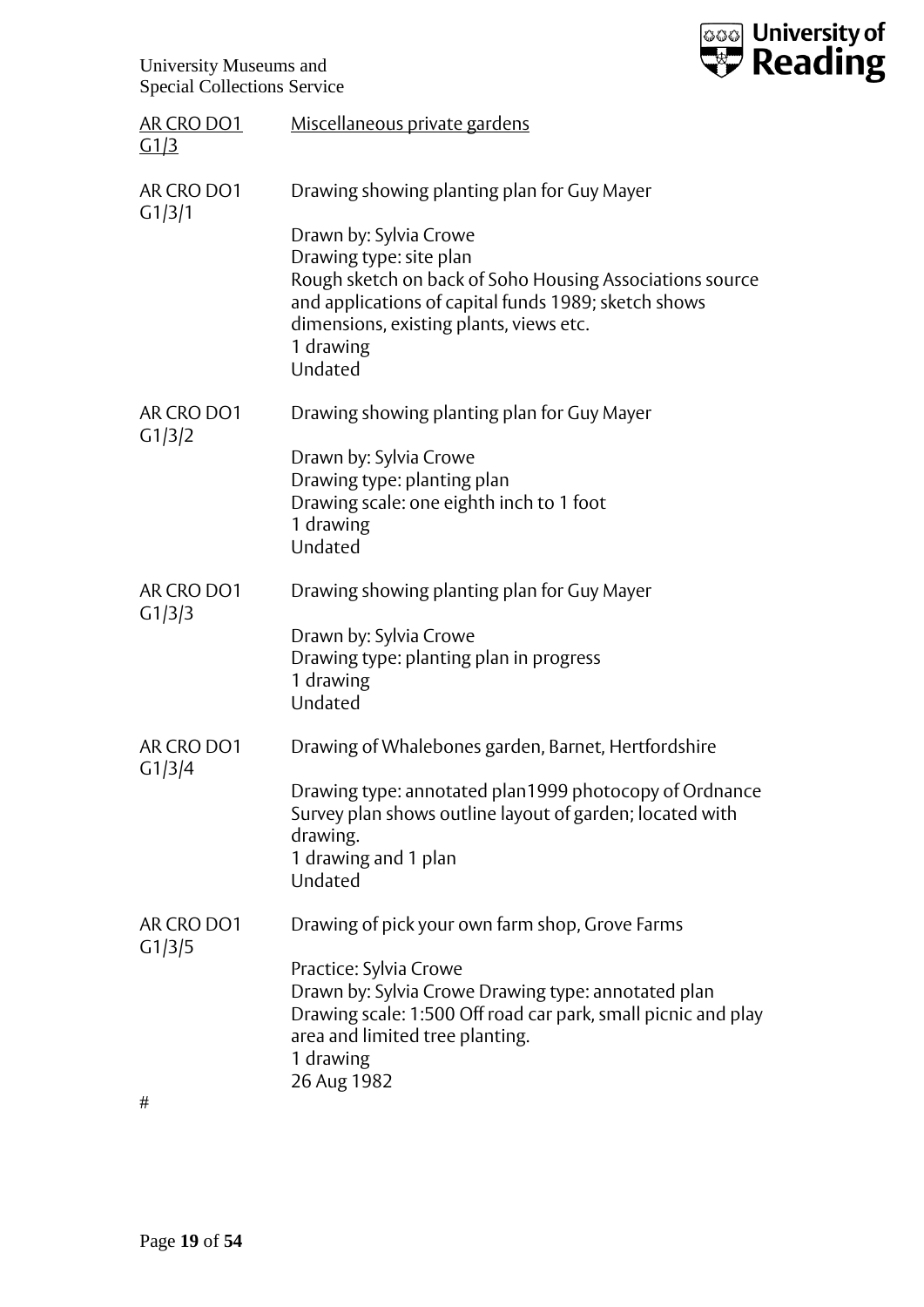| AR CRO DO1                       | Drawing of screen planting, Restormel                                                                                                                                                                                                                                                                                                                                                 |
|----------------------------------|---------------------------------------------------------------------------------------------------------------------------------------------------------------------------------------------------------------------------------------------------------------------------------------------------------------------------------------------------------------------------------------|
| G1/3/6                           | Practice: Sylvia Crowe<br>Drawn by: Sylvia Crowe Drawing type: planting plan<br>Drawing scale: 1:500 Beech hedge and mixed tree planting.<br>1 drawing<br>23 Oct 1984                                                                                                                                                                                                                 |
| AR CRO DO1                       | Drawing showing sketch plan for garden of house at Rolle                                                                                                                                                                                                                                                                                                                              |
| G1/3/7                           | Practice: Sylvia Crowe<br>Drawn by: Sylvia Crowe Client: Sadri Golestaneh<br>Drawing type: annotated plan of front and rear garden<br>Drawing scale: 1:200 Quite complicated but simple layout for<br>garden providing interesting views from house and variety of<br>places for sitting.<br>1 drawing<br>05 Nov 1983                                                                 |
| AR CRO DO1 G2                    | Public gardens                                                                                                                                                                                                                                                                                                                                                                        |
| <b>AR CRO DO1</b><br><u>G2/1</u> | <u> Canberra, Australia</u>                                                                                                                                                                                                                                                                                                                                                           |
| AR CRO DO1<br>G2/1/1             | Drawing showing Commonwealth gardens, planting layout,<br>Canberra, Australia<br>Practice: Sylvia Crowe and Associates<br>Drawing type: annotated planting plan<br>Drawing scale: one inch to 100 feet<br>Development of public garden using indigenous species and<br>non natives; worked on project with William Holford and<br>partners.<br>1 copy negative<br>Undated [1964-1965] |
| AR CRO DO1                       | Drawing showing Rock Valley, Canberra, Australia                                                                                                                                                                                                                                                                                                                                      |
| G2/1/2                           | Practice: Sylvia Crowe and Associates<br>Drawing type: sketch elevation<br>View of boulder strewn ground with intervals of varied<br>planting, river running through flowing into lake.<br>1 drawing<br>Undated [1964-1965]                                                                                                                                                           |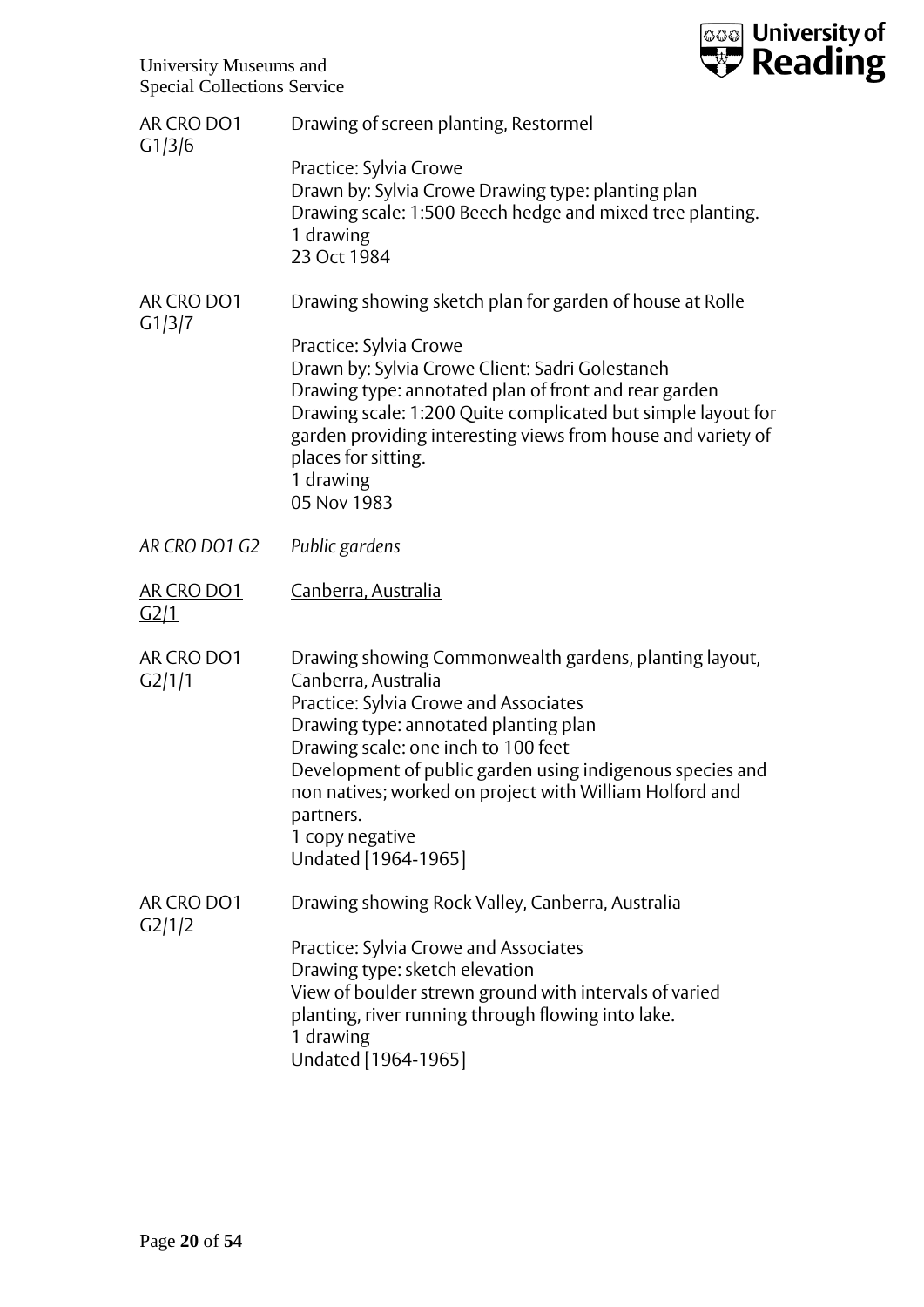| AR CRO DO1<br>G2/1/3      | Drawing showing the flower garden, Canberra, Australia                                                                                                                                                                                                                                                                                                                                                                                                                                                                                                                                                                               |
|---------------------------|--------------------------------------------------------------------------------------------------------------------------------------------------------------------------------------------------------------------------------------------------------------------------------------------------------------------------------------------------------------------------------------------------------------------------------------------------------------------------------------------------------------------------------------------------------------------------------------------------------------------------------------|
|                           | Practice: Sylvia Crowe and Associates<br>Drawing type: sketch elevation<br>Series of large circular beds under tree canopies paths [or<br>grass] in between with semicircular seats.<br>1 drawing<br><b>Undated</b> [1965]                                                                                                                                                                                                                                                                                                                                                                                                           |
| AR CRO DO1 G3             | Semi-public gardens                                                                                                                                                                                                                                                                                                                                                                                                                                                                                                                                                                                                                  |
| AR CRO DO1<br><u>G3/1</u> | <u>International Garden Festival, Liverpool</u>                                                                                                                                                                                                                                                                                                                                                                                                                                                                                                                                                                                      |
| AR CRO DO1<br>G3/1/1      | Drawing showing British Pavilion, International Garden<br>Festival, Liverpool<br>Drawn by: Sylvia Crowe<br>Drawing type: plan<br>Drawing scale: drawn scale<br>Almost identical to Crowe's other garden festival drawing,<br>with additional note: sculptures by Hepworth and Frink.<br>1 drawing<br>Undated [1983-1984]                                                                                                                                                                                                                                                                                                             |
| AR CRO DO1<br>G3/1/2      | Drawing showing British Pavilion, International Garden<br>Festival, Liverpool<br>Drawn by: Sylvia Crowe<br>Drawing type: annotated plan<br>Drawing scale: drawn scale<br>British pavilion exhibition building with associated landscape<br>identified on plan including historic gardens and dereliction<br>and reclamation associated with 'the story of reclamation'<br>inside; ground modelling with sculpture, and beyond curved<br>exit path, woodland, bluebell wood and screen planting<br>enclose site. Bedding plants on one side of entrance and long<br>pool adjacent to building on the other side.<br>1 drawing<br>1984 |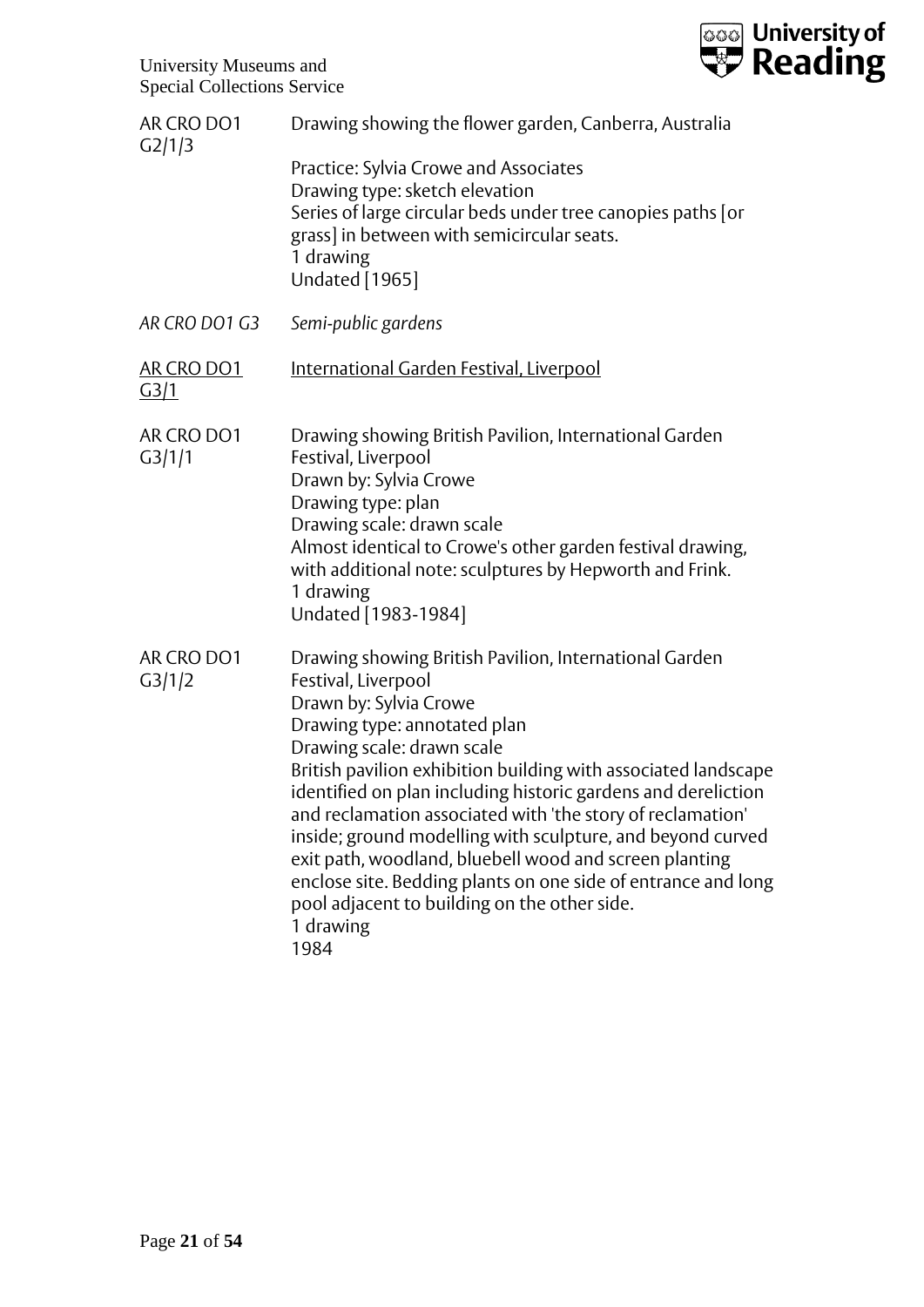

| AR CRO DO1<br>G3/1/3             | Drawing showing model forest planting plan, International<br>Garden Festival, Liverpool<br>Practice: Forestry Commission<br>Drawn by: SB<br>Drawing type: planting plan on contour base with key [but not<br>plant names]<br>Drawing scale: 1:25 Quite intricate planting on much<br>contoured land [no levels given] using large and small<br>transplants and seedlings with rides and boundaries.<br>Presumably done under Sylvia Crowe's supervision.<br>2 sheets<br>20 Dec 1983 |
|----------------------------------|-------------------------------------------------------------------------------------------------------------------------------------------------------------------------------------------------------------------------------------------------------------------------------------------------------------------------------------------------------------------------------------------------------------------------------------------------------------------------------------|
| AR CRO DO1<br>G3/1/4             | Drawing showing British Pavillion Garden, International<br>Garden Festival, Liverpool<br>Drawn by: Sylvia Crowe<br>Drawing type: plan<br>Drawing scale: drawn scale<br>1 drawing<br><b>Undated</b> [1983]                                                                                                                                                                                                                                                                           |
| AR CRO DO1<br>G3/1/5             | Drawing showing British Pavillion Garden, International<br>Garden Festival, Liverpool<br>Drawn by: Sylvia Crowe<br>Drawing type: plan<br>Drawing scale: drawn scale<br>1 drawing<br><b>Undated</b> [1983]                                                                                                                                                                                                                                                                           |
| <b>AR CRO DO1</b><br><u>G3/2</u> | <b>Cement and Concrete Association</b>                                                                                                                                                                                                                                                                                                                                                                                                                                              |
| AR CRO DO1<br>G3/2/2             | Drawing showing planting plan for new town garden,<br>Wexham Springs, Buckinghamshire<br>Practice: Sylvia Crowe and Associates<br>Drawn by: DR<br>Drawing type: planting plan Drawing scale: one eighth inch to<br>1 foot<br>Range of plants included - trees, shrubs, herbaceous, ferns,<br>grasses.<br>1 drawing<br>19 Feb 1969                                                                                                                                                   |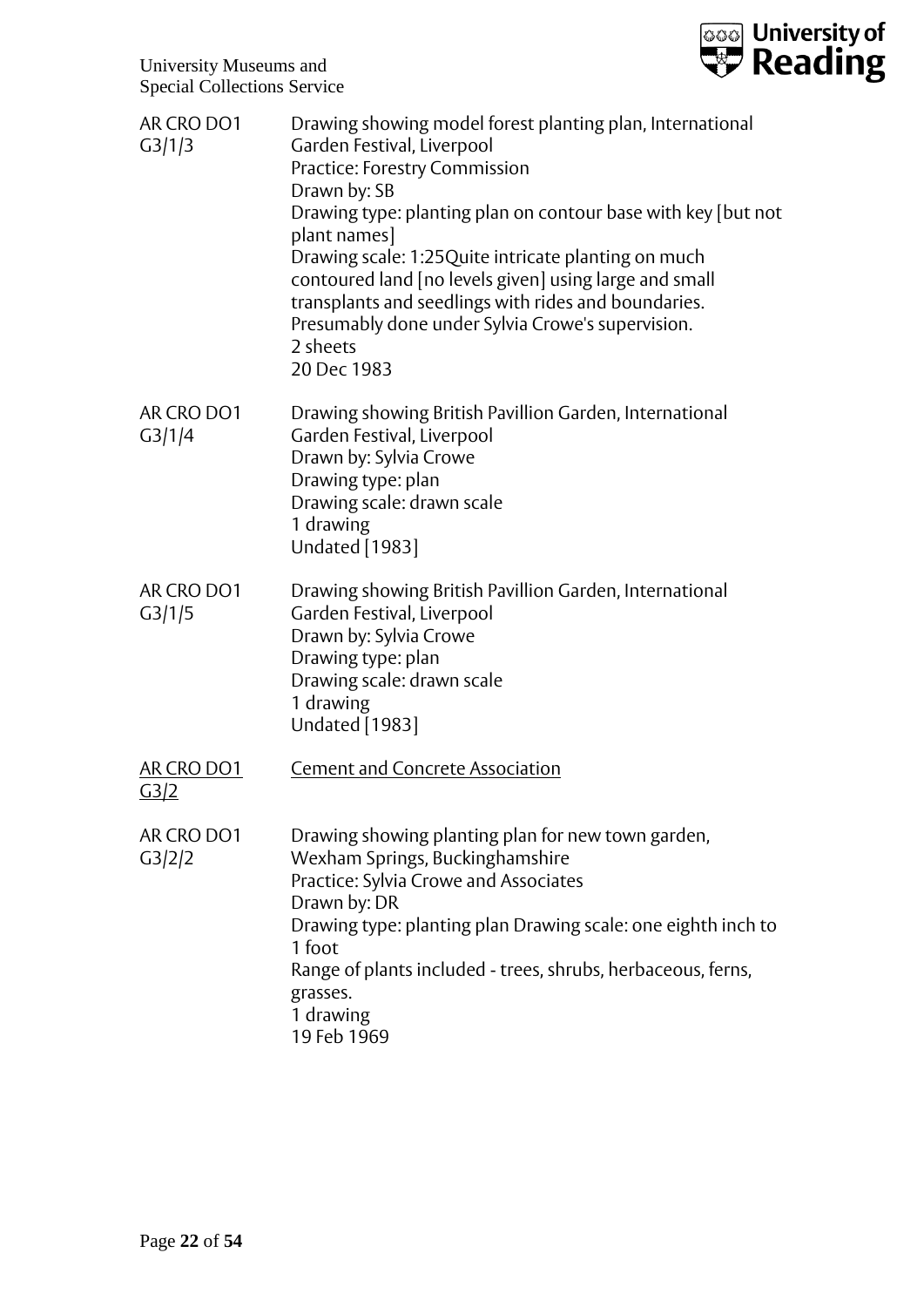

| AR CRO DO1<br>G3/2/3      | Drawing showing preliminary proposals for new town garden,<br>Wexham Springs, Buckinghamshire<br>Practice: Sylvia Crowe and Associates<br>Drawn by: PH [Patrick Hodgkinson]<br>Drawing type: annotated plan<br>Drawing scale: one eighth inch to 1 foot<br>French doors leading out to seating raised planting boxes,<br>stripes of ground level planting with dark concrete stripes in<br>between, framed by Mitzi Cunliffe wall [existing]; leading<br>down a step to three level geometric water feature with low<br>level sculpture in front, on gravel; all on rectangular concrete<br>paving; steps down to more natural area with water draining<br>from water feature in rill to pond.<br>1 drawing<br>13 Aug 1968 |
|---------------------------|----------------------------------------------------------------------------------------------------------------------------------------------------------------------------------------------------------------------------------------------------------------------------------------------------------------------------------------------------------------------------------------------------------------------------------------------------------------------------------------------------------------------------------------------------------------------------------------------------------------------------------------------------------------------------------------------------------------------------|
| AR CRO DO1<br>G3/2/4      | Drawing showing planting plan and revised layout for town<br>garden for Cement and Concrete Association at Wexham<br>Springs, Buckinghamshire<br>Practice: Sylvia Crowe and Associates<br>Drawn by: IIL<br>Drawing type: annotated plan<br>Drawing scale: a quarter inch to 1 foot Geometric<br>arrangement of paving, flower beds and three level pouring<br>water feature.<br>1 drawing<br>Apr 1966                                                                                                                                                                                                                                                                                                                      |
| AR CRO DO1<br>G3/2/5      | Drawing showing proposed landscape plan for courtyard<br>garden Cement and Concrete Association<br>Practice: Sylvia Crowe and Associates<br>Drawing type: annotated plan with two sections<br>Drawing scale: one eighth inch to 1 foot<br>Planting with [concrete?] seating and pergola, and pool<br>shown on different areas of concrete paving.<br>1 drawing<br>May 1959                                                                                                                                                                                                                                                                                                                                                 |
| AR CRO DO1<br><u>G3/3</u> | <u>Churchyards</u>                                                                                                                                                                                                                                                                                                                                                                                                                                                                                                                                                                                                                                                                                                         |
| AR CRO DO1<br>G3/3/1      | Drawing showing planting plan, St Mary's Churchyard,<br>Banbury, Oxford<br>Practice: Sylvia Crowe<br>Drawing scale: one sixteenth of inch to 1 foot<br>1 drawing<br>08 Jun 1950                                                                                                                                                                                                                                                                                                                                                                                                                                                                                                                                            |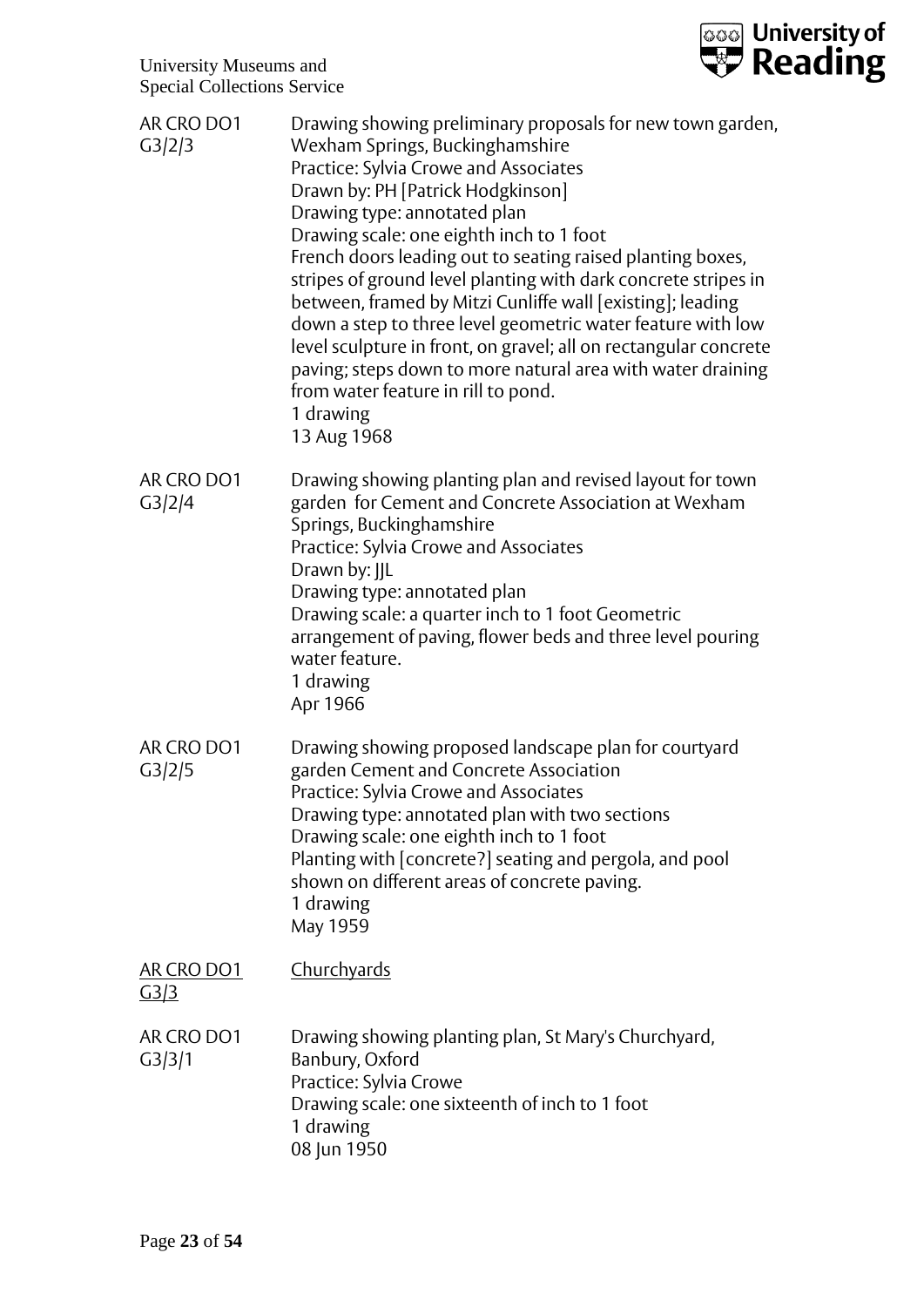

| AR CRO DO1<br>G3/3/2 | Drawing showing rear view of St Mary's Church, Banbury,<br>Oxford<br>Drawing type: Sketch elevation<br>1 drawing<br><b>Undated</b> [1950]                                                                                                                                                                                                                                                                     |
|----------------------|---------------------------------------------------------------------------------------------------------------------------------------------------------------------------------------------------------------------------------------------------------------------------------------------------------------------------------------------------------------------------------------------------------------|
| AR CRO DO1<br>G3/3/3 | Drawing showing view of gravestones and tombs and planting<br>at St Mary's Church, Banbury, Oxford<br>Drawing type: sketch elevation<br>1 drawing<br><b>Undated</b> [1950]                                                                                                                                                                                                                                    |
| AR CRO DO1<br>G3/3/4 | Drawing showing churchyard planting, Knaresborough, North<br>Yorkshire<br>Practice: Sylvia Crowe and Associates<br>Drawn by: SR [Sally Race]<br>Drawing type: three annotated planting plans<br>Drawing scale: sixteenth of inch to 1 foot Tree planting plan<br>for whole site [includes shrubs, notes on spacing and<br>maintenance]; plan of scented gardens; plan of paved area.<br>1 drawing<br>Aug 1973 |
| AR CRO DO1<br>G3/4   | <b>Universities</b>                                                                                                                                                                                                                                                                                                                                                                                           |
|                      | University of Oxford and Bedford University.                                                                                                                                                                                                                                                                                                                                                                  |
| AR CRO DO1<br>G3/4/1 | Drawing showing Rose Garden, Magdalen College, Oxford                                                                                                                                                                                                                                                                                                                                                         |
|                      | Practice: Sylvia Crowe                                                                                                                                                                                                                                                                                                                                                                                        |
|                      | Drawn by: PW Flaxman<br>Drawing type: two sketch elevation                                                                                                                                                                                                                                                                                                                                                    |
|                      | Showing views into the gardens compartmentalised with high<br>box hedging.<br>1 drawing<br>Apr 1953                                                                                                                                                                                                                                                                                                           |
| AR CRO DO1<br>G3/4/2 | Drawing showing plan of Rose Garden, Magdalen College,<br>Oxford<br>Practice: Sylvia Crowe<br>Drawn by: PW Flaxman<br>Drawing type: annotated plan<br>Drawing scale: one inch to 8 feet Roses and other shrubs set<br>out in strictly geometric series of beds with 5ft box hedge<br>running through centre of beds.<br>1 drawing<br>Apr 1953                                                                 |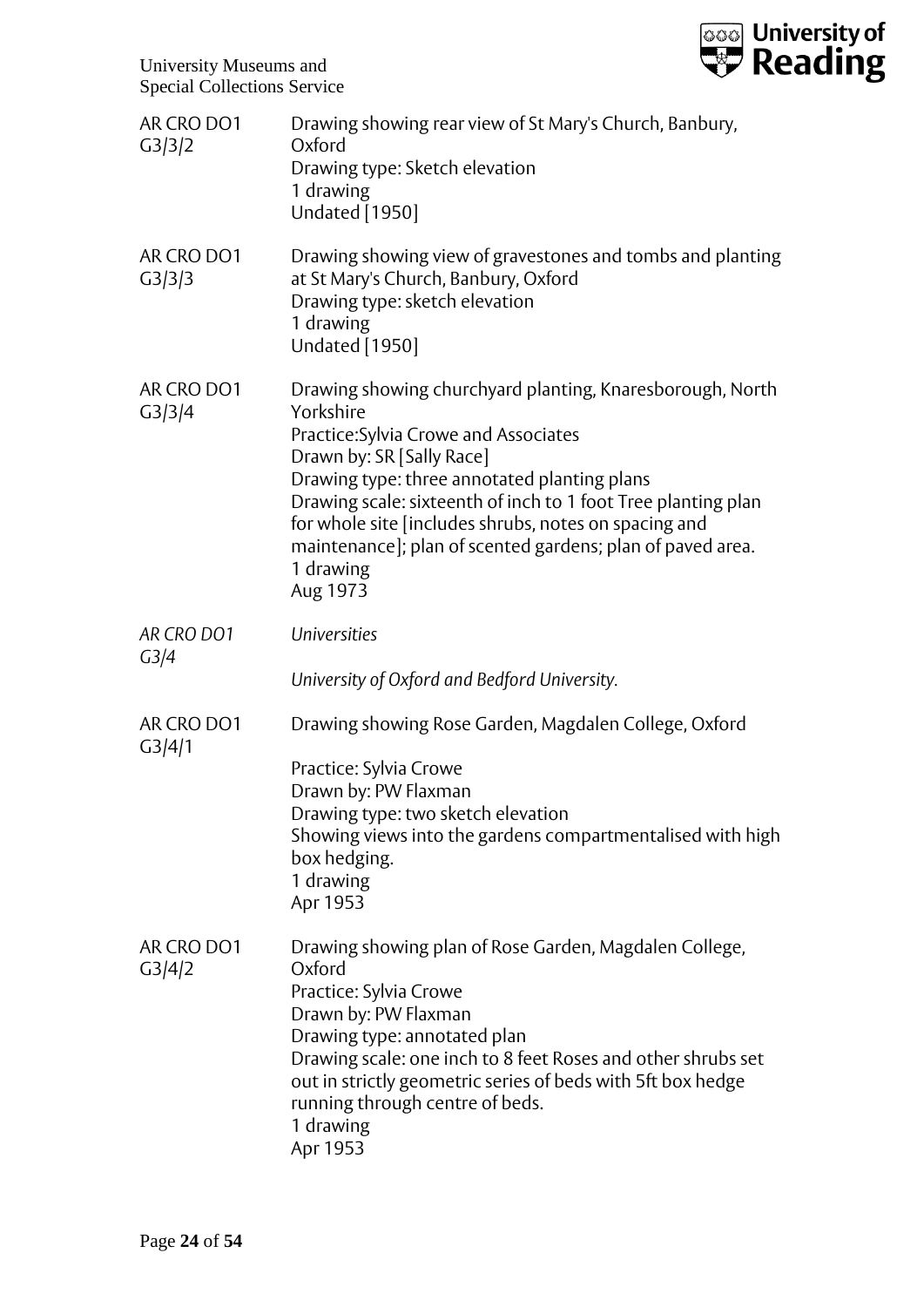

| AR CRO DO1<br>G3/4/3 | Drawing showing plan of rose garden, Magdalen College,<br>Oxford<br>Practice: Sylvia Crowe<br>Drawn by: PW Flaxman<br>Drawing type: annotated plan<br>Drawing scale: one eighth inch to 1 foot<br>1 drawing<br>27 Feb 1953                                                                                                 |
|----------------------|----------------------------------------------------------------------------------------------------------------------------------------------------------------------------------------------------------------------------------------------------------------------------------------------------------------------------|
| AR CRO DO1<br>G3/4/4 | Drawing showing plan of rose garden, Magdalen College,<br>Oxford<br>Practice: Sylvia Crowe<br>Drawing type: annotated plan<br>Drawing scale: one thirty second inch to 1 foot<br>Layout of rose garden on bias with yew edges to sides and box<br>trim in crenelated pattern through bed.<br>1 drawing<br>Sep 1952         |
| AR CRO DO1<br>G3/4/5 | Drawing showing rose garden planting plan, Magdalen<br>College, Oxford<br>Practice: Sylvia Crowe<br>Drawn by: [Percy Flaxman]<br>Drawing type: planting plan<br>Drawing scale: one eighth inch to 1 foot<br>1 drawing<br>06 Jan 1953                                                                                       |
| AR CRO DO1<br>G3/4/6 | Drawing showing perspective and plan, Magdalen College,<br>Oxford<br>Practice: Sylvia Crowe FILA<br>Drawing type: plan and perspective<br>Drawing scale: eighth inch scale Simple arrangement of steps<br>flanked by planting leading to front entrance with lawn<br>flanked by low hedge.<br>1 drawing<br>Undated [1950s] |
| AR CRO DO1<br>G3/4/7 | Drawing showing Planting plan of the paving, the Master's<br>Garden, University College Oxford<br>Practice: Sylvia Crowe<br>Drawing type: annotated plan<br>Drawing scale: 8 feet to 1 inch<br>Planting between joints of 'loose butted paving' and in<br>adjacent bed next to wall.<br>1 drawing<br>09 Mar 1955           |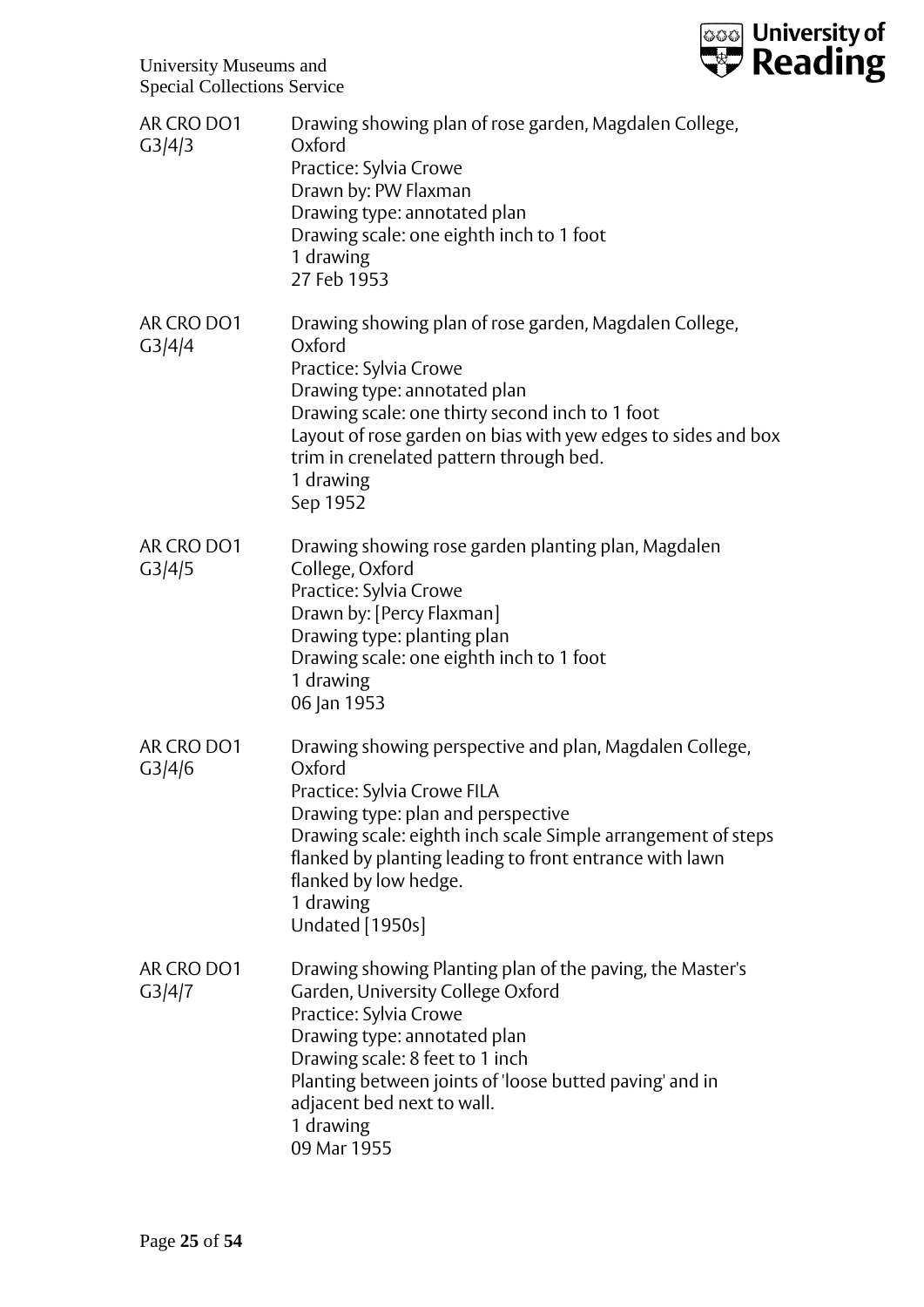

| AR CRO DO1<br>G3/4/8  | Drawing showing illustration of entrance archway wall and<br>railings and planting, Oxford?                                                                                                                                                                                                                                          |
|-----------------------|--------------------------------------------------------------------------------------------------------------------------------------------------------------------------------------------------------------------------------------------------------------------------------------------------------------------------------------|
|                       | 1 drawing<br>Undated [1950s]                                                                                                                                                                                                                                                                                                         |
| AR CRO DO1<br>G3/4/9  | Drawing showing parking with cobbles dividing bays,<br>University College, Oxford<br>Drawing type: plan<br>Alternative plan to setts between parking.<br>1 drawing<br>Undated [1950s]                                                                                                                                                |
| AR CRO DO1<br>G3/4/10 | Drawing showing archway to Master's Garden, University<br>College, Oxford<br>Practice: Sylvia Crowe<br>Drawing type: elevation<br>Drawing scale: half inch to 1 foot Moderately elaborate<br>wrought iron gate set in stone entrance. Date note: 1955? [in<br>SC hand].<br>1 drawing<br>1955                                         |
| AR CRO DO1<br>G3/4/11 | Drawing showing car park for tutor's house, University<br>College, Oxford<br>Practice: Sylvia Crowe<br>Drawing type: annotated plan<br>Drawing scale: quarter inch to 1 foot Granite sett dividing 7<br>car park bays, with cobbles and bollards at one end and<br>'cobble arrows' at entrances to bays.<br>1 drawing<br>03 Apr 1956 |
| AR CRO DO1<br>G3/4/12 | Drawing showing Fellows' car park, University College, Oxford<br>Practice: Sylvia Crowe<br>Drawing type: plan with planting notes Drawing scale: one<br>inch to 4 feet Arrangement of parking with cobbles dividing<br>bays and flame shaped cobbles at entrances to bays.<br>1 drawing<br>Undated [1950s]                           |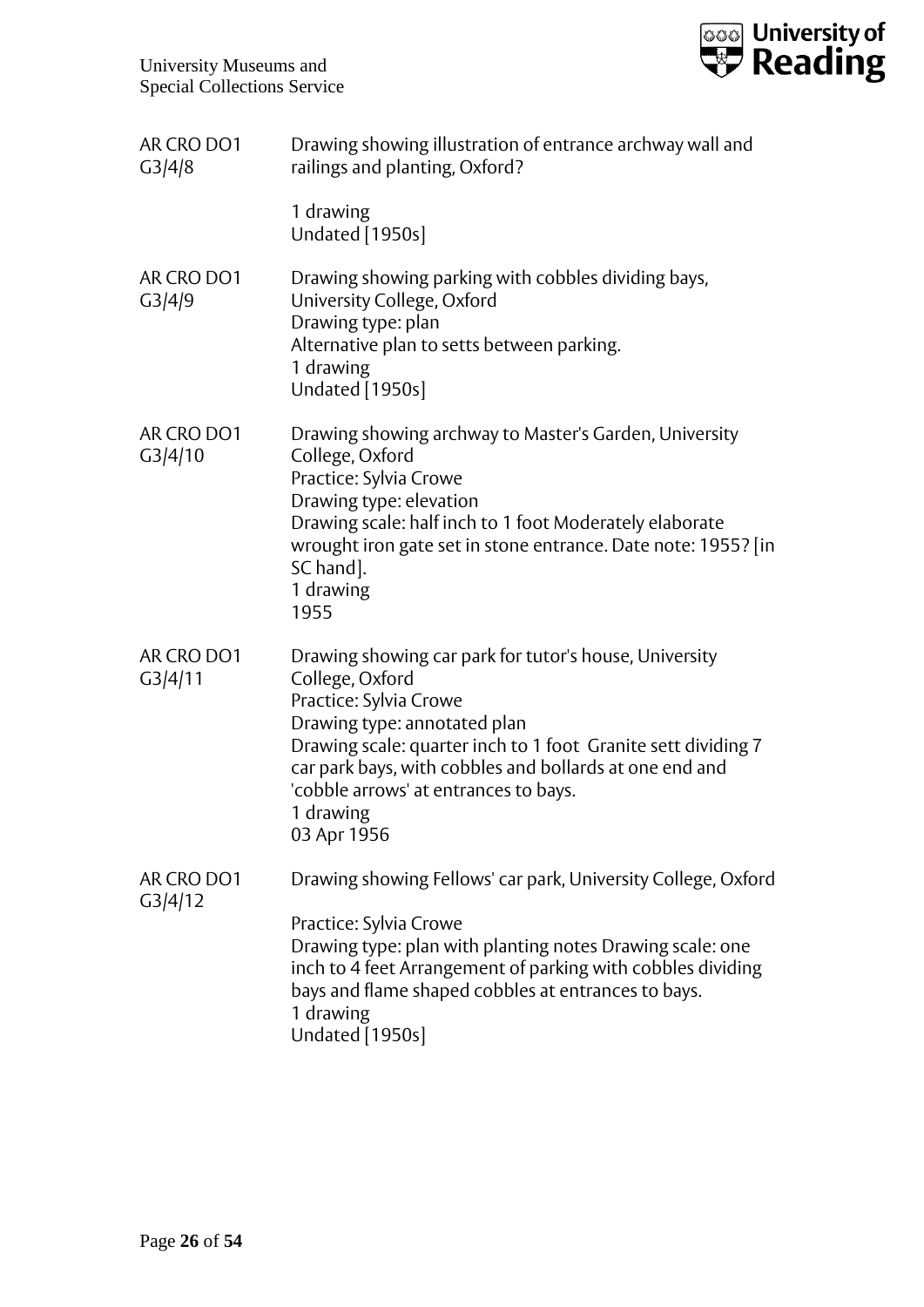

| AR CRO DO1<br>G3/4/13 | Drawing showing proposed forecourt layout, Lincoln College,<br>Oxford<br>Practice: Sylvia Crowe<br>Drawn by: [John Brookes?]<br>Drawing type: plan with two sketch elevations<br>Drawing scale: one eighth inch to 1 foot<br>Wide stone paved entrance area with wooden seats adjacent<br>to planting and around a tree, 'sculptural seating' at far end of<br>lawn and stone ball opposite. Sketches of stone ball and view<br>looking towards sculptural seating.<br>1 drawing<br>28 Dec 1959 |
|-----------------------|-------------------------------------------------------------------------------------------------------------------------------------------------------------------------------------------------------------------------------------------------------------------------------------------------------------------------------------------------------------------------------------------------------------------------------------------------------------------------------------------------|
| AR CRO DO1<br>G3/4/14 | Drawing showing sections through proposed car park,<br>University College, Oxford<br>Practice: Sylvia Crowe<br>Drawing type: 3 annotated sections showing use of cobbles,<br>sets, low 'Chipsham wall', and planting beds and paving<br>Drawing scale: quarter inch to 1 foot<br>1 drawing<br>08 May 1956                                                                                                                                                                                       |
| AR CRO DO1<br>G3/4/15 | Drawing showing proposed landscape plan, Mander College<br>and County Hall, Bedford<br>Practice: Sylvia Crowe and Associates<br>Drawing type: plan with section between council chamber<br>and River Ouse<br>Drawing scale: drawn scale<br>Area between County Hall, Mander College [now Bedford<br>College] and River Ouse, showing arrangement of paving and<br>paths around buildings, tree planting and interesting<br>arrangement of flowering shrub beds.<br>1 drawing on film<br>1963    |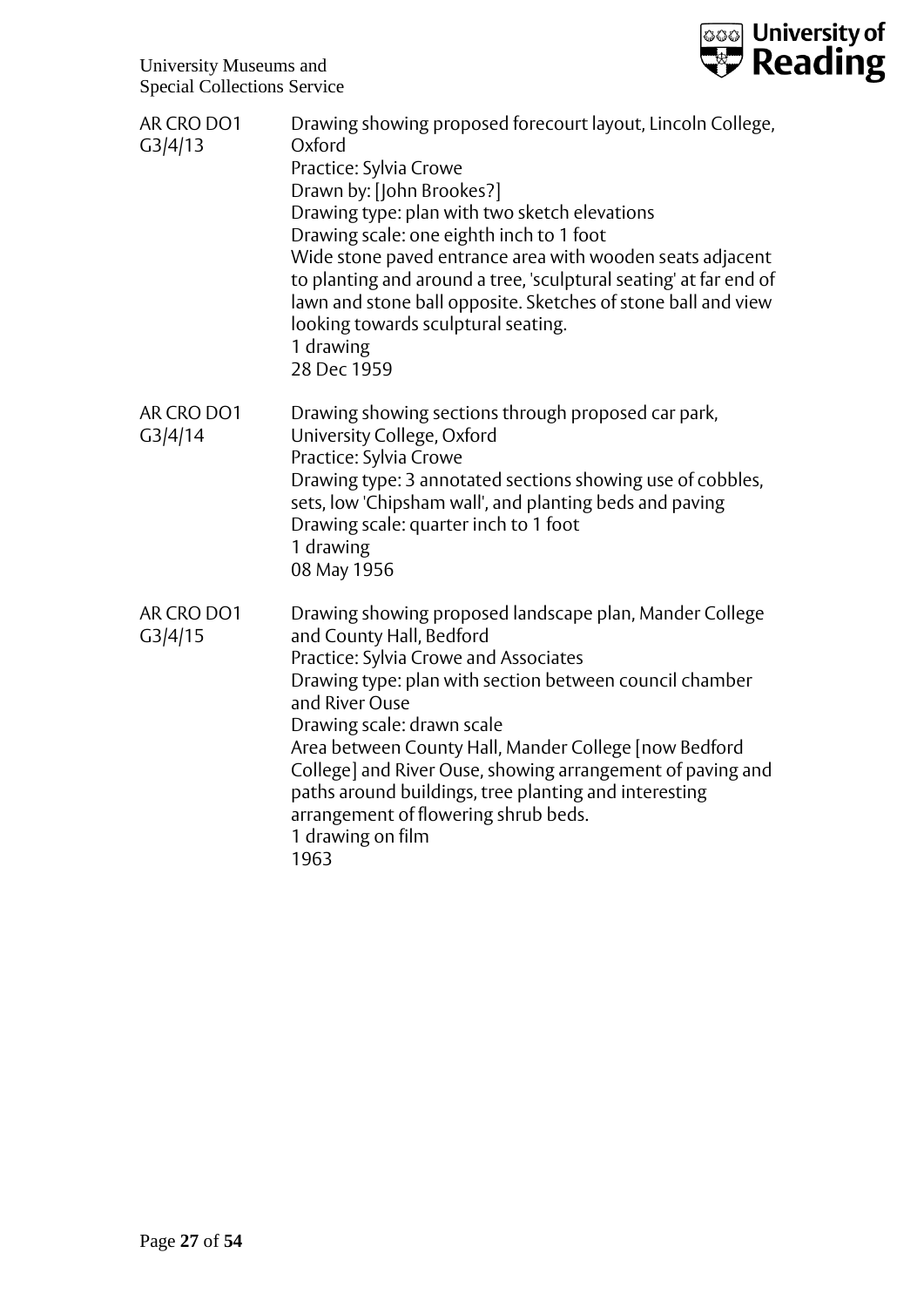| <b>Tool</b> University of |  |
|---------------------------|--|

| AR CRO DO1 H             | Hospitals                                                                                                                                                                                                                                                                                                                                                                                                                              |
|--------------------------|----------------------------------------------------------------------------------------------------------------------------------------------------------------------------------------------------------------------------------------------------------------------------------------------------------------------------------------------------------------------------------------------------------------------------------------|
| AR CRO DO1<br>H/1        | <b>Friern Hospital, Barnet, Middlesex</b>                                                                                                                                                                                                                                                                                                                                                                                              |
| AR CRO DO1<br>H/1/1      | Drawing showing landscape proposals for Friern Hospital?,<br>Barnet, Middlesex<br>Drawing type: annotated plan<br>Drawing showing hospital building overlooking sweep of<br>horse chestnut trees, orchard, sun garden with seats, bird<br>watching garden, putting green, sculptural beech hedges,<br>sports area and patients gardens.<br>1 drawing<br><b>Undated [c/1959]</b>                                                        |
| AR CRO DO1<br>H/1/2      | Drawing showing detail of rose garden, Friern Hospital, Barnet,<br>Middlesex<br>Practice: Sylvia Crowe<br>Drawing type: planting plan also showing paving and seating<br>Drawing scale: one eighth inch to one foot<br>1 drawing<br>Jun 1959                                                                                                                                                                                           |
| AR CRO DO1<br><u>H/2</u> | Nevill Hall Hospital, Abergavenny, Wales                                                                                                                                                                                                                                                                                                                                                                                               |
| AR CRO DO1<br>H/2/1      | Drawing of Nevill Hall Hospital, Abergavenny, Wales<br>Drawn by: [Percy Flaxman]<br>Drawing type: annotated plan<br>Site layout, including quite detailed information on planting;<br>shows car parking, roads, footpaths and a ha-ha etc; around<br>Nevill Hall 3 tennis courts, pitch and putt, an orchard, fish<br>pond and lake. Note on side of plan 'please return to Flaxman<br>[at] Troupe and Steele.<br>1 drawing<br>Undated |
| AR CRO DO1<br>H/2/2      | Drawing of master groundshaping proposals, Nevill Hall<br>Hospital, Abergavenny, Wales<br>Practice: Sylvia Crowe and Associates<br>Drawn by: JH<br>Drawing type: plan showing building layout and contouring<br>[part of site] with key<br>Drawing scale: 1:500 Detailed levels, existing vegetation.<br>1 drawing<br>13 Jun 1966                                                                                                      |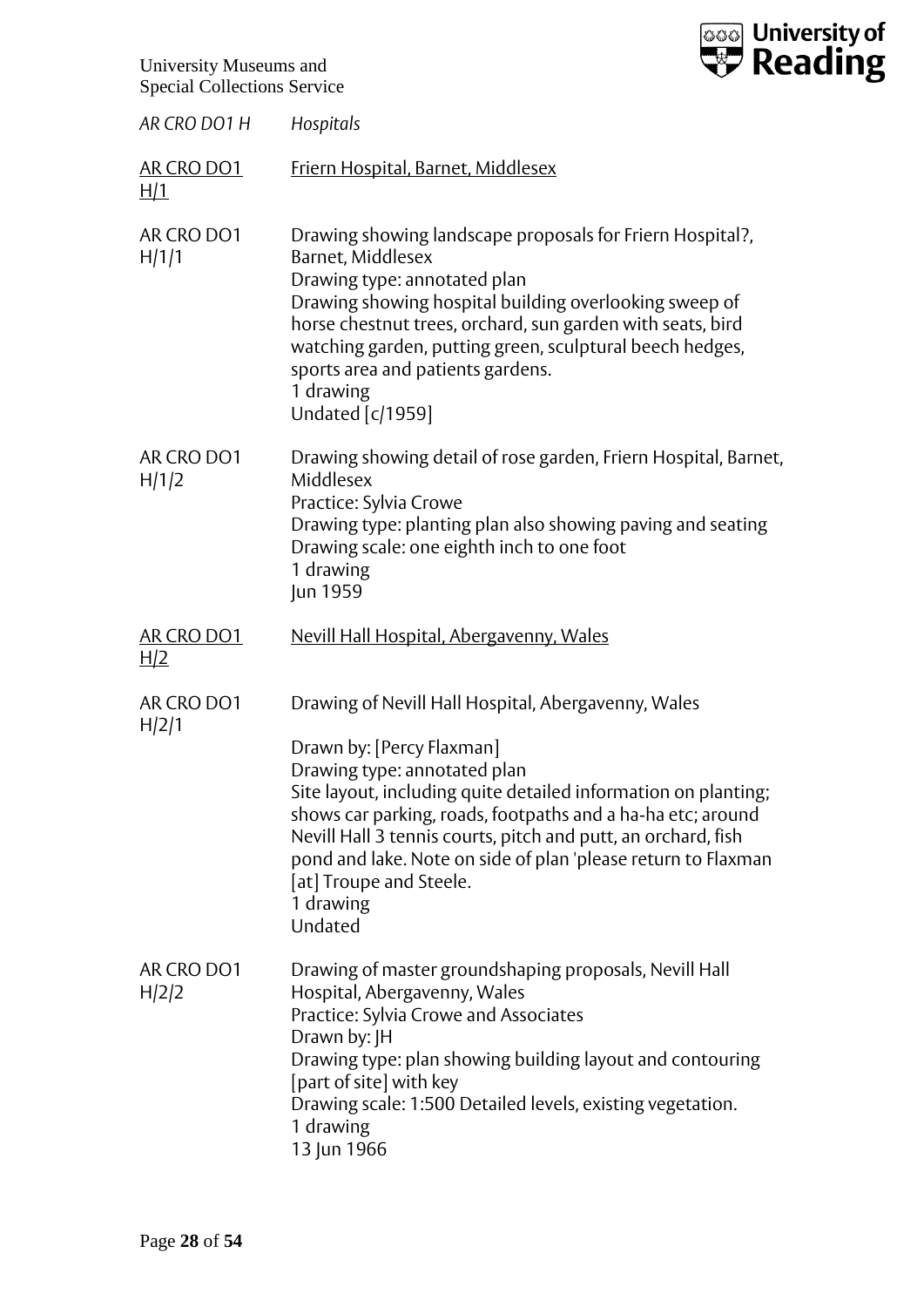

| AR CRO DO1<br>H/2/3 | Drawing of planting plan, Nevill Hall Hospital, Abergavenny,<br>Wales<br>Practice: Sylvia Crowe and Associates<br>Drawing scale: 1:500 Proposed planting, recontouring, tree<br>removal for phase one development and new roads and<br>parking, details of steps and ha-ha ['omitted'] and tree<br>protection.<br>1 drawing<br>02 Jun 1965                                                        |
|---------------------|---------------------------------------------------------------------------------------------------------------------------------------------------------------------------------------------------------------------------------------------------------------------------------------------------------------------------------------------------------------------------------------------------|
| AR CRO DO1<br>H/2/4 | Drawing of planting plan for central patios, Nevill Hall<br>Hospital, Abergavenny, Wales<br>Practice: Sylvia Crowe and Associates<br>Drawn by: MCB Drawing type: planting plans for five patios<br>[courtyards]<br>Drawing scale: one eighth inch to one foot Variety of different<br>treatments - some with water, some boulders, some grass<br>mounding with trees.<br>1 drawing<br>25 Jan 1965 |
| AR CRO DO1<br>H/2/5 | Drawing showing sketch of mountain top patio, Nevill Hall<br>Hospital, Abergavenny, Wales<br>Drawn by: unidentified [Percy Flaxman?]<br>Drawing type: illustration<br>View onto patio [courtyard] showing boulders and planting.<br>1 drawing; 1 copy negative<br>Undated                                                                                                                         |
| AR CRO DO1<br>H/2/6 | Drawing showing sketch of Riverside Patio, Nevill Hall<br>Hospital, Abergavenny, Wales<br>Drawn by: unidentified [Percy Flaxman?]<br>Drawing type: illustration<br>View from inside building through patio doors onto patio<br>[courtyard].<br>1 drawing; 1 copy negative<br>Undated                                                                                                              |
| AR CRO DO1 M        | Miscellaneous                                                                                                                                                                                                                                                                                                                                                                                     |
| AR CRO DO1 N        | New towns                                                                                                                                                                                                                                                                                                                                                                                         |
| AR CRO DO1<br>N/1   | Essex                                                                                                                                                                                                                                                                                                                                                                                             |
|                     | 4 drawings                                                                                                                                                                                                                                                                                                                                                                                        |

1950s-1960s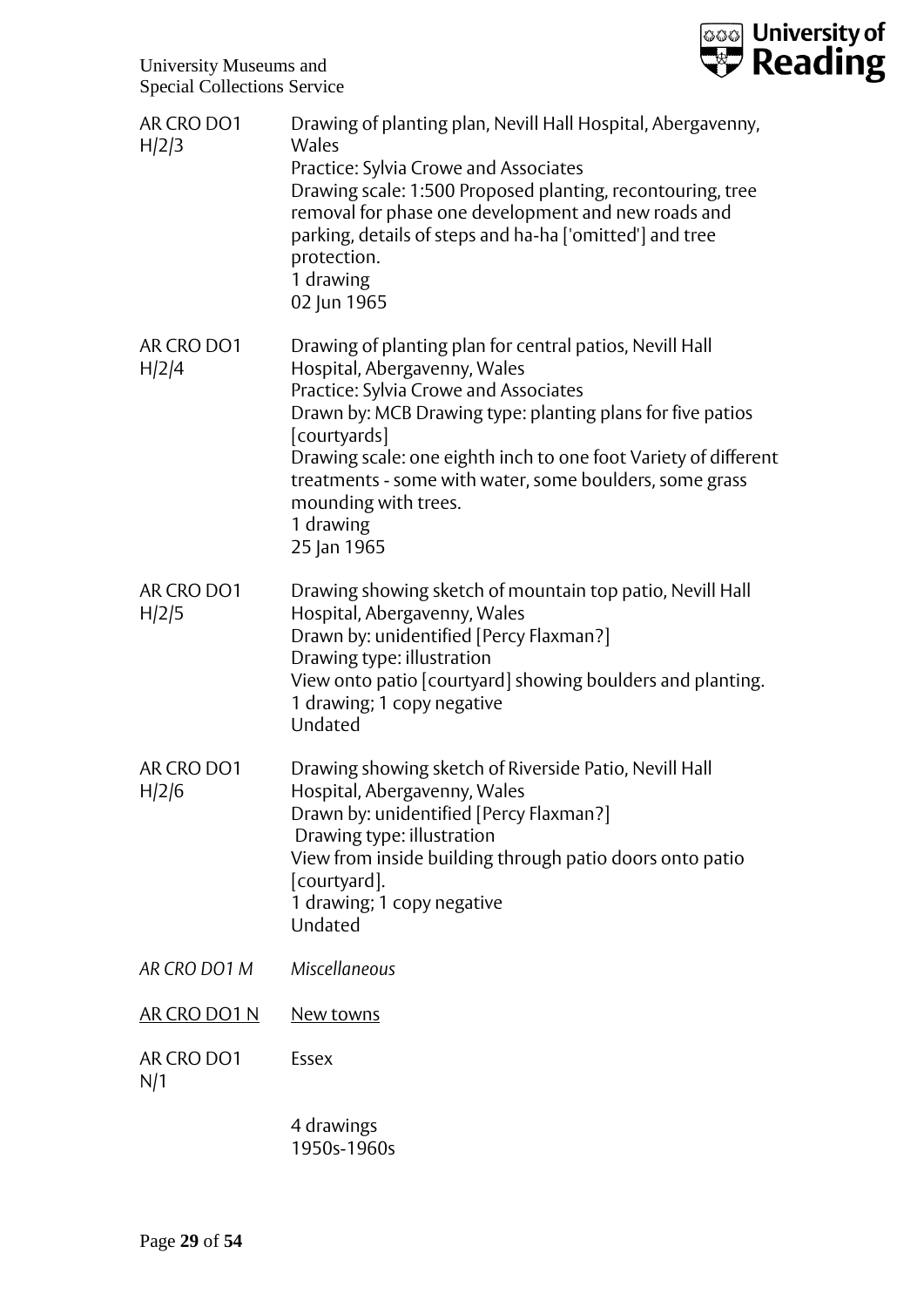

| AR CRO DO1<br>N/1/1 | Drawing of Harlow Expansion, Essex                                                                                                                                                                                                                                                                                                                                                                                                                                 |
|---------------------|--------------------------------------------------------------------------------------------------------------------------------------------------------------------------------------------------------------------------------------------------------------------------------------------------------------------------------------------------------------------------------------------------------------------------------------------------------------------|
|                     | Drawing type: plan showing town centre, neighbourhood<br>centres, existing residential areas, expansion residential areas,<br>hamlet expansion, and for industry, schools and designated<br>area boundary<br>Drawing scale: six inches to 1 mile<br>Drawing marked up in red pencil 'areas designed by Miss<br>Crowe'. In total there are 44 areas [all named in a revision] and<br>one road marked in red to NE, SE and South of centre.<br>1 drawing<br>Feb 1963 |
| AR CRO DO1          | Drawing of Children's Play Harlow Housing 82 West, Harlow,<br>Essex                                                                                                                                                                                                                                                                                                                                                                                                |
| N/1/2               | Drawing type: plan and elevation of railroad sleeper enclosure<br>Drawing scale: quarter inch to 1 foot<br>1 drawing<br>Undated [1950s-1960s]                                                                                                                                                                                                                                                                                                                      |
| AR CRO DO1<br>N/1/3 | Drawing showing proposed New Park, Basildon Town Centre,<br>Essex<br>Practice: Sylvia Crowe<br>Drawing type: plan showing layout of sports facilities etc and<br>surrounding roads, routes and planting<br>Plan also shows children's play area, amphitheatre, view finder<br>and temple. 'Architect planner Noel Tweedle ARIBA' Crowe<br>has PILA after her name.<br>1 drawing<br>Undated [1957-1959]                                                             |
| AR CRO DO1<br>N/1/4 | Drawing showing Fryerns II - Play Area (for discussion only),<br>Basildon, Essex<br>Practice: Sylvia Crowe Drawing type: plan and section<br>Communal play area to housing estate [?] ground contouring<br>to create hill with sand and gravel digging area, logs. Jungle<br>gym and seesaw to play on, ash paths, stools and tables; and<br>adjacent kick about, pond.<br>1 drawing<br>23 Mar 1953                                                                |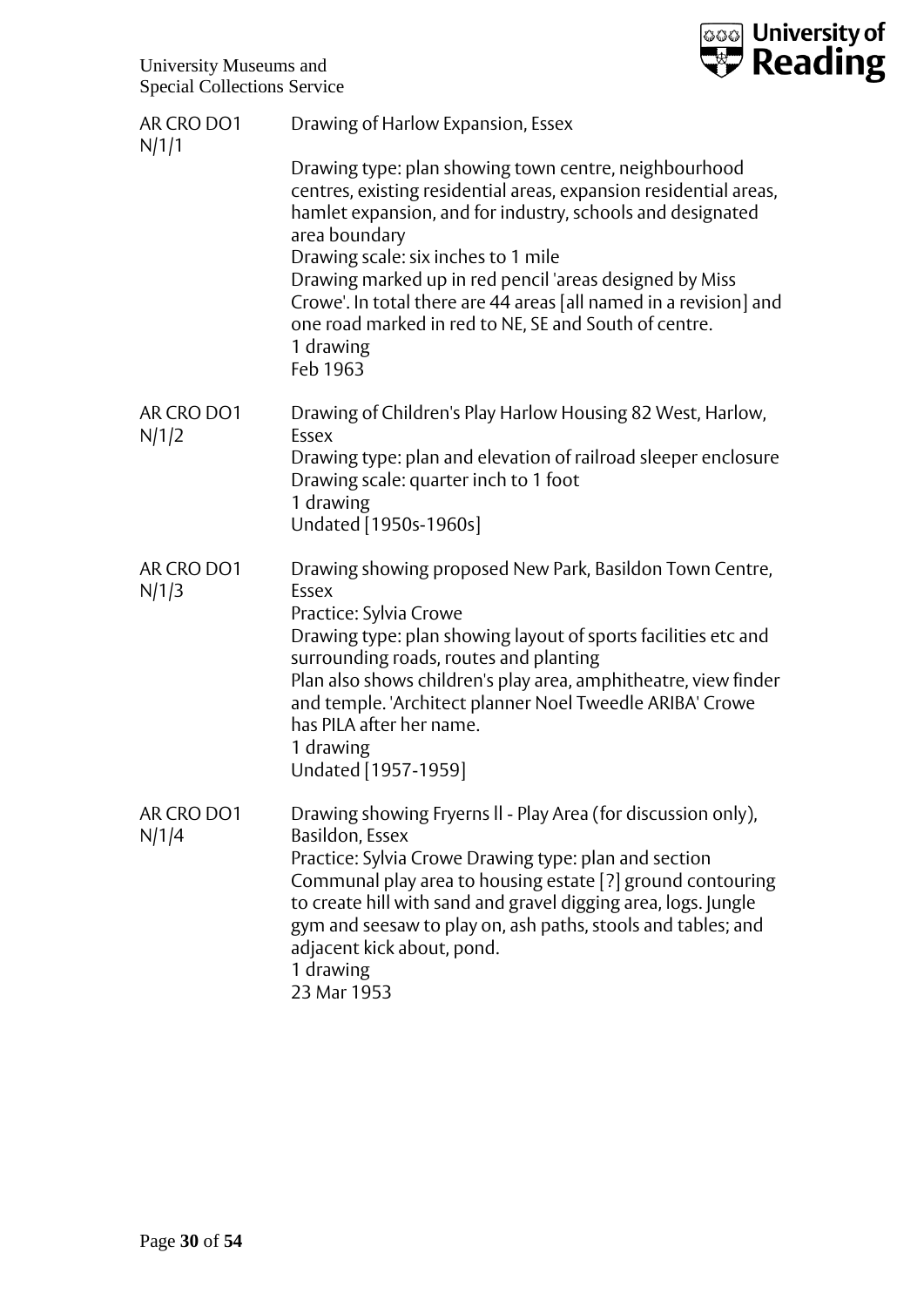

*AR CRO DO1 P Power*

- AR CRO DO1 P/1 Drawing showing general site plan, Trawsfynydd nuclear power station, Gwynedd, Wales Practice: Sylvia Crowe Drawing type: annotated plan Drawing scale: drawn scale Structural planting shown around power station and edge of warm water lagoon; sometimes planting types specified. 1 copy negative 11 Dec 1959
- AR CRO DO1 P/2 Drawing showing view from main approach of Trawsfynydd nuclear power station, Gwynedd, Wales Drawing type: sketch elevation Illustration showing power station buildings with backdrop of mountains and tied into location with mass planting. 1 drawing Undated [1950s-1960s]
- AR CRO DO1 P/3 Drawing showing view from road at Tyddyn y Gareg of Trawsfynydd nuclear power station, Gwynedd, Wales Drawing type: sketch elevation Illustration of view towards power station from road showing building rooted in landscape using mass planting. 1 drawing Undated [1950s-1960s]
- AR CRO DO1 P/4 Drawing showing view from road at Utica of Trawsfynydd nuclear power station, Gwynedd, Wales Drawing type: sketch elevation View from north of group of three power station buildings set against mountains with broad sweep of forestry connecting tree planting against building. 1 drawing Undated [1950s-1960s]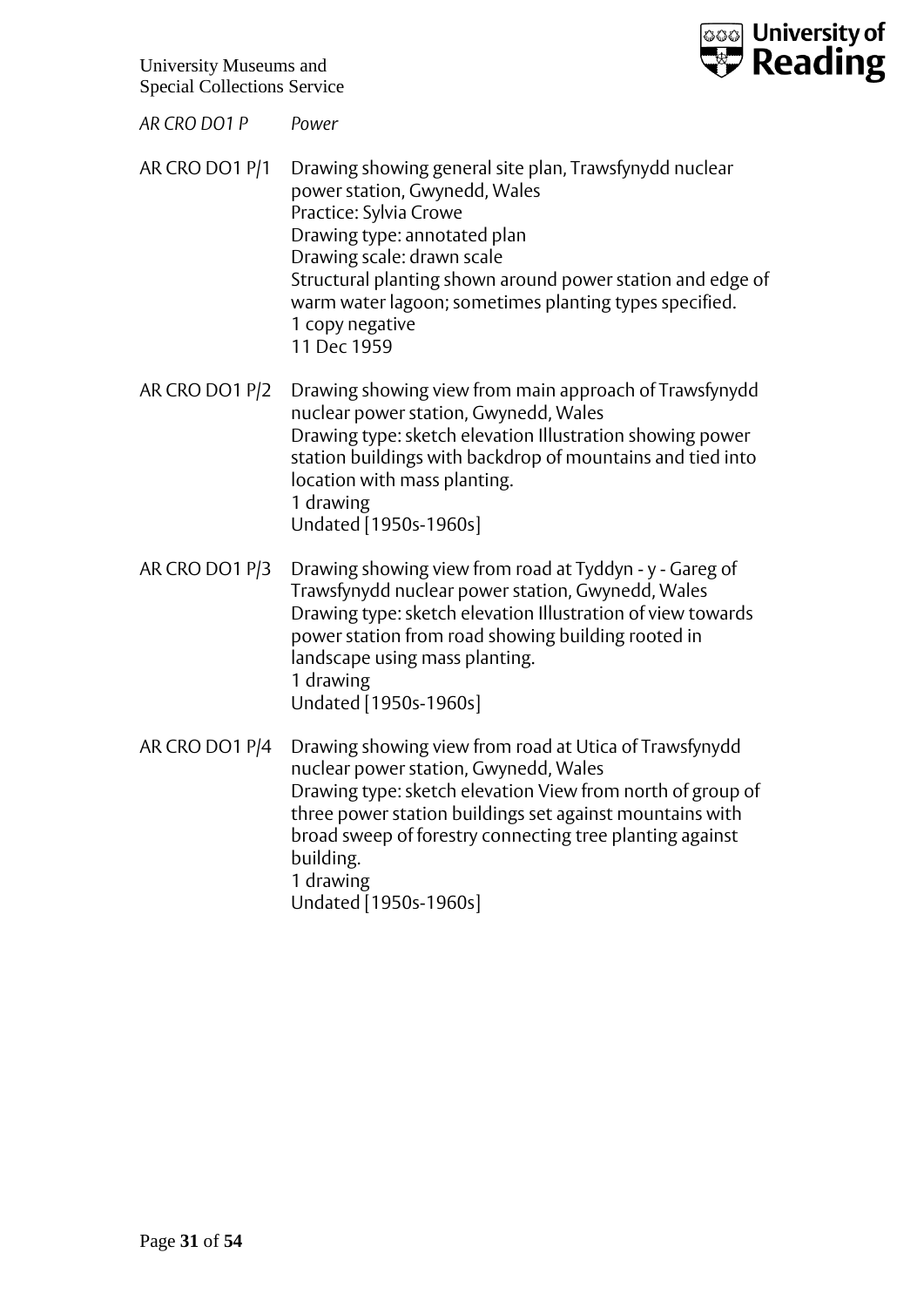

| AR CRO DO1 R1        | Reservoirs                                                                                                                                                                                                                                                                  |
|----------------------|-----------------------------------------------------------------------------------------------------------------------------------------------------------------------------------------------------------------------------------------------------------------------------|
| AR CRO DO1<br>R1/1   | <b>Colliford Reservoir</b>                                                                                                                                                                                                                                                  |
| AR CRO DO1<br>R1/1/1 | Drawing showing location of kiosk and toilet in Simonstone<br>car park, Colliford, Cornwall<br>Practice: Sylvia Crowe<br>Drawn by: Sylvia Crowe Drawing type: plan<br>Drawing scale: 1:500<br>1 drawing<br>08 Jun 1982                                                      |
| AR CRO DO1<br>R1/1/2 | Drawing proposals, dam area, Colliford, Cornwall                                                                                                                                                                                                                            |
|                      | Practice: Sylvia Crowe<br>Drawing type: contour plan with note and section<br>Drawing scale: 1:200<br>1 drawing<br>Jun 1979                                                                                                                                                 |
| AR CRO DO1<br>R1/1/3 | Drawing showing proposed reservoir at Colliford, Cornwall                                                                                                                                                                                                                   |
|                      | Practice: Sylvia Crowe<br>Drawn by: DM<br>Drawing type: annotated plan<br>Drawing scale: 6 inches to 1 mile Shows integration of lake<br>and new landuses with surrounding landscape. 'Superseded<br>but keep (report plan)' marked on drawing.<br>1 drawing<br>08 Aug 1975 |
| AR CRO DO1<br>R1/1/4 | Drawing showing proposed reservoir at Colliford, Cornwall                                                                                                                                                                                                                   |
|                      | Practice: Sylvia Crowe<br>Drawn by: DM<br>Drawing type: annotated plan Drawing scale: 6 inches to 1<br>mile<br>More planting shown along edge of reservoir than drawing<br>343/8b (AR CRO DO1 R1/1/3).<br>1 drawing<br>22 Dec 1975                                          |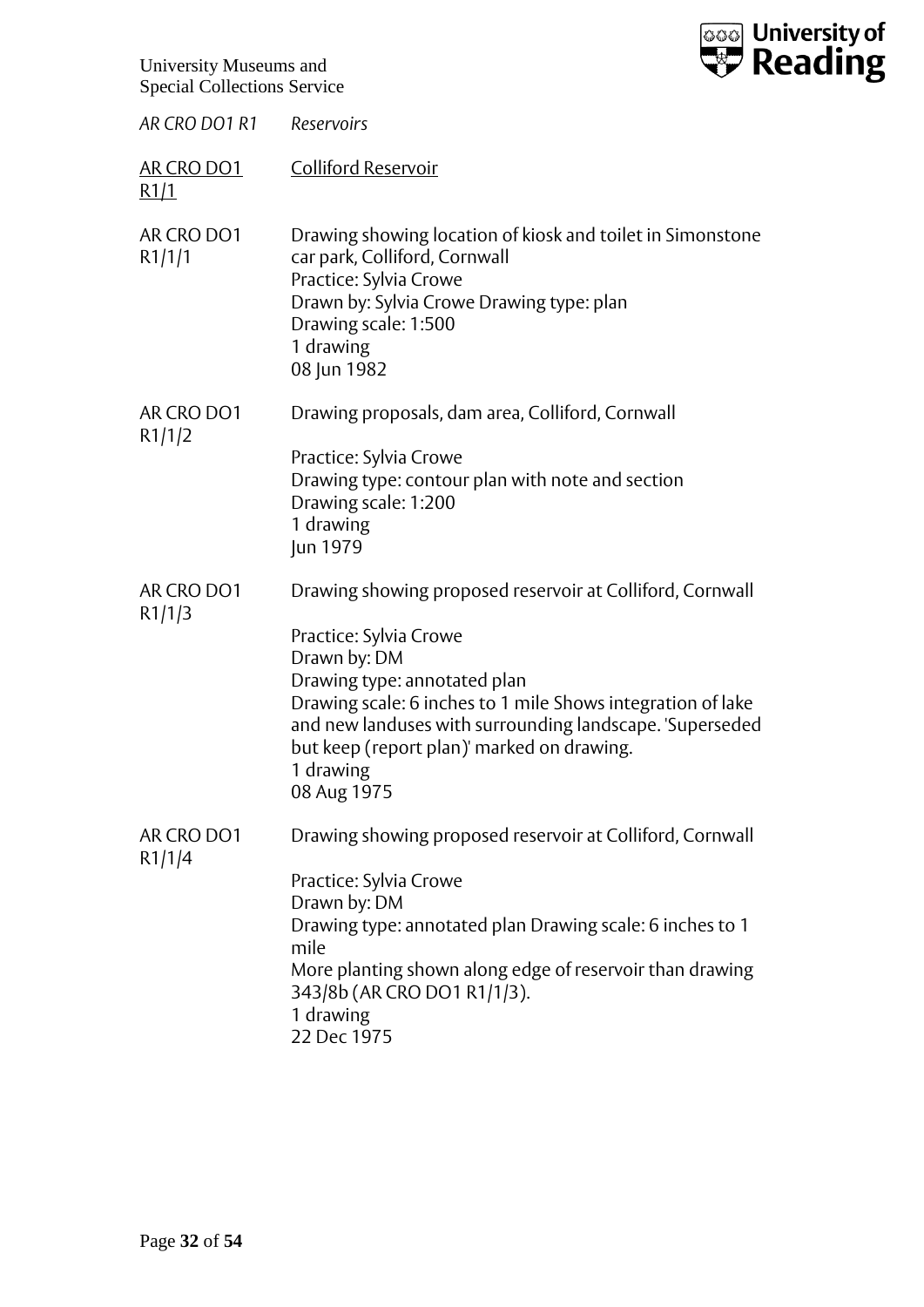

| AR CRO DO1<br>R1/1/5 | Drawing showing Simonstone car park planting, Colliford,<br>Cornwall<br>Practice: Sylvia Crowe<br>Drawing type: annotated plan<br>Drawing scale: 1:500 and 1:200<br>New access road and car parking set in existing Cornish banks,<br>new mounding and planting.<br>1 drawing<br>Dec 1979 |
|----------------------|-------------------------------------------------------------------------------------------------------------------------------------------------------------------------------------------------------------------------------------------------------------------------------------------|
| AR CRO DO1<br>R1/1/6 | Drawing showing planting plan for reinstatement of land<br>below dam area, Colliford, Cornwall<br>Drawn by: [Sylvia Crowe]<br>Drawing type: annotated plan with two insets including<br>'skyline planting on link road'<br>1 drawing<br>Undated [1970s-1980s]                             |
| AR CRO DO1<br>R1/1/7 | Drawing showing area below dam, Colliford, Cornwall<br>Practice: Sylvia Crowe<br>Drawn by: [Sylvia Crowe]<br>Drawing type: annotated plan with insets Drawing scale: 1:500<br>Notes added 18 Oct 1983.<br>1 drawing<br><b>Undated</b> [1983]                                              |
| AR CRO DO1<br>R1/1/8 | Drawing showing overall landscape plan, planting for<br>discussion October 1977, Colliford, Cornwall<br>Practice: Sylvia Crowe<br>Drawing type: plan with key<br>Drawing scale: 6 inches to 1 mile Drawing revised from June<br>1977.<br>1 drawing<br>Oct 1977                            |
| AR CRO DO1<br>R1/1/9 | Drawing showing planting plan, Colliford, Cornwall<br>Practice: Sylvia Crowe<br>Drawn by: Sylvia Crowe<br>Drawing type: planting plan of north section of reservoir with<br>key Drawing scale: 1:2500<br>1 drawing<br>Jul 1977                                                            |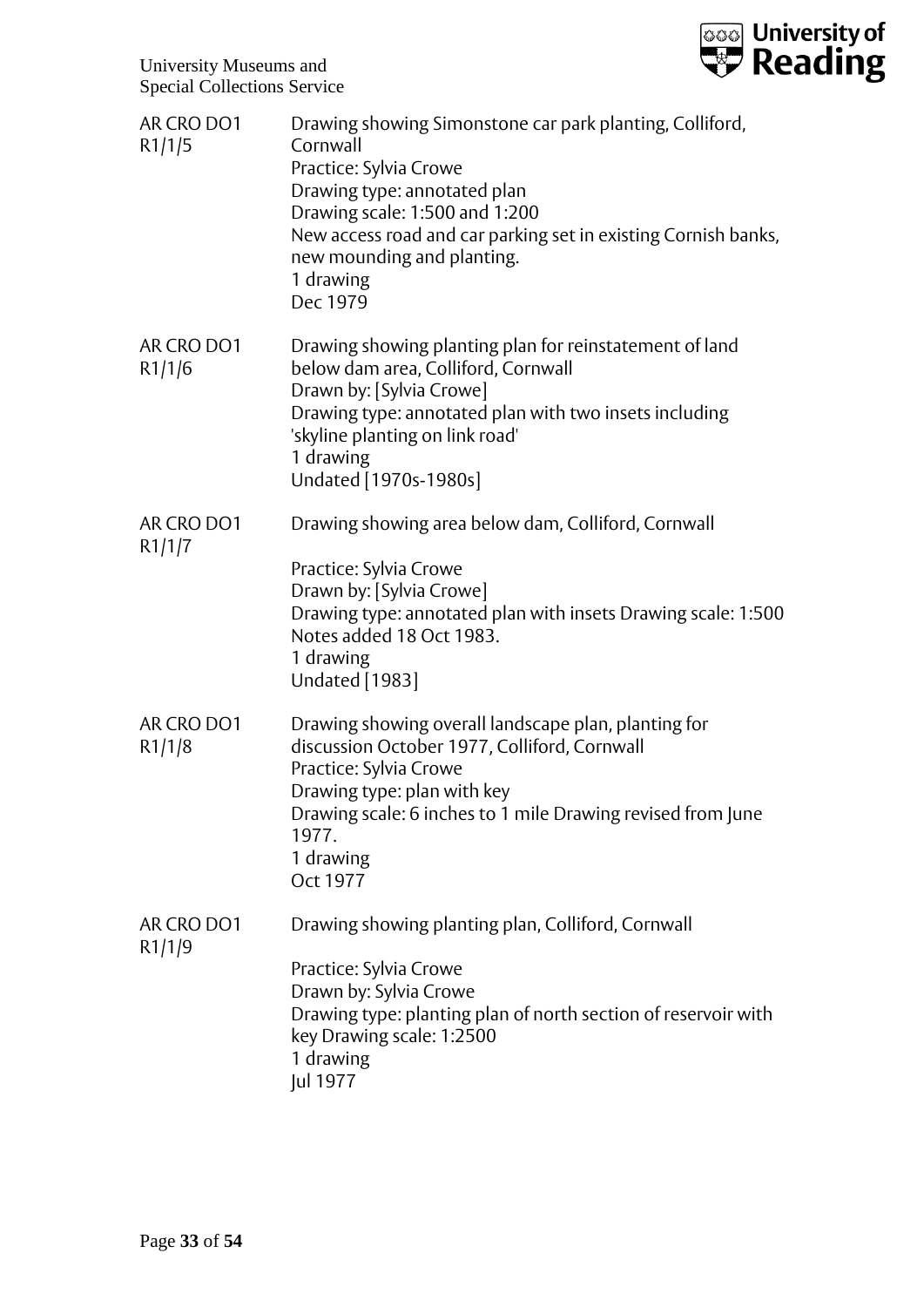

| AR CRO DO1            | Drawing showing planting plan, Colliford, Cornwall                                                                                                                                                                                           |
|-----------------------|----------------------------------------------------------------------------------------------------------------------------------------------------------------------------------------------------------------------------------------------|
| R1/1/10               | Practice: Sylvia Crowe<br>Drawn by: Sylvia Crowe<br>Drawing type: planting plan with details of spacing, quantities,<br>insets and annotations<br>Drawing scale: 1:2500<br>2 drawings<br>31 Oct 1977                                         |
| AR CRO DO1<br>R1/1/11 | Drawing showing planting plan, Colliford, Cornwall                                                                                                                                                                                           |
|                       | Drawn by: Sylvia Crowe<br>Drawing type: annotated plan with two insets including<br>'skyline planting on link road'<br>1 drawing<br>Undated [1970s]                                                                                          |
| AR CRO DO1<br>R1/1/12 | Drawing showing planting plan below dam area, Colliford,<br>Cornwall<br>Practice: Sylvia Crowe<br>Drawn by: Sylvia Crowe<br>Drawing type: plan with key and notes on mounding Drawing<br>scale: 1:500<br>1 drawing<br>10 Dec 1979            |
| AR CRO DO1<br>R1/1/13 | Drawing showing planting plan below dam area, Colliford,<br>Cornwall<br>Practice: Sylvia Crowe<br>Drawing type: annotated plan with insets and key<br>Drawing scale: 1:500<br>Notes added 1983.<br>1 drawing<br>Jun 1980                     |
| AR CRO DO1<br>R1/1/14 | Drawing showing sketch ideas for topograph at Colliford,<br>Cornwall<br>Practice: Sylvia Crowe<br>Drawn by: [Sylvia Crowe]Drawing type: two annotated sketch<br>elevations<br>Drawing scale: half inch to 1 foot<br>1 drawing<br>24 Jul 1983 |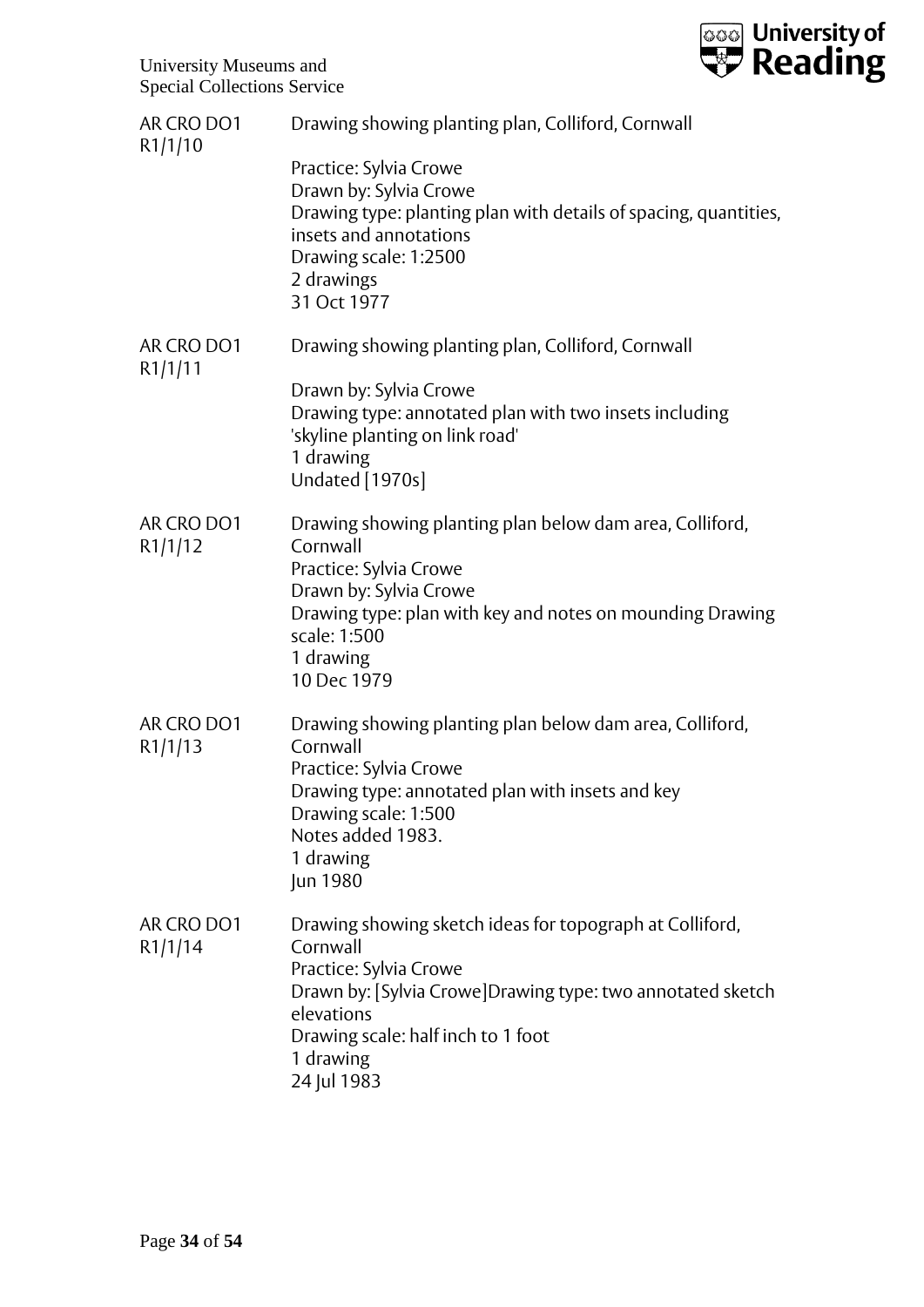

| AR CRO DO1<br>R1/1/15     | Drawing showing skyline planting on link road, Colliford,<br>Cornwall<br>Drawn by: [Sylvia Crowe]<br>Drawing type: annotated planting plan<br>Drawing scale: 1:500<br>1 drawing<br>Undated [1970s-1980s]                                                                                          |
|---------------------------|---------------------------------------------------------------------------------------------------------------------------------------------------------------------------------------------------------------------------------------------------------------------------------------------------|
| <b>AR CRO DO1</b><br>R1/2 | <b>Medway Reservoir</b>                                                                                                                                                                                                                                                                           |
| AR CRO DO1<br>R1/2/1      | Drawing showing landform, land use and landscape in and<br>around Bewl Lake, Bewl Bridge, Kent<br>Practice: Dame Sylvia Crowe<br>Drawing type: plan with key and notes<br>Drawing scale: 1:5000<br>Revised up to September 1975.<br>1 drawing<br>May 1966                                         |
| AR CRO DO1<br>R1/2/2      | Drawing showing sketch landscape plan around education<br>centre, Bewl Bridge, Kent<br>Practice: Sylvia Crowe<br>Drawn by: [Sylvia Crowe]<br>Drawing type: annotated plan<br>Drawing scale: 1:2500 Revised up to September 1975.<br>Marked 'For site discussion'.<br>1 drawing<br><b>Oct 1980</b> |
| AR CRO DO1<br>R1/2/3      | Drawing showing amenities area planting - sheet 1, Bewl<br>Bridge, Kent<br>Practice: Sylvia Crowe<br>Drawing type: annotated plan with key<br>Drawing scale: 1:500<br>Predominantly native planting around car parking and sloping<br>ground adjacent to dam.<br>1 drawing<br>Sep 1977            |
| AR CRO DO1<br>R1/2/4      | Drawing showing club House - additional planting, Bewl<br>Bridge, Kent<br>Practice: Sylvia Crowe Drawn by: Sylvia Crowe<br>Drawing type: annotated plan<br>Drawing scale: 1:200 Ameliorative gap filling additions.<br>1 drawing<br>04 Aug 1982                                                   |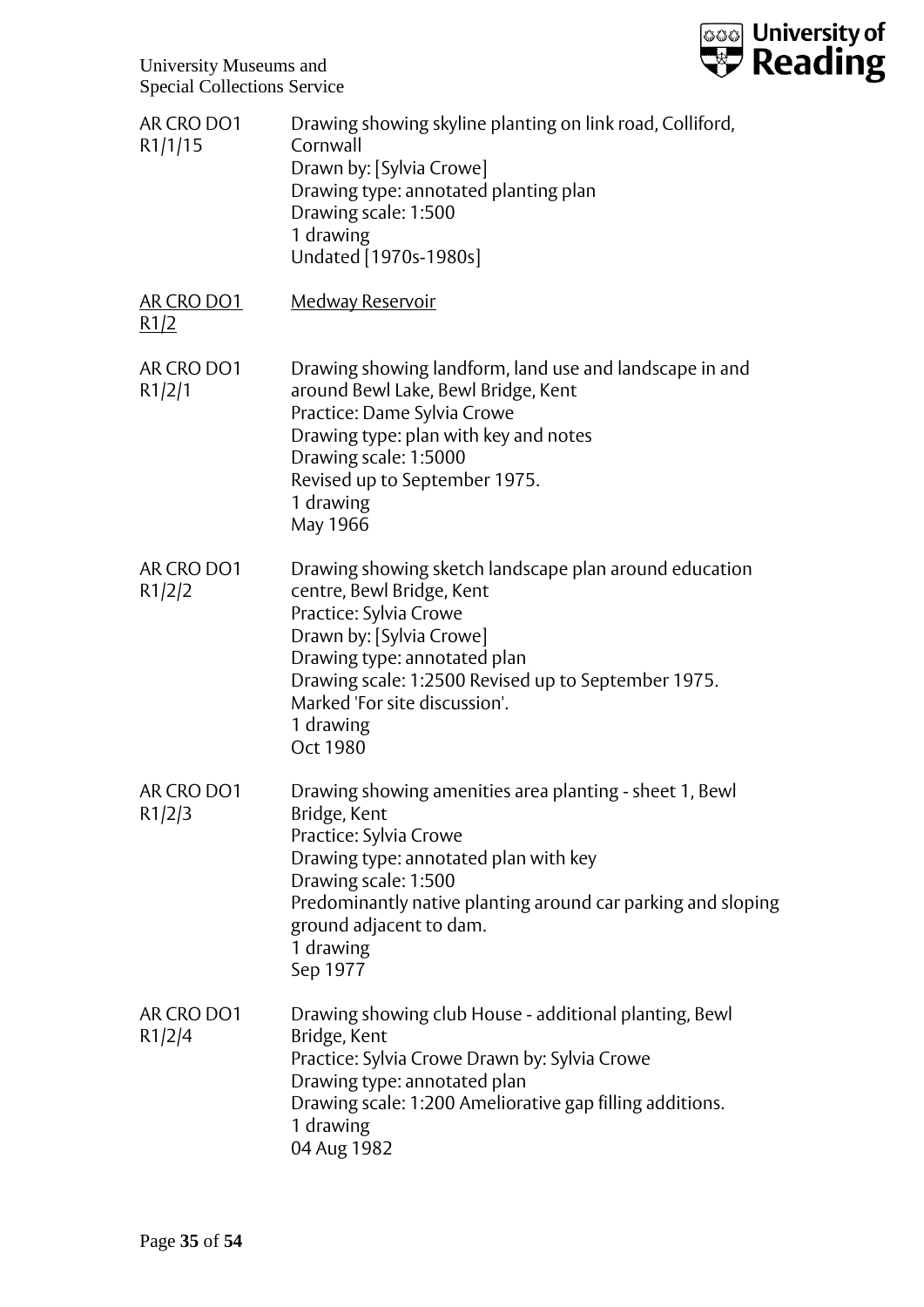

| AR CRO DO1<br>R1/2/5 | Drawing showing dam area planting, Bewl Bridge, Kent                                                                                                                                                                                                                                                                                  |
|----------------------|---------------------------------------------------------------------------------------------------------------------------------------------------------------------------------------------------------------------------------------------------------------------------------------------------------------------------------------|
|                      | Practice: Sylvia Crowe<br>Drawn by: S[ally] R[ae]<br>Drawing type: annotated plan with key<br>Drawing scale: 1:2500<br>Predominantly native whips and transplants at head of dam.                                                                                                                                                     |
|                      | 1 drawing<br>Oct 1976                                                                                                                                                                                                                                                                                                                 |
| AR CRO DO1<br>R1/2/6 | Drawing showing Education Centre, Bewl Bridge, Kent                                                                                                                                                                                                                                                                                   |
|                      | Practice: Sylvia Crowe<br>Drawn by: Sylvia Crowe<br>Drawing type: annotated plan<br>Drawing scale: 1:500<br>Alternative location for centre with new building at far end of<br>car park.<br>1 drawing<br>21 Jun 1983                                                                                                                  |
| AR CRO DO1<br>R1/2/7 | Drawing showing education centre sketch plan for discussion,<br>Bewl Bridge, Kent<br>Practice: Sylvia Crowe<br>Drawn by: Sylvia Crowe<br>Drawing type: annotated plan<br>Drawing scale: 1:500<br>Planting to screen car and coach parking, and open views from<br>building and picnic lawn to/from water.<br>1 drawing<br>04 Aug 1982 |
| AR CRO DO1<br>R1/2/8 | Drawing showing landscape planting plan Club House, Bewl<br>Bridge, Kent<br>Practice: Sylvia Crowe<br>Drawing type: annotated plan with key<br>Drawing scale: 1:200<br>Screen planting of predominantly native trees and shrubs<br>around club house.<br>1 drawing<br>04 Oct 1979                                                     |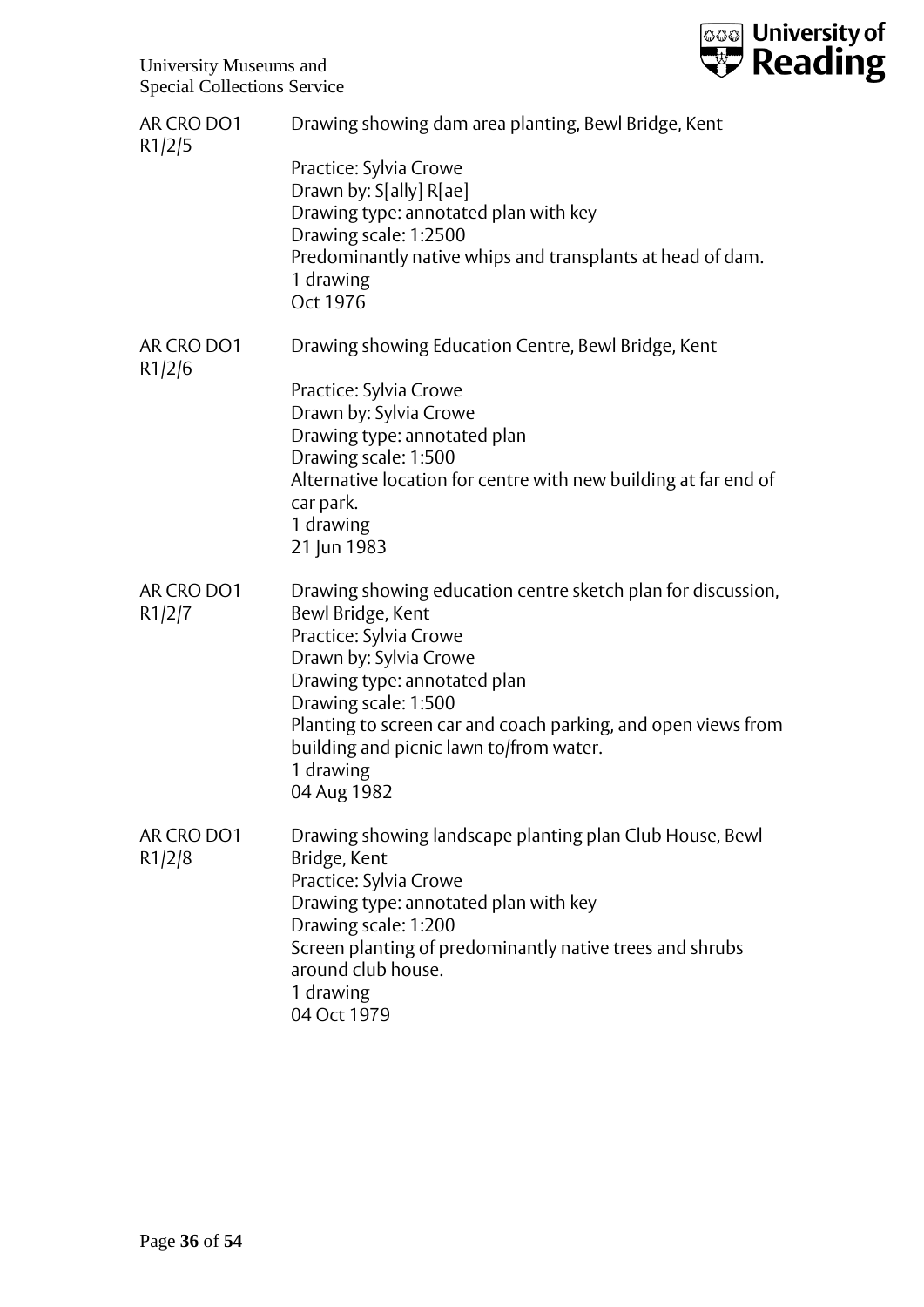

| AR CRO DO1<br>R1/2/9  | Drawing showing planting details, Bewl Bridge, Kent                                                                                                                                                                               |
|-----------------------|-----------------------------------------------------------------------------------------------------------------------------------------------------------------------------------------------------------------------------------|
|                       | Practice: Sylvia Crowe<br>Drawing type: four annotated plans<br>Drawing scale: 1:2500<br>Plans of forestry and other planting treatment in different<br>locations.<br>1 drawing<br>10 Feb 1975                                    |
| AR CRO DO1<br>R1/2/10 | Drawing showing planting plan, Bewl Bridge, Kent                                                                                                                                                                                  |
|                       | Practice: Sylvia Crowe<br>Drawn by: S[ally] R[ae]<br>Drawing type: annotated plan with key<br>Drawing scale: 1:2500<br>Management and new planting around edge of reservoir.<br>1 drawing<br>25 Aug 1975                          |
| AR CRO DO1<br>R1/2/11 | Drawing showing planting plan, Bewl Bridge, Kent                                                                                                                                                                                  |
|                       | Practice: Sylvia Crowe<br>Drawn by: S[ally] R[ae]<br>Drawing type: annotated plan with key<br>Drawing scale: 1:2500<br>Planting around reservoir.<br>2 drawings<br>25 Aug 1975                                                    |
| AR CRO DO1<br>R1/2/12 | Drawing showing planting plan around reservoir, Bewl Bridge,<br>Kent<br>Practice: Sylvia Crowe<br>Drawn by: S[ally] R[ae]<br>Drawing type: annotated plan with key<br>Drawing scale: 1:2500<br>2 drawings<br>25 Aug 1975          |
| AR CRO DO1<br>R1/2/13 | Drawing showing planting plan to surrounds of reservoir, Bewl<br>Bridge, Kent<br>Practice: Sylvia Crowe<br>Drawn by: S[ally] R[ae]<br>Drawing type: annotated plan with key<br>Drawing scale: 1:2500<br>2 drawings<br>25 Aug 1975 |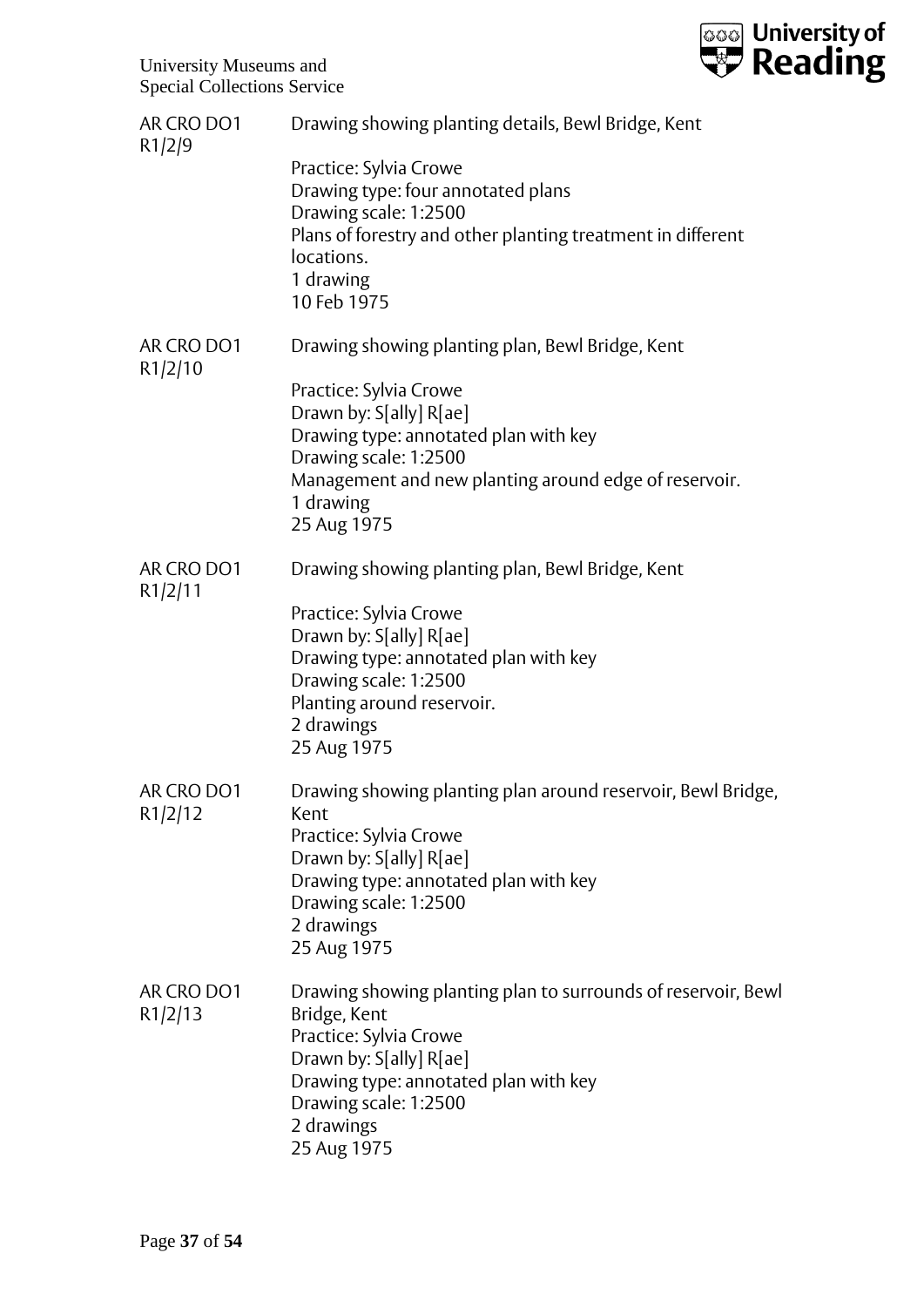

| AR CRO DO1<br>R1/2/14     | Drawing showing planting proposals for car parks, Rosemary<br>Lane, Bewl Bridge, Kent<br>Practice: Sylvia Crowe<br>Drawing type: annotated plan<br>Drawing scale: 1:500<br>Planting around small car parks at edge of reservoir.<br>2 drawings<br>Jan 1980                                                                                                                                                                                                                       |
|---------------------------|----------------------------------------------------------------------------------------------------------------------------------------------------------------------------------------------------------------------------------------------------------------------------------------------------------------------------------------------------------------------------------------------------------------------------------------------------------------------------------|
| AR CRO DO1<br>R1/2/15     | Drawing showing sketch plan of proposed planting if school<br>building is retained, Bewl Bridge, Kent<br>Practice: Sylvia Crowe<br>Drawn by: [Sylvia Crowe]<br>Drawing type: annotated plan<br>Block of woodland to screen building from edge of dam view.<br>2 drawings<br>11 Nov 1980                                                                                                                                                                                          |
| <b>AR CRO DO1</b><br>R1/3 | Wimbleball Reservoir                                                                                                                                                                                                                                                                                                                                                                                                                                                             |
| AR CRO DO1<br>R1/3/1      | Drawing showing planting plan around Bessom Creek,<br>Dulverton, Somerset<br>Practice: Sylvia Crowe<br>Drawn by: Sylvia Crowe<br>Drawing type: annotated plan<br>Drawing scale: 1:2500<br>Planting along access routes. Landscape objective: 'developing<br>existing landscape pattern of beech belts, filed hedges, native<br>trees and undergrowth to contain all new developments and<br>screen car parks'.                                                                   |
|                           | 26 Aug 1981                                                                                                                                                                                                                                                                                                                                                                                                                                                                      |
| AR CRO DO1<br>R1/3/2      | Drawing showing Bessom Bridge car park, Wimbleball Lake,<br>Dulverton, Somerset<br>Practice: Sylvia Crowe<br>Drawn by: Sylvia Crowe<br>Drawing type: annotated planting plan with landscape<br>objective and maintenance notes<br>Drawing scale: 1:200<br>Landscape objectives: 'views of parked cars broken by bunds<br>and planting, while giving views over water.' Planting of 'sub<br>aqua grass' shown in zone below top water line.<br>1 drawing<br><b>Undated</b> [1981] |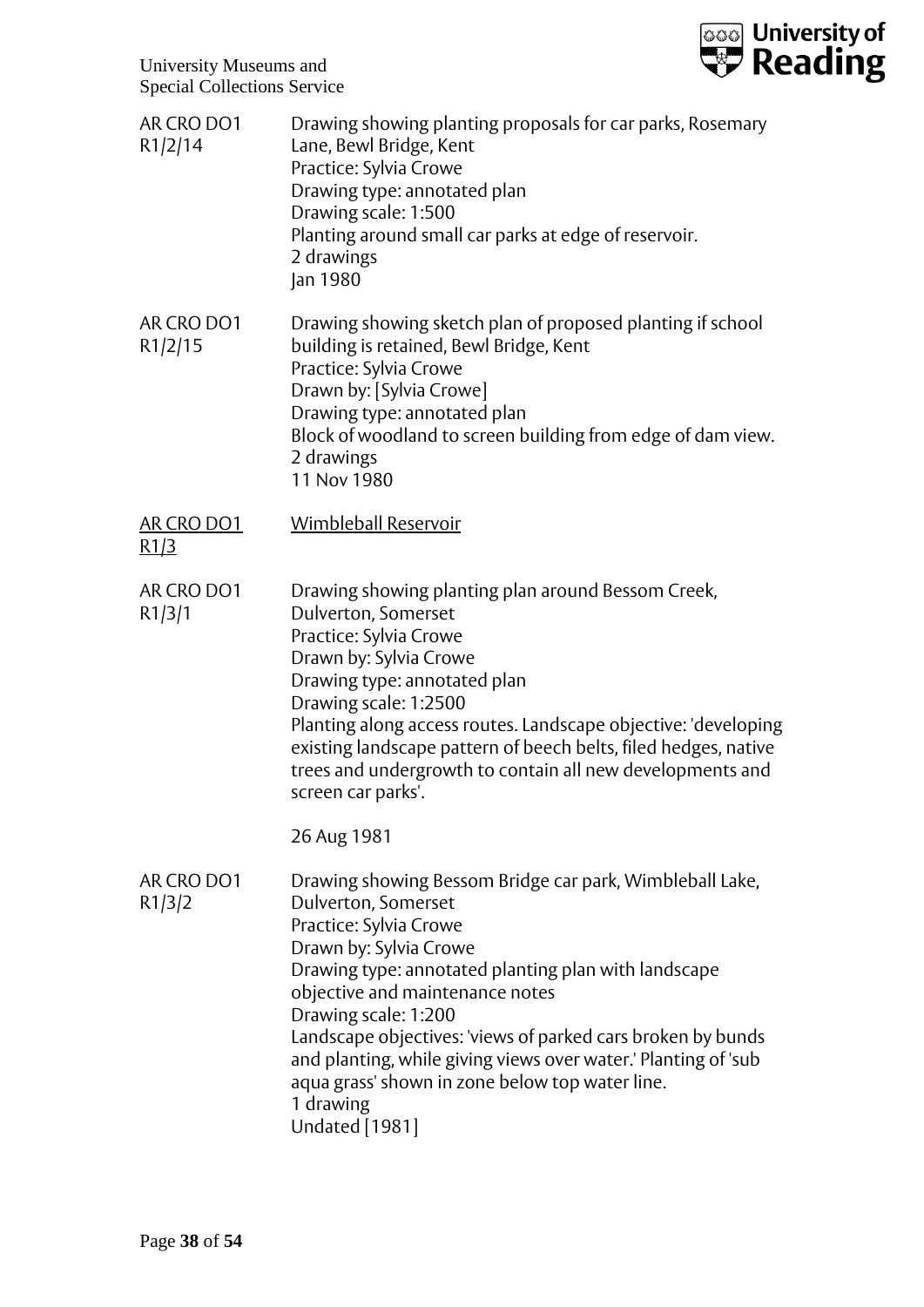

| AR CRO DO1<br>R1/3/3 | Drawing showing Bessom Bridge landscape proposals,<br>Dulverton, Somerset<br>Practice: Sylvia Crowe<br>Drawing type: plan with sections<br>Drawing scale: 1:500 Car park, picnic area and planting<br>adjacent to UAX [?] building and toilet block.<br>1 drawing<br>15 Jun 1974                                                                                                                                                                                                              |
|----------------------|-----------------------------------------------------------------------------------------------------------------------------------------------------------------------------------------------------------------------------------------------------------------------------------------------------------------------------------------------------------------------------------------------------------------------------------------------------------------------------------------------|
| AR CRO DO1<br>R1/3/4 | Drawing showing Cowlings car park and picnic area,<br>Wimbleball, Dulverton, Somerset<br>Practice: Sylvia Crowe<br>Drawn by: DM Drawing type: plan with detail<br>Drawing scale: 1:500<br>Enclosed car parking set in woodland, tree planting, footpaths<br>and bridleways to water's edge.<br>1 drawing<br>Aug 1975                                                                                                                                                                          |
| AR CRO DO1<br>R1/3/5 | Drawing showing dam area, Wimbleball, Dulverton, Somerset<br>Practice: Sylvia Crowe<br>Drawn by: Sylvia Crowe<br>Drawing type: annotated plan showing areas of planting, and<br>brief notes on landscape objectives and maintenance<br>Drawing scale: 1:500<br>Landscape objectives: 'Bring natural landscape right up to<br>engineering structures, avoid 'garden' or 'park' treatment.<br>Break view of spillway while giving views of dam framed in<br>trees.'<br>1 drawing<br>26 Aug 1981 |
| AR CRO DO1<br>R1/3/6 | Drawing showing Hill Farm and Cowlings planting proposals,<br>Dulverton, Somerset<br>Practice: Sylvia Crowe<br>Drawn by: Sylvia Crowe<br>Drawing type: annotated plan<br>Drawing scale: 1:500<br>Belts of tree planting for children's natural play; to screen car<br>park and from distant viewpoint; to picnic under as parkland<br>using native and exotic species.<br>1 drawing<br>26 Aug 1981                                                                                            |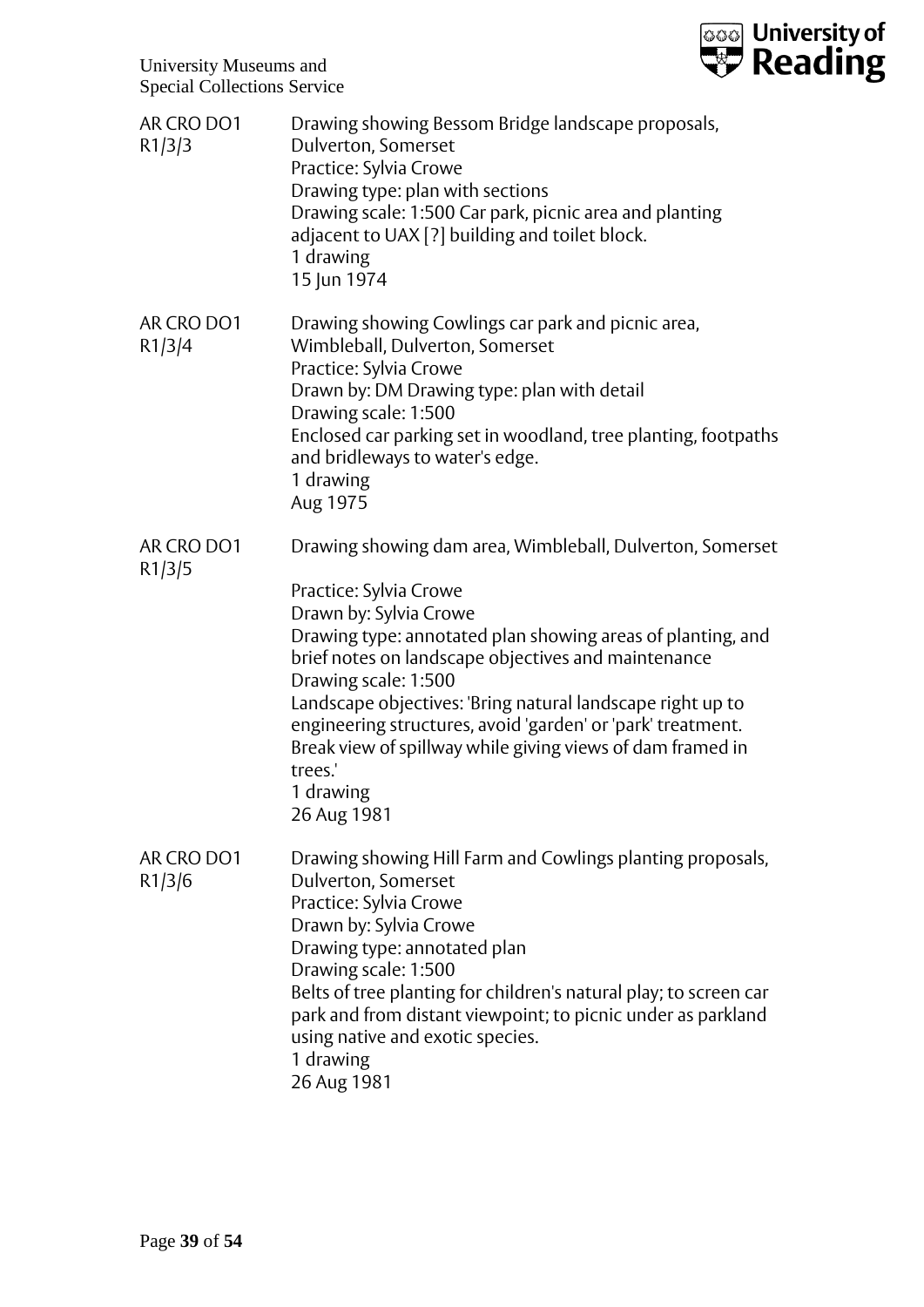

| AR CRO DO1<br>R1/3/7  | Drawing showing location of planted areas with maintenance<br>notes, Wimbleball, Dulverton, Somerset<br>Practice: Sylvia Crowe<br>Drawing type: annotated plan with inset<br>Drawing scale: 6 inches to 1 mile<br>Planting types and areas specified, also planting intentions;<br>drawing is also a master plan for support plans 1-9.<br><b>Revised August 1981</b><br>1 drawing<br>Mar 1980; Aug 1981                                                               |
|-----------------------|------------------------------------------------------------------------------------------------------------------------------------------------------------------------------------------------------------------------------------------------------------------------------------------------------------------------------------------------------------------------------------------------------------------------------------------------------------------------|
| AR CRO DO1<br>R1/3/8  | Drawing showing Lyddon Ground car park, Wimbleball,<br>Dulverton, Somerset<br>Practice: Sylvia Crowe<br>Drawn by: Sylvia Crowe<br>Drawing type: annotated plan and section<br>Drawing scale: 1:200<br>Landscape objective: 'formation of small screened car park<br>with minimum disturbance to agriculture.'<br>1 drawing<br>26 Aug 1981                                                                                                                              |
| AR CRO DO1<br>R1/3/9  | Drawing showing overall landscape plan, Wimbleball,<br>Dulverton, Somerset<br>Practice: Sylvia Crowe<br>Drawn by: S[ally] R[ae]<br>Drawing type: annotated plan<br>Drawing scale: 6 inches to 1 mile<br>Reservoir with top water line and average draw down levels<br>indicated, uses of water shown - for naturalists, sailing, fishing;<br>paths, car parks, areas for picnics, areas of existing and new<br>planting. Marked 'superseded'.<br>1 drawing<br>Oct 1972 |
| AR CRO DO1<br>R1/3/10 | Drawing showing planting plan for dam south of tail bay,<br>Wimbleball, Dulverton, Somerset<br>Practice: Sylvia Crowe<br>Drawing type: plan with four sections Drawing scale: 1:200<br>1 drawing<br>Mar 1977                                                                                                                                                                                                                                                           |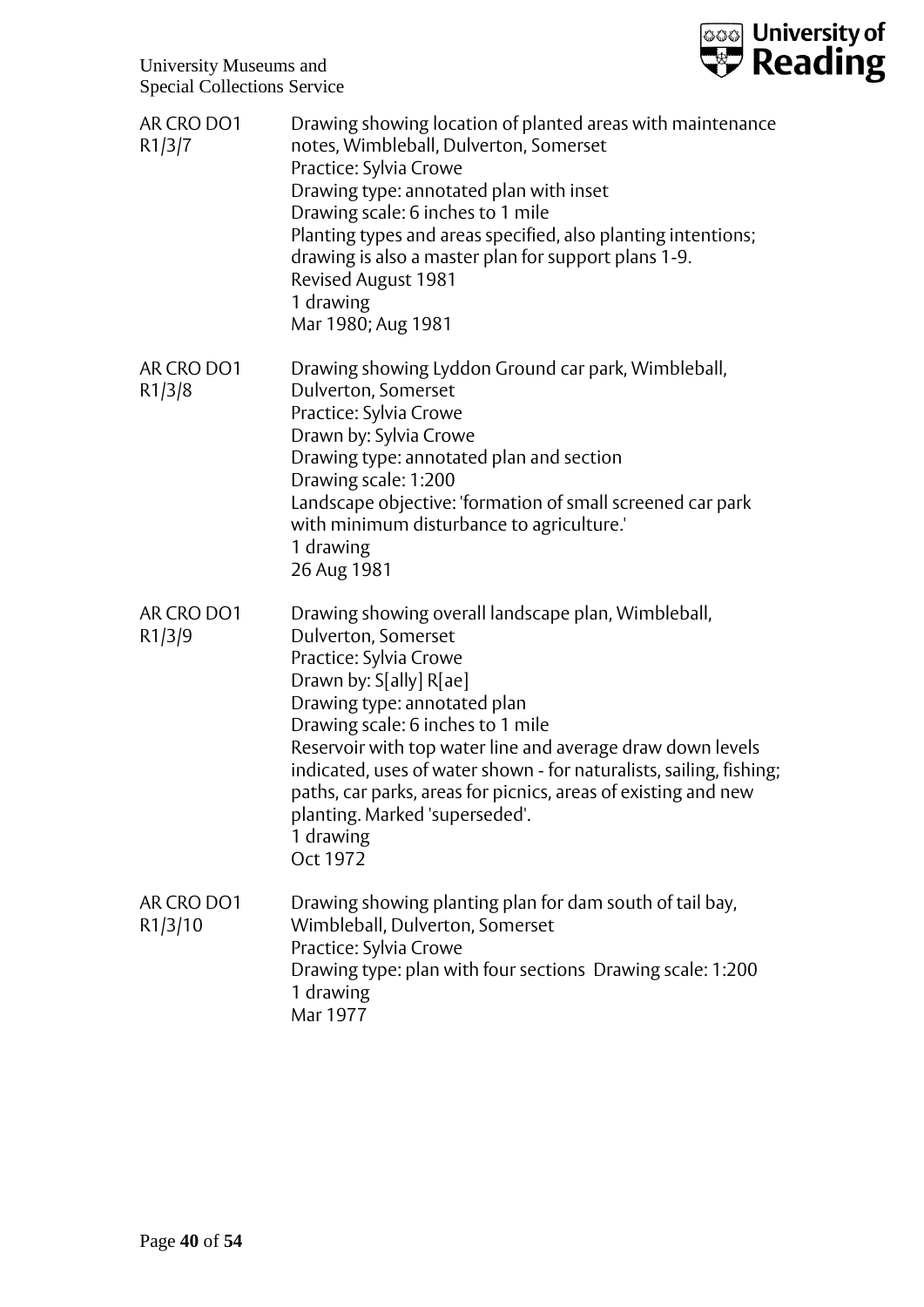

| AR CRO DO1<br>R1/3/11 | Drawing showing planting proposals, Frogwell Lodge area,<br>Wimbleball, Dulverton, Somerset<br>Practice: Sylvia Crowe<br>Drawing type: annotated plan<br>Drawing scale: 1:500<br>Integrating parking, toilet block, footpath and road access and<br>picnic with existing planting. Notes on landscape objectives<br>and maintenance added by Sylvia Crowe.<br>1 drawing<br>Jun 1979                                                                                                                                                   |
|-----------------------|---------------------------------------------------------------------------------------------------------------------------------------------------------------------------------------------------------------------------------------------------------------------------------------------------------------------------------------------------------------------------------------------------------------------------------------------------------------------------------------------------------------------------------------|
| AR CRO DO1<br>R1/3/12 | Drawing showing sketch plan, Haddon Hill car park,<br>Wimbleball, Dulverton, Somerset<br>Practice: Sylvia Crowe<br>Drawn by: Sylvia Crowe<br>Drawing type: plan and section<br>Drawing scale: 1:500<br>Arrangement of car park, screening, and vegetation types.<br>1 drawing<br>11 Nov 1981                                                                                                                                                                                                                                          |
| AR CRO DO1<br>R1/3/13 | Drawing showing Wimbleball Lake sailing club, Durnsford,<br>Somerset<br>Practice: Sylvia Crowe<br>Drawn by: Sylvia Crowe<br>Drawing type: annotated plan<br>Drawing scale: 1:500<br>Planting proposals with 'landscape objective: to conserve the<br>landscape character as seen from the footpaths, surrounding<br>country and water, by screening parked cars and containing<br>boats and structures within the bay formation, reinforced by<br>tree belts and waterside planting on the promontories'.<br>1 drawing<br>26 Aug 1981 |
| AR CRO DO1<br>R1/3/14 | Drawing showing Wimbleball Lane viewing area, Dulverton,<br>Somerset<br>Practice: Sylvia Crowe<br>Drawn by: Sylvia Crowe<br>Drawing type: annotated planting plan with landscape<br>objective and maintenance notes<br>Drawing scale: 1:500<br>New planting to retain 'character of open moor with<br>woodlands and groups of oak, birch, and rowan. Sycamore has<br>been planted only where quick screening is needed<br>1 drawing<br>26 Aug 1981                                                                                    |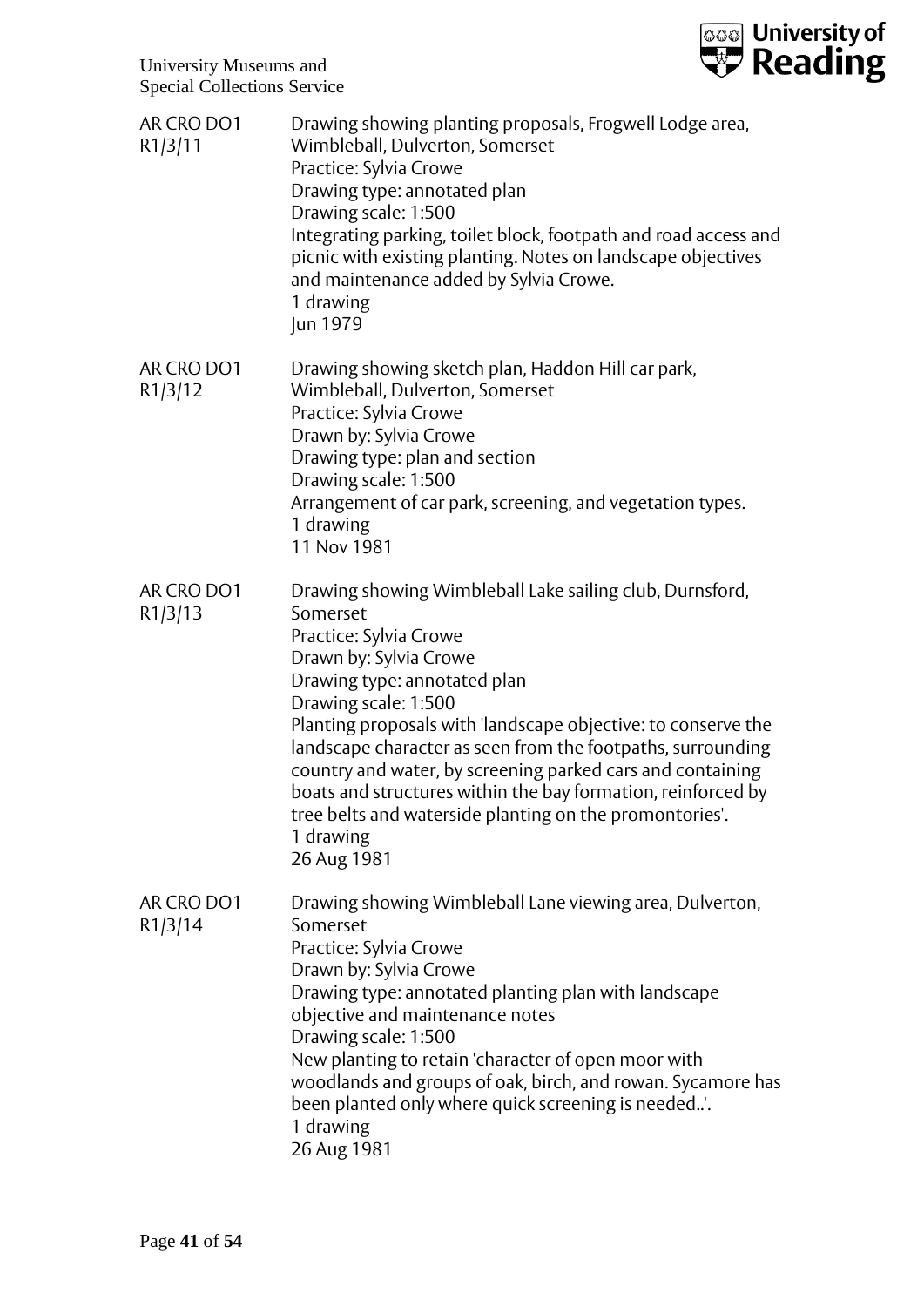

| AR CRO DO1<br>R1/3/15     | Drawing showing Wimbleball Reservoir, overall landscape<br>plan, Dulverton, Somerset<br>Practice: Dame Sylvia Crowe<br>Drawing type: annotated plan<br>Drawing scale: 6 inches to 1 mile<br>Shows land use and areas for planting and development.<br>1 drawing<br>02 May 1974                                                                                                                        |
|---------------------------|-------------------------------------------------------------------------------------------------------------------------------------------------------------------------------------------------------------------------------------------------------------------------------------------------------------------------------------------------------------------------------------------------------|
| AR CRO DO1<br>R1/4        | <b>Bough Beech Reservoir</b>                                                                                                                                                                                                                                                                                                                                                                          |
| AR CRO DO1<br>R1/4/1      | Drawing showing planting plan, Bough Beech Scheme, near<br>Edenbridge, Kent<br>Practice: Sylvia Crowe and Associates<br>Drawing type: annotated plan<br>Planting theory and specifics indicated above and below<br>shoreline and for adjacent land.<br>2 drawings<br>01 Jan 1970                                                                                                                      |
| AR CRO DO1 R2             | Roads                                                                                                                                                                                                                                                                                                                                                                                                 |
| <b>AR CRO DO1</b><br>R2/1 | <u>Bristol</u>                                                                                                                                                                                                                                                                                                                                                                                        |
| AR CRO DO1<br>R2/1/1      | Drawing showing Cumberland Basin Bridges, Ashton Gate<br>Junction, landscape plan, Bristol<br>Practice: Sylvia Crowe and Associates<br>Drawn by: W[endy] P[owell]<br>Drawing type: location plan<br>Drawing scale: drawn scale<br>Plan shows existing and new roads, bridges across river Avon<br>and Cumberland Basin, open spaces at Hill, Park and Piazza.<br>1 drawing<br>Undated [1960s]         |
| AR CRO DO1<br>R2/1/2      | Drawing showing Cumberland Basin Bridges, Ashton Gate<br>Junction, landscape plan, Bristol<br>Practice: Sylvia Crowe and Associates<br>Drawn by: W[endy] P[owell]<br>Drawing type: location plan<br>Drawing scale: drawn scale<br>Plan shows existing and new roads, bridges across river Avon<br>and Cumberland Basin, open spaces at Hill, Park and Piazza.<br>1 drawing<br><b>Undated</b> [c.1965] |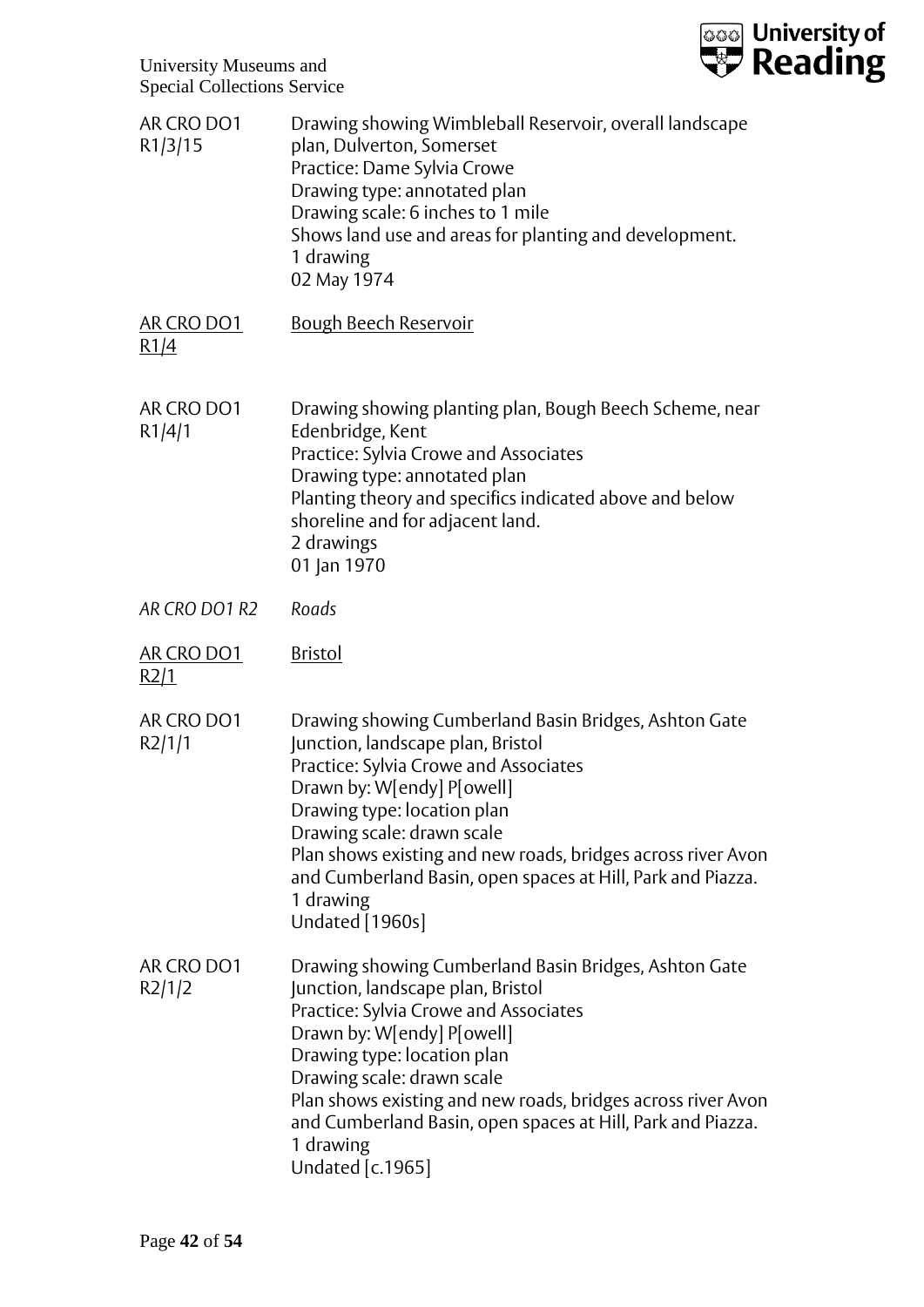

| AR CRO DO1<br>R2/1/3 | Drawing showing Ashton Gate Junction landscape plan, Bristol                                                                                                                                                                                                                                                                                                                                                                    |
|----------------------|---------------------------------------------------------------------------------------------------------------------------------------------------------------------------------------------------------------------------------------------------------------------------------------------------------------------------------------------------------------------------------------------------------------------------------|
|                      | Practice: Sylvia Crowe and Associates<br>Drawn by: W[endy] P[owell]<br>Drawing type: annotated plan<br>Drawing scale: drawn scale<br>Plan of spaces between road, railway line and footbridge,<br>mounded landforms, planted with trees, shrubs and grass.<br>'Superseded' written on drawing.<br>1 drawing<br>Undated [1960s]                                                                                                  |
| AR CRO DO1<br>R2/1/4 | Drawing showing Ashton Gate Junction landscape plan, Bristol                                                                                                                                                                                                                                                                                                                                                                    |
|                      | Practice: Sylvia Crowe and Associates<br>Drawn by: W[endy] P[owell]<br>Drawing type: annotated plan with key<br>Drawing scale: 1:500<br>1 drawing<br>Feb 1966                                                                                                                                                                                                                                                                   |
| AR CRO DO1<br>R2/1/5 | Drawing showing Cumberland Piazza landscape plan, Bristol                                                                                                                                                                                                                                                                                                                                                                       |
|                      | Practice: Sylvia Crowe and Associates<br>Drawn by: W[endy] P[owell]                                                                                                                                                                                                                                                                                                                                                             |
|                      | Drawing type: annotated plan with key                                                                                                                                                                                                                                                                                                                                                                                           |
|                      | Drawing scale: drawn scale<br>Variations in children's play area.                                                                                                                                                                                                                                                                                                                                                               |
|                      | 1 drawing<br>Undated [1960s]                                                                                                                                                                                                                                                                                                                                                                                                    |
| AR CRO DO1<br>R2/1/6 | Drawing showing adjoining land use proposals of Parkway<br>stage 3, Bristol<br>Practice: City Engineers and Planning Department<br>Drawing type: Ordnance Survey base plan with key<br>Drawing scale: 1:2500<br>Shows new road layout and adjacent land uses in built up<br>area, more than half length of adjacent land indicated as<br>'proposed public open space 'and 'areas to be landscaped'.<br>1 drawing<br>04 Nov 1969 |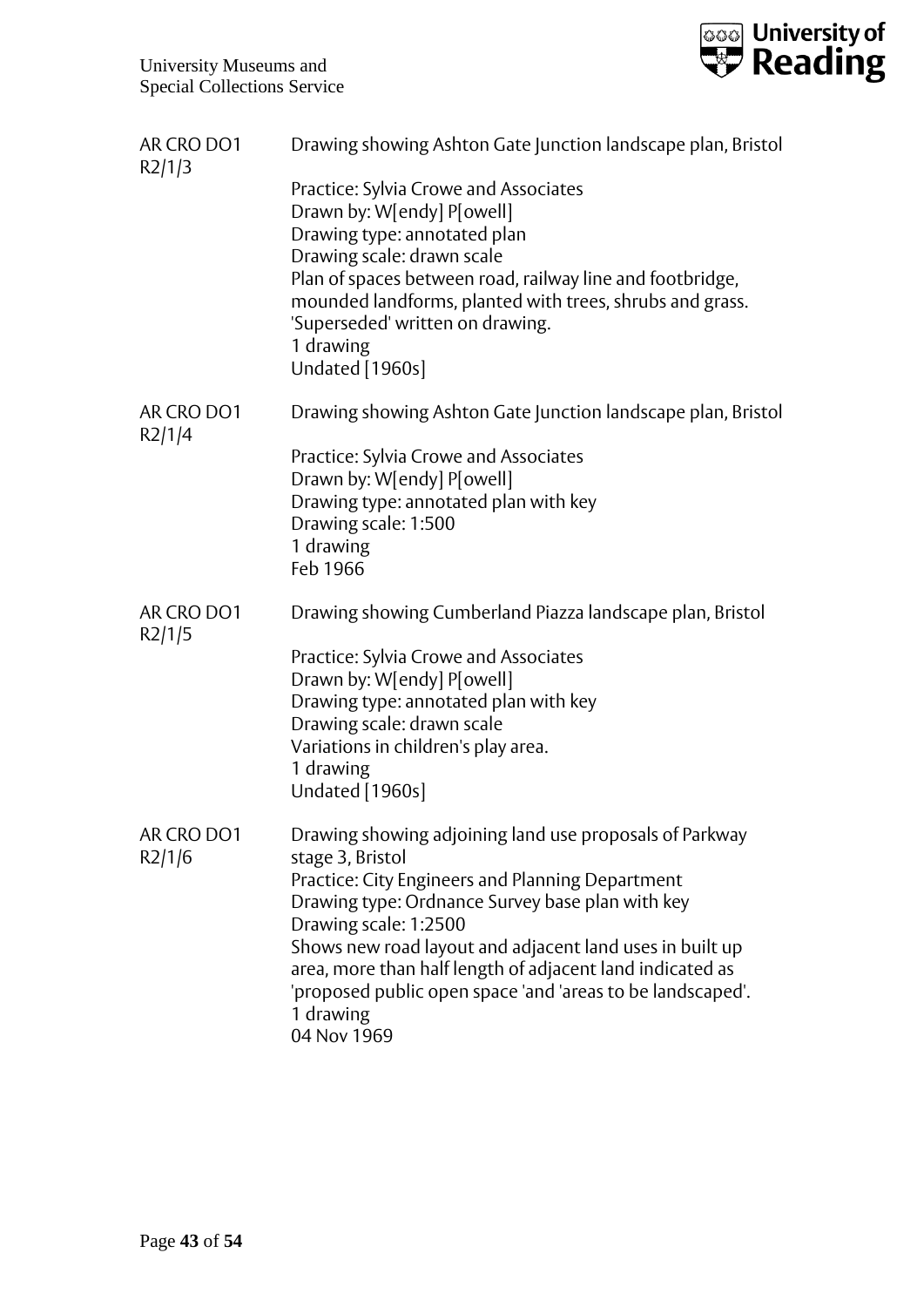

| AR CRO DO1<br>R2/1/7 | Drawing showing play and sitting area, Easton area 6, Bristol                                                                                                                                                                                                                                                                                                                  |
|----------------------|--------------------------------------------------------------------------------------------------------------------------------------------------------------------------------------------------------------------------------------------------------------------------------------------------------------------------------------------------------------------------------|
|                      | Practice: Sylvia Crowe and Associate<br>Drawn by: A W<br>Drawing type: annotated plan and some minor sketches<br>Drawing scale: 1:500<br>Shows detailed play area set in contoured ground: sand, fort,<br>roller-skating switch-back, amphitheatre, log cabins, climbing<br>logs, seating and planting. 'Superseded by 302/12' written on<br>plan.<br>1 drawing<br>07 Jun 1971 |
| AR CRO DO1<br>R2/1/8 | Drawing showing play and sitting area, Easton area 6, Bristol                                                                                                                                                                                                                                                                                                                  |
|                      | Practice: Sylvia Crowe and Associate<br>Drawn by: A W<br>Drawing type: plan with little sketches<br>Drawing scale: 1:500<br>Building yards moved to far end of site and play activities<br>rearranged accordingly, more contouring.<br>1 drawing<br>17 Nov 1971                                                                                                                |
| AR CRO DO1 W         | Water                                                                                                                                                                                                                                                                                                                                                                          |
| AR CRO DO1<br>W1/1   | Dams                                                                                                                                                                                                                                                                                                                                                                           |
| AR CRO DO1<br>W1/1/1 | Drawing showing the promenade between Norton and<br>Oystermouth, South West Wales<br>Drawing type: illustration<br>View along more formalised shoreline, seating under pines,<br>low rails, steps down to beach<br>1 drawing<br>Undated                                                                                                                                        |
| AR CRO DO1<br>W1/1/2 | Drawing showing North towards Oystermouth from 'The<br>George' at Mumbles, South West Wales<br>Drawing type: illustration<br>Promenade with street lighting, wide walkway with street<br>lighting and formal gardens beyond.<br>1 drawing<br>Undated                                                                                                                           |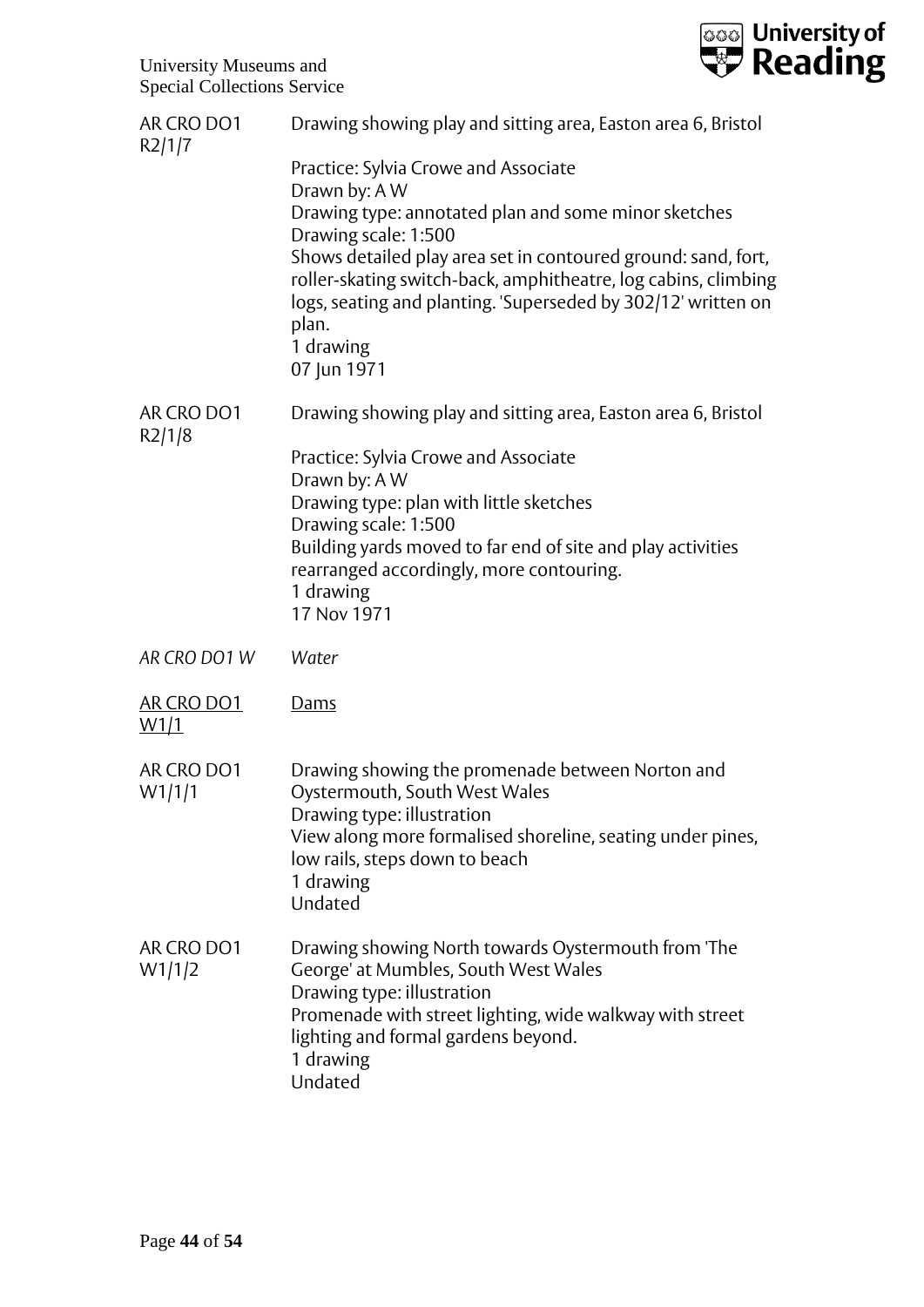

| AR CRO DO1<br>W1/1/3 | Drawing showing Oystermouth, Mumbles, South West Wales                                                                                                                                                                                     |
|----------------------|--------------------------------------------------------------------------------------------------------------------------------------------------------------------------------------------------------------------------------------------|
|                      | Drawing type: illustration<br>Treatment of coast in urban context.<br>1 drawing<br>Undated                                                                                                                                                 |
| AR CRO DO1<br>W1/1/4 | Drawing showing the coastal footpath from Lilliput to<br>Westcross, South West Wales<br>Drawing type: illustration<br>Shows footpath, seating, steps and ramp in a view along coast.<br>1 drawing<br>Undated                               |
| AR CRO DO1<br>W1/1/5 | Drawing showing the pine walk between Westcross and<br>Norton, South West Wales coast<br>Drawing type: illustration<br>View under double line of pines adjacent to footpath with low<br>sea wall beside the shore.<br>1 drawing<br>Undated |
| AR CRO DO1<br>W1/1/6 | Drawing showing use of water and adjacent land on and<br>around Walcheren and Nord and Zud Beveland, Delta project,<br>The Netherlands<br>Drawing type: plan with key<br>Drawing scale: drawn scale<br>2 drawings<br>Undated               |
| AR CRO DO1<br>W1/1/7 | Drawing showing The Delta Project, The Netherlands                                                                                                                                                                                         |
|                      | Drawing type: plan of rivers and system of storm flood dykes,<br>with key<br>Drawing scale: drawn scale<br>Shows stormflood dykes under construction and<br>differentiates between areas of salt and fresh water.<br>2 drawings<br>Undated |
| AR CRO DO1<br>W1/1/8 | Drawing showing Bickleigh Dam, Devon                                                                                                                                                                                                       |
|                      | Drawn by: David Mills<br>Drawing type: perspective illustration of dam<br>1 drawing<br>1974                                                                                                                                                |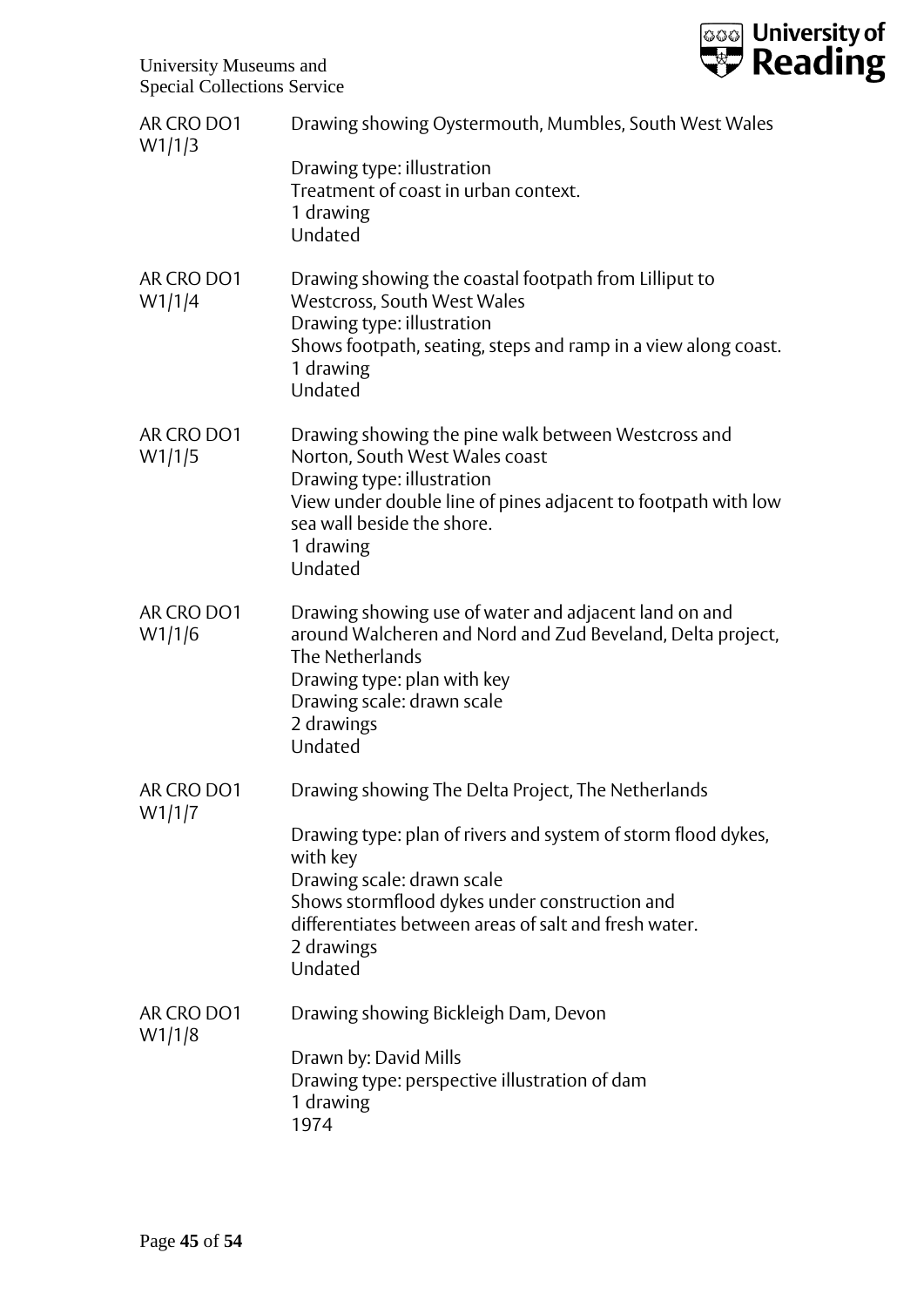

| AR CRO DO1<br>W1/1/9 | Drawing showing Miltonbrook Dam, Devon                                                                                                                                                                                                                  |
|----------------------|---------------------------------------------------------------------------------------------------------------------------------------------------------------------------------------------------------------------------------------------------------|
|                      | Drawn by: David Mills<br>Drawing type: perspective illustration of dam<br>Information from Malcolm Dunstan and Associates engineers<br>website indicates this project was cancelled soon after<br>excavation work started in 1979.<br>1 drawing<br>1974 |
| AR CRO DO1<br>W1/2   | Lower Swansea Valley                                                                                                                                                                                                                                    |
|                      | 3 drawings 1961                                                                                                                                                                                                                                         |
| AR CRO PF/A          | <b>Project files created by Sylvia Crowe</b>                                                                                                                                                                                                            |
| AR CRO PF/A/1        | Folder entitled The Aquadrome Landscape report<br>Rickmansworth Urban District Council<br>2 folders<br>1961                                                                                                                                             |
| AR CRO PF/A/2        | Document entitled Specification for work to be carried out in<br>the garden of Whalebones, Barnet for Miss Cowing                                                                                                                                       |
|                      | 1 doc<br>Undated [1956?]                                                                                                                                                                                                                                |
| AR CRO PF/A/3        | Folder relating to work for the Basildon Development<br>Corporation                                                                                                                                                                                     |
|                      | 1 folder<br>1952-1958                                                                                                                                                                                                                                   |
| AR CRO PF/A/4        | Landscape report Cumberland Basin Bridges and Ashton Gate<br>Junction<br>City and County of Bristol<br>1 folder<br>1964                                                                                                                                 |
| AR CRO PF/A/5        | Folder relating to work for the Harlow Development<br>Corporation                                                                                                                                                                                       |
|                      | 1 folder<br>1948-1949                                                                                                                                                                                                                                   |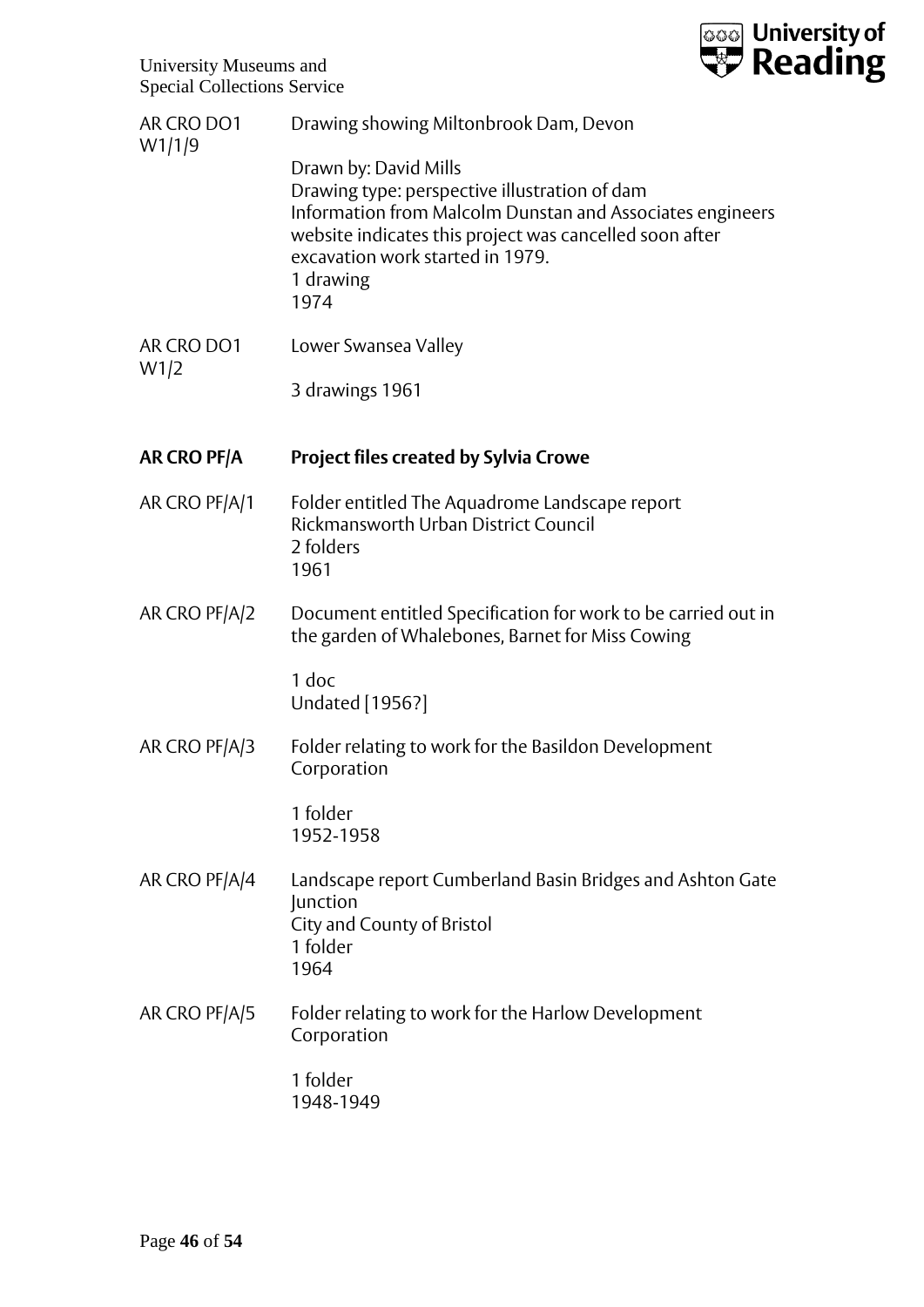

| AR CRO PF/A/6 | Document entitled Hemel Hempstead landscape report |
|---------------|----------------------------------------------------|
|---------------|----------------------------------------------------|

1 doc 1947

- AR CRO PF/A/7 Document entitled Landscape report for Heveningham Hall The National Trust and the Department of the Environment 1 doc 1975
- AR CRO PF/A/8 Folder relating to Dune Gardens, Sutton-on-Sea and Mablethorpe

1 folder 1950s

AR CRO PF/A/9 Document relating to Nevill Hall Hospital, Abergavenny, Monmouthshire

> 1 doc 1966

AR CRO PF/A/10 Document relating to Portsmouth District Plan and Survey

1 doc Undated [1950s]

AR CRO PF/A/11 Folder relating to Trawsfynydd Nuclear Power Station

1 doc Undated [c.1963]

AR CRO PF/A/12 Folder relating to Warrington/Risley, Lancashire

1 folder 1966

AR CRO PF/A/13 Folder relating to Washington New Town

1 folder 1965

AR CRO PF/A/14 Folder relating to Wylfa Nuclear Power Station

1 folder 1962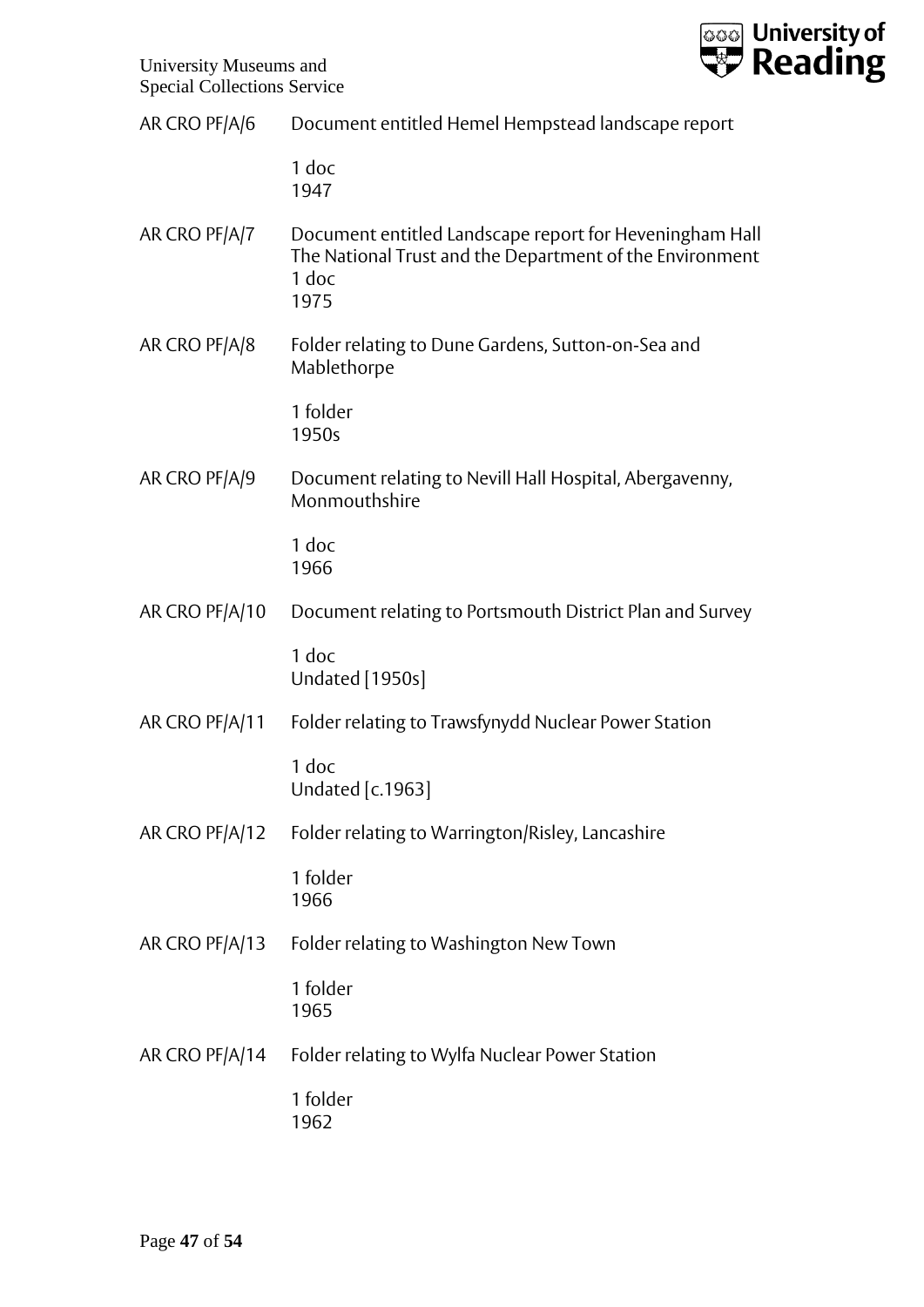

| <b>AR CRO PF/B</b>    | Project files compiled by the Landscape Institute                                                                                 |
|-----------------------|-----------------------------------------------------------------------------------------------------------------------------------|
| AR CRO PF/B/1         | Folder relating to Commonwealth Park, Canberra, Australia<br>Includes copies of press cuttings<br>1 folder<br>1960s-1998          |
| AR CRO PF/B/2         | Folder relating to Forestry<br>Includes copies of press cuttings, obituary, articles by Sylvia<br>Crowe<br>1 folder<br>1960s-1997 |
| AR CRO PF/B/3         | Folder relating to Harlow<br>Includes copies of press cutting, and research in archives<br>1 folder<br>1950s-1998                 |
| AR CRO PF/B/4         | Folder relating to reservoirs<br>Includes copies of press cutting, copies of landscape reports<br>1 folder<br>1950s-1998          |
| <b>AR CRO PH</b>      | <b>Photographs</b>                                                                                                                |
| AR CRO PH3/1          | Photographs of projects                                                                                                           |
| AR CRO PH3/1/1        | Photograph of Basildon                                                                                                            |
|                       | 1 doc<br>Undated [1950s-1960s]                                                                                                    |
| AR CRO PH3/1/2        | Photograph of a drawing of Bickleigh Dam                                                                                          |
|                       | 1 doc<br>Undated [1950s-1960s]                                                                                                    |
| <b>AR CRO PH3/1/3</b> | Photograph of a drawing of Cumberland Piazza, Bristol                                                                             |
|                       | 1 doc<br>Undated [1950s-1960s]                                                                                                    |
| AR CRO PH3/1/4        | Photographs and negatives of the Forest of Dean,<br>Gloucestershire                                                               |
|                       | 3 photographs, 7 negative strips<br>Undated [1950s-1960s]                                                                         |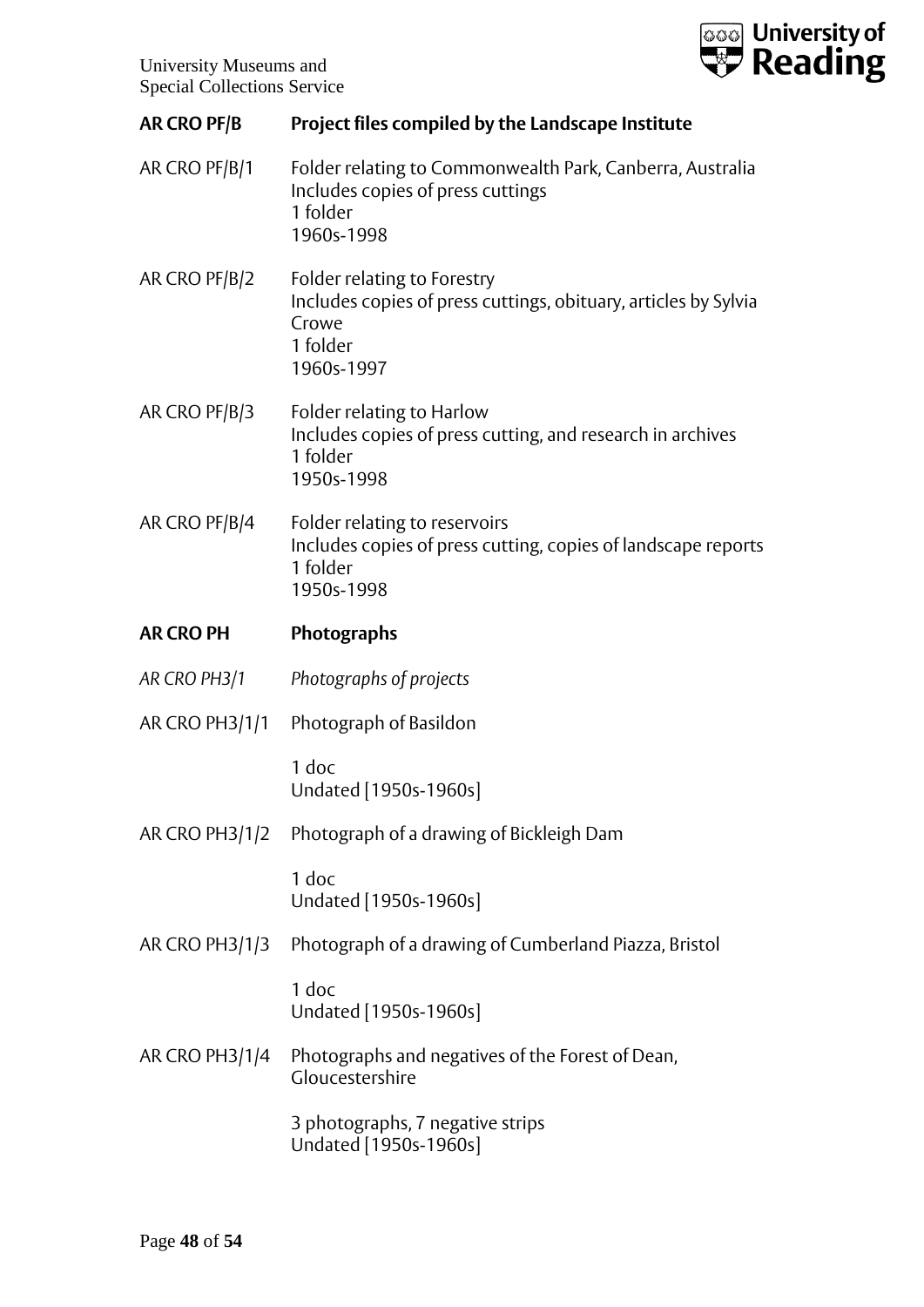

| AR CRO PH3/1/5            | Photographs and negatives of Forestry and forest furniture                                                |
|---------------------------|-----------------------------------------------------------------------------------------------------------|
|                           | 3 photographs and 6 negatives<br>Undated [1950s-1960s]                                                    |
| AR CRO PH3/1/6            | Photographs of British Pavilion Garden, Liverpool,<br><b>International Garden Festival</b>                |
|                           | 10 photographs, 1 doc<br>1984                                                                             |
| AR CRO PH3/1/7            | Photographs of Rose Garden in front of entrance to Oxford<br>Botanic Garden and University College Oxford |
|                           | 5 photographs<br>Undated [1980s-1990s]                                                                    |
| <b>AR CRO PH3/1/8</b>     | Photograph and article of Dame Sylvia Crowe at Rutland<br>Water                                           |
|                           | 1 photograph, 1 doc<br>Jul 1992                                                                           |
| AR CRO PH3/1/9            | Photographs of work for Scottish Widows, Edinburgh                                                        |
|                           | 8 photographs<br>1974, 1978                                                                               |
| <b>AR CRO</b><br>PH3/1/10 | Photographs of work for South West Water [print outs on A4<br>paper] and copy of a map                    |
|                           | 22 docs<br>1993-1998                                                                                      |
| <b>AR CRO</b><br>PH3/1/11 | Photographs and negatives of Trawsfynydd Nuclear Power<br>Station                                         |
|                           | 1 negative, 5 photographs<br>1960s                                                                        |
| AR CRO<br>PH3/1/12        | Negatives of a plan of a garden at Whalebones, Hertfordshire                                              |
|                           | 1 negative<br>Undated                                                                                     |
|                           |                                                                                                           |
|                           |                                                                                                           |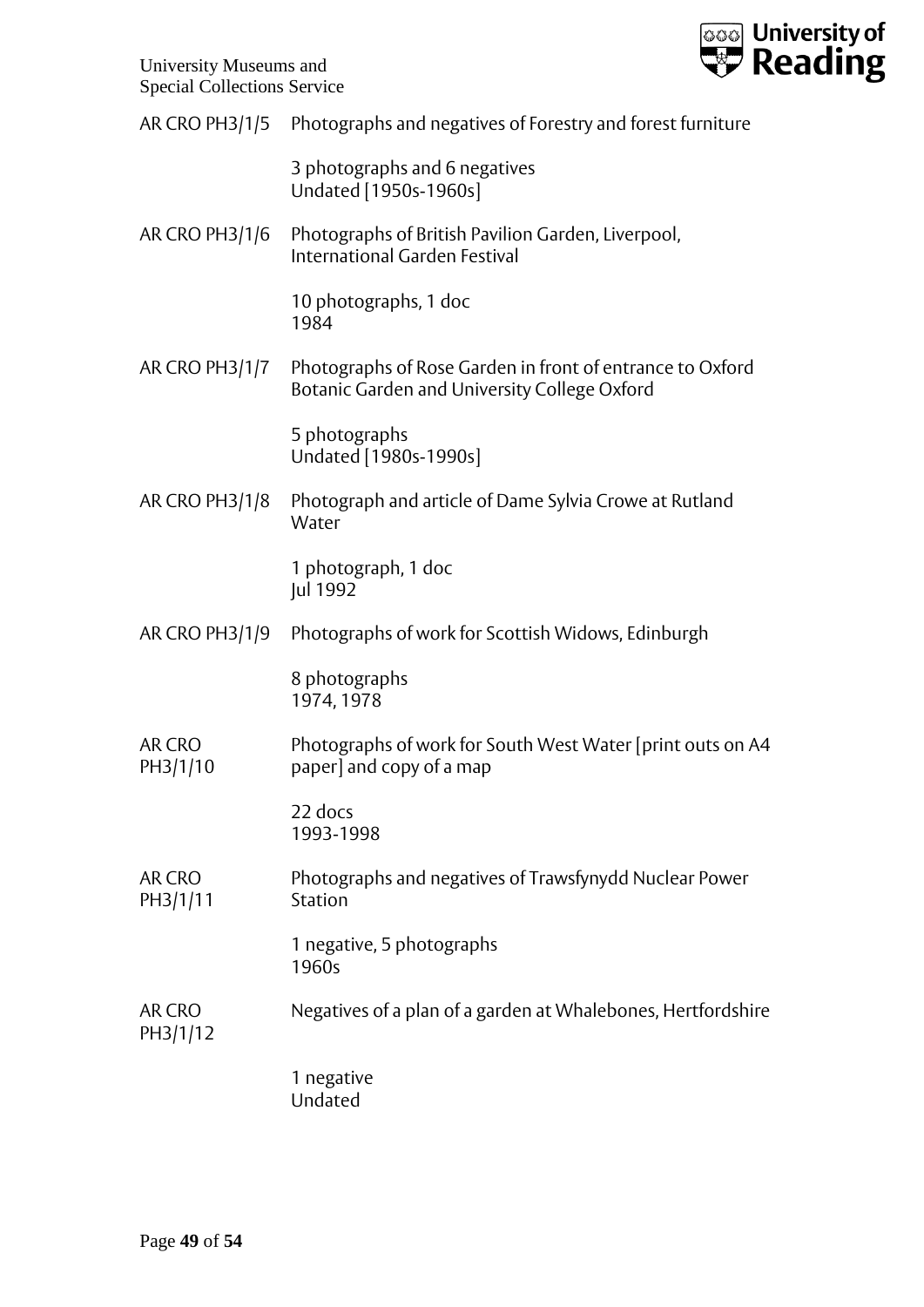

| AR CRO<br>PH3/1/13 | Photographs of a plan of a garden for M.A. Whitney                                                                                |
|--------------------|-----------------------------------------------------------------------------------------------------------------------------------|
|                    | 3 docs<br>Undated [c.1938?]                                                                                                       |
| AR CRO<br>PH3/1/14 | Negatives of Dame Sylvia Crowe at Wimbleball, West<br>Somerset                                                                    |
|                    | 8 negatives<br>Jun 1978                                                                                                           |
| AR CRO<br>PH3/1/15 | Photographs and negative of gardens at Wexham Springs for<br><b>Cement and Concrete Association</b>                               |
|                    | 2 photographs, 1 negative<br>c. 1969                                                                                              |
| AR CRO<br>PH3/1/16 | Photograph and negatives of unidentified projects                                                                                 |
|                    | 1 photograph, 3 negatives<br>Undated                                                                                              |
| AR CRO<br>PH3/1/17 | Photographs of plans of Catchbells, Stanway, Essex, designed<br>by Brenda Colvin                                                  |
|                    | 4 photographs<br>1923                                                                                                             |
| AR CRO PH3/2       | Photographs and negatives of Dame Sylvia Crowe<br>Includes a photograph of A. Weddle and an unidentified man<br>1 folder<br>1980s |
| <b>AR CRO SP</b>   | <b>Social and Personal</b>                                                                                                        |
| AR CRO SP4/1       | Examination papers for Sgt. Sylvia Crowe                                                                                          |
|                    | 1 folder<br>1944-1945                                                                                                             |
| AR CRO SP4/2       | Folder of articles and talks by Sylvia Crowe                                                                                      |
|                    | 1 folder<br>1960s-1980s                                                                                                           |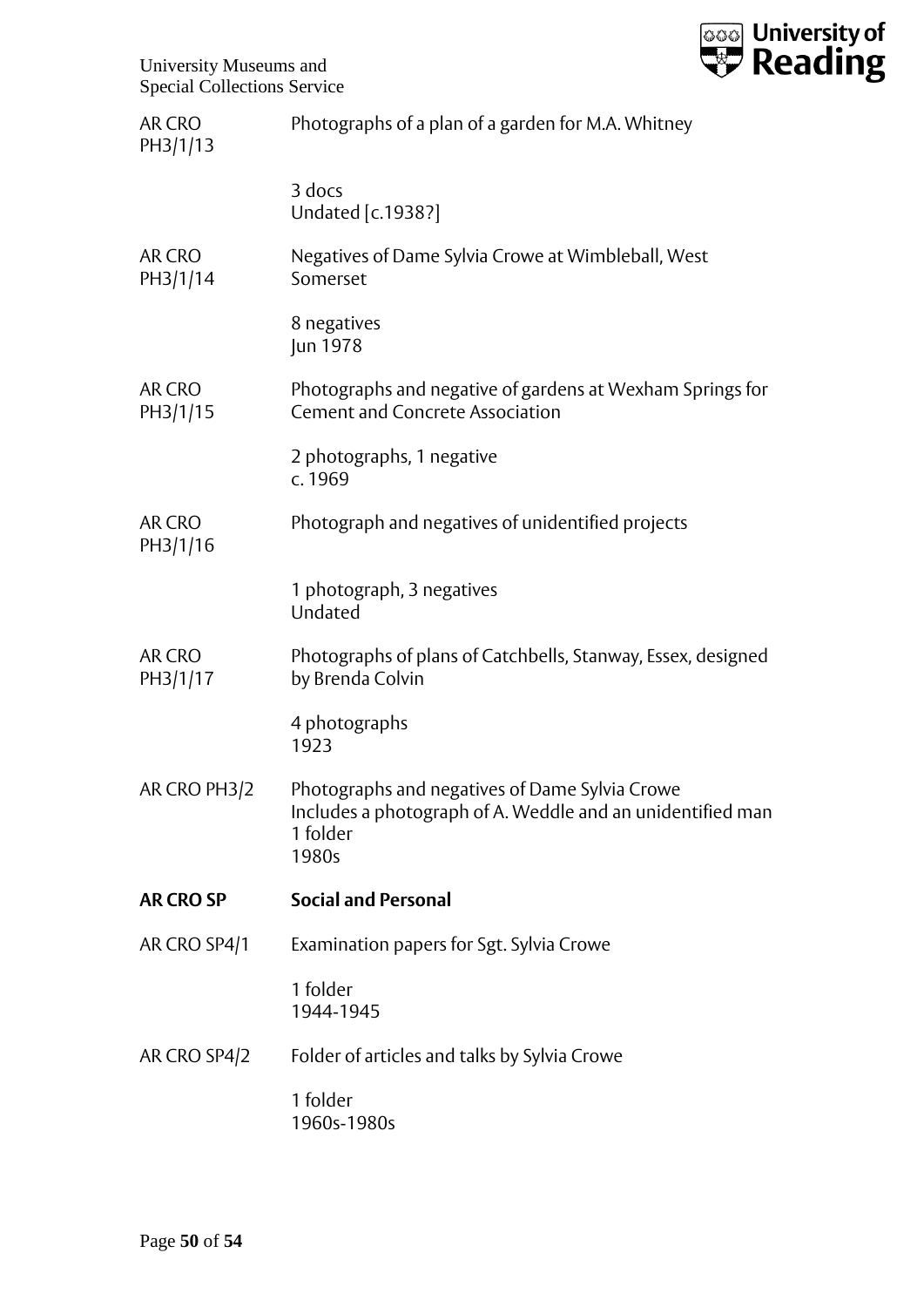

| opeeral concentions bet vice |                                                                                                                                                                                                                                                                                                                                                                                                                                                                                                            |
|------------------------------|------------------------------------------------------------------------------------------------------------------------------------------------------------------------------------------------------------------------------------------------------------------------------------------------------------------------------------------------------------------------------------------------------------------------------------------------------------------------------------------------------------|
| AR CRO SP4/3                 | Folder of obituaries for Sylvia Crowe and articles about Sylvia<br>Crowe                                                                                                                                                                                                                                                                                                                                                                                                                                   |
|                              | 1 folder<br>1997-1999                                                                                                                                                                                                                                                                                                                                                                                                                                                                                      |
| AR CRO SP4/4                 | Folder of material gathered by Duncan Campbell for a<br>monograph on Sylvia Crowe<br>Includes draft monograph<br>2 folders<br>1999                                                                                                                                                                                                                                                                                                                                                                         |
| AR CRO SP4/5                 | Folder of articles on power stations and one on forestry<br>The Character of England by W.A. Hutchison, Forestry, a report<br>prepared by a committee of The Institute of Landscape<br>Architects, 1944, The Landscape of Power Stations by Michael<br>Shepheard and John R. Herbert, 1963, Landscape Work for the<br>C.E.G.B., by Brenda Colvin, 1964, The Landscape of Power<br>Stations in the 1960s by Michael Shepheard 1968 and a plan<br>of Trawfynydd Power Station<br>1 folder<br>1944, 1963-1968 |
| <b>AR CRO SP4/6</b>          | Scrapbook of Sylvia Crowe's work                                                                                                                                                                                                                                                                                                                                                                                                                                                                           |
| <b>AR CRO SP4/6/1</b>        | Plan of Bough Beech Reservoir                                                                                                                                                                                                                                                                                                                                                                                                                                                                              |
|                              | 1 plan<br>Undated [c.1950s-1960s]                                                                                                                                                                                                                                                                                                                                                                                                                                                                          |
|                              | AR CRO SP4/6/2 Churchyard, Bury St. Edmunds                                                                                                                                                                                                                                                                                                                                                                                                                                                                |
|                              | 3 drawings<br>1964-1968                                                                                                                                                                                                                                                                                                                                                                                                                                                                                    |
| AR CRO SP4/6/3               | Commonwealth Gardens, Canberra, Australia                                                                                                                                                                                                                                                                                                                                                                                                                                                                  |
|                              | 10 photos, 2 plans<br>1964                                                                                                                                                                                                                                                                                                                                                                                                                                                                                 |
| AR CRO SP4/6/4               | Cumberland Basin Piazza, Bristol                                                                                                                                                                                                                                                                                                                                                                                                                                                                           |
|                              | 11 photos, 1 plan<br><b>Undated</b> [1950s]                                                                                                                                                                                                                                                                                                                                                                                                                                                                |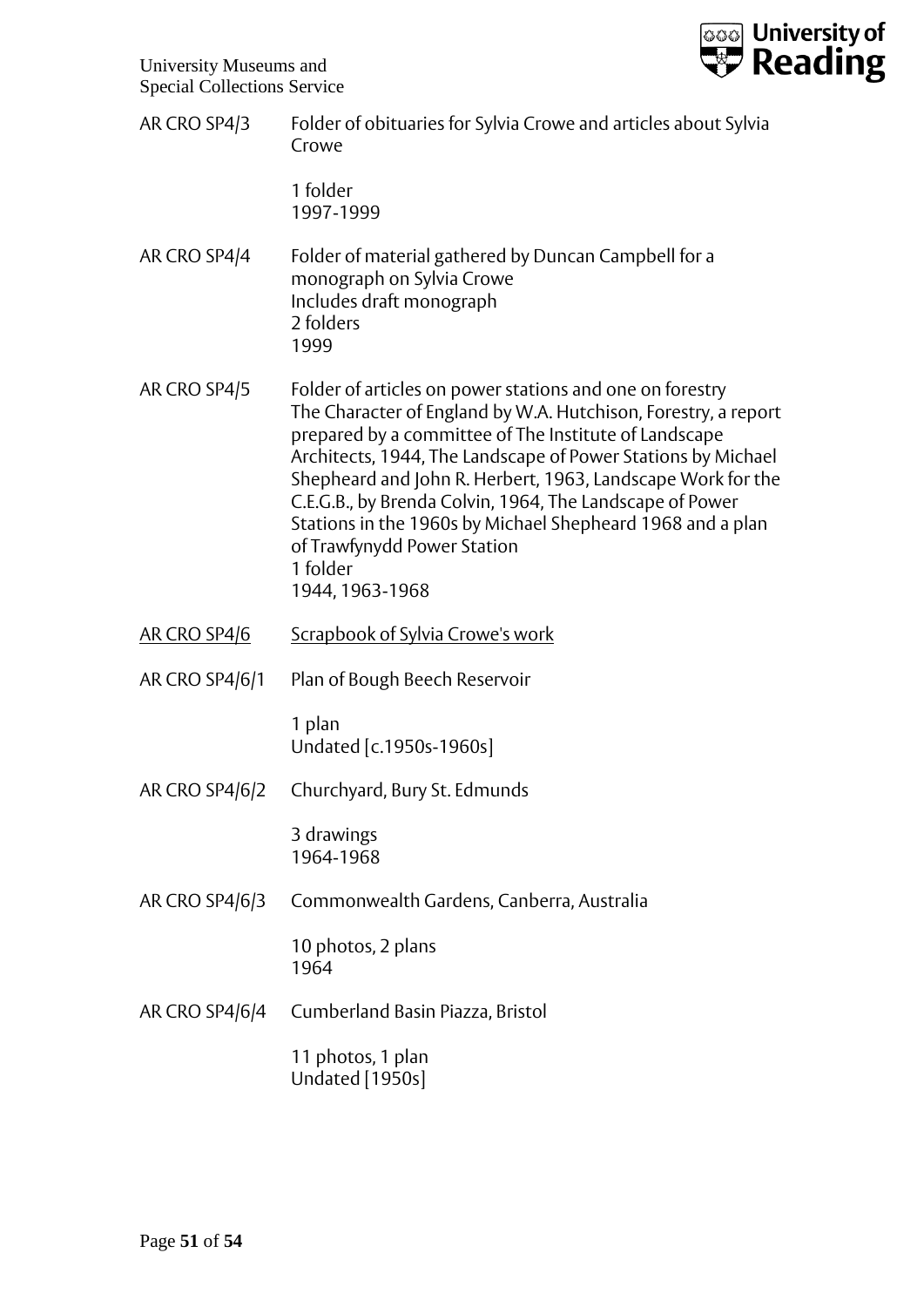

|                    | AR CRO SP4/6/5 Glasgow Airport                                        |
|--------------------|-----------------------------------------------------------------------|
|                    | 2 plans, 1 photo<br>Undated [1950s-1960s]                             |
| AR CRO SP4/6/6     | Harlow new town                                                       |
|                    | 3 plans, 8 black and white photographs<br>Undated [1950s]             |
| AR CRO SP4/6/7     | London garden, 25 Cheyne Row                                          |
|                    | 1 photo<br>Undated [c.1950s-1960s]                                    |
| AR CRO SP4/6/8     | Magdalen College, Oxford                                              |
|                    | 5 photos, 1 sketch<br>Undated [c.1970]                                |
| AR CRO SP4/6/9     | Mander College and County Hall, Bedford                               |
|                    | 1 plan<br>Undated [c.1950s-1960s]                                     |
| AR CRO<br>SP4/6/10 | Nevill Hall Hospital, Abergavenny                                     |
|                    | 2 plans, 3 sketches, 1 photo<br>Undated [c.1950s-1960s]               |
| AR CRO<br>SP4/6/11 | New park, Basildon Town Centre                                        |
|                    | 2 black and white photographs and 2 plans<br>Undated [c.1950s]        |
| AR CRO<br>SP4/6/12 | Proposed Swincombe Reservoir, Devon                                   |
|                    | 1 plan<br>Undated [1950s-1960s]                                       |
| AR CRO<br>SP4/6/13 | Rickmansworth Urban District Council, The Aquadrome<br>Landscape Plan |
|                    | 1 plan<br>Undated [1950s-1960s]                                       |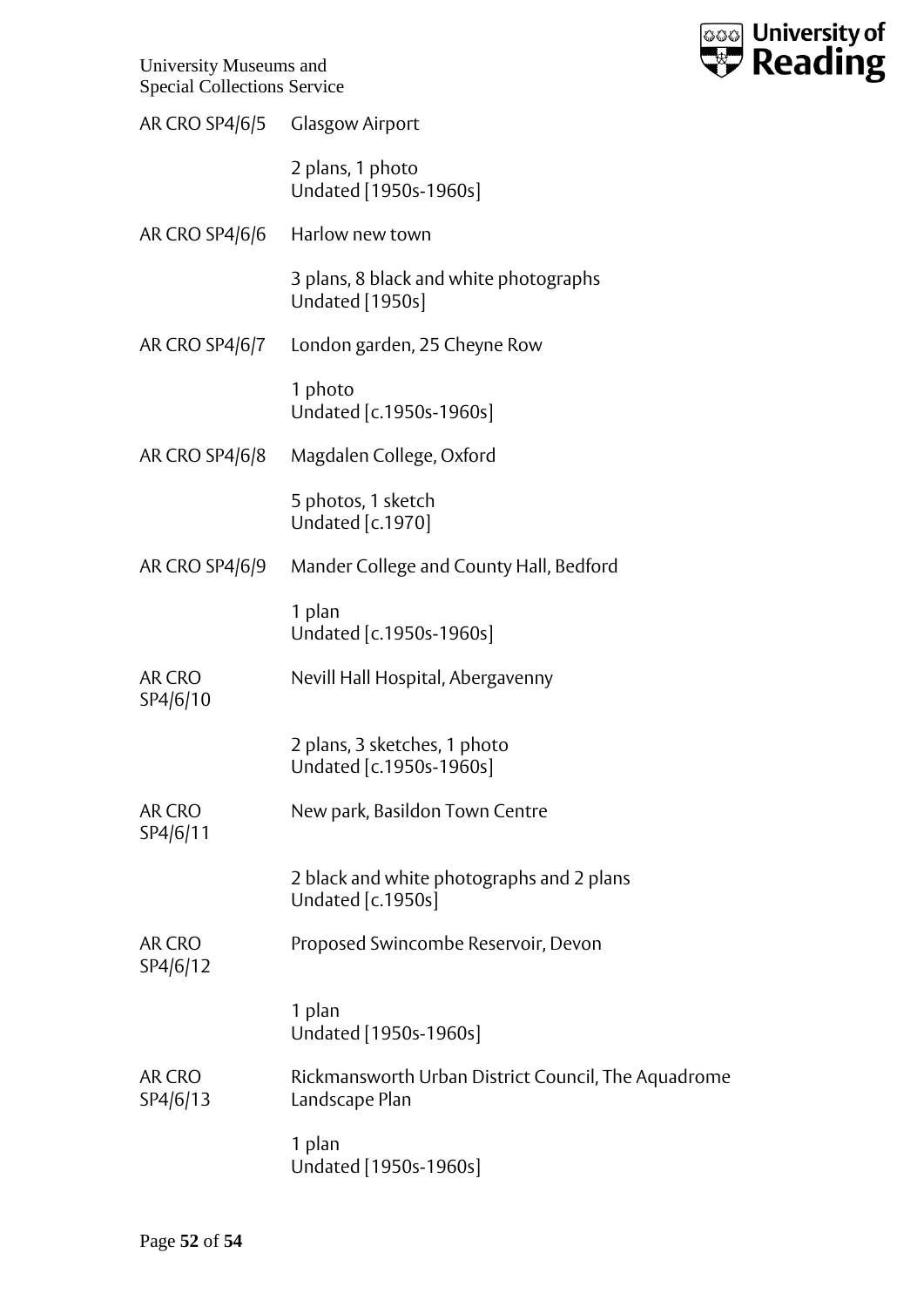

| AR CRO<br>SP4/6/14        | St. Mary's Churchyard, Banbury                                         |
|---------------------------|------------------------------------------------------------------------|
|                           | 7 Black and white photographs and 3 colour sketches<br>Undated [1950s] |
| AR CRO<br>SP4/6/15        | Teacher's Training College, Oxford                                     |
|                           | 2 photos, 11 contact prints<br>Undated [1950s]                         |
| AR CRO<br>SP4/6/16        | The Dune Gardens, Mablethorpe and Sutton-on-Sea                        |
|                           | 15 photos, 1 plan<br>Undated [c. 1948]                                 |
| AR CRO<br>SP4/6/17        | Town Garden at Wexham Springs for Cement and Concrete<br>Association   |
|                           | 7 photos, 1 plan<br>Undated [c. 1969]                                  |
| AR CRO<br>SP4/6/18        | Trawsfynydd Nuclear Power Station, Wales                               |
|                           | 2 photos, 1 plan<br>1959                                               |
| AR CRO<br>SP4/6/19        | University College, Oxford                                             |
|                           | 12 photos, 1 plan<br>Undated [c. 1955-1957]                            |
| <b>AR CRO</b><br>SP4/6/20 | Unidentified flyover or road bridge                                    |
|                           | 1 photo<br>Undated [c.1950s-1960s]                                     |
| AR CRO<br>SP4/6/21        | Unidentified hospital                                                  |
|                           | 1 plan<br>Undated [c.1950s-1960s]                                      |